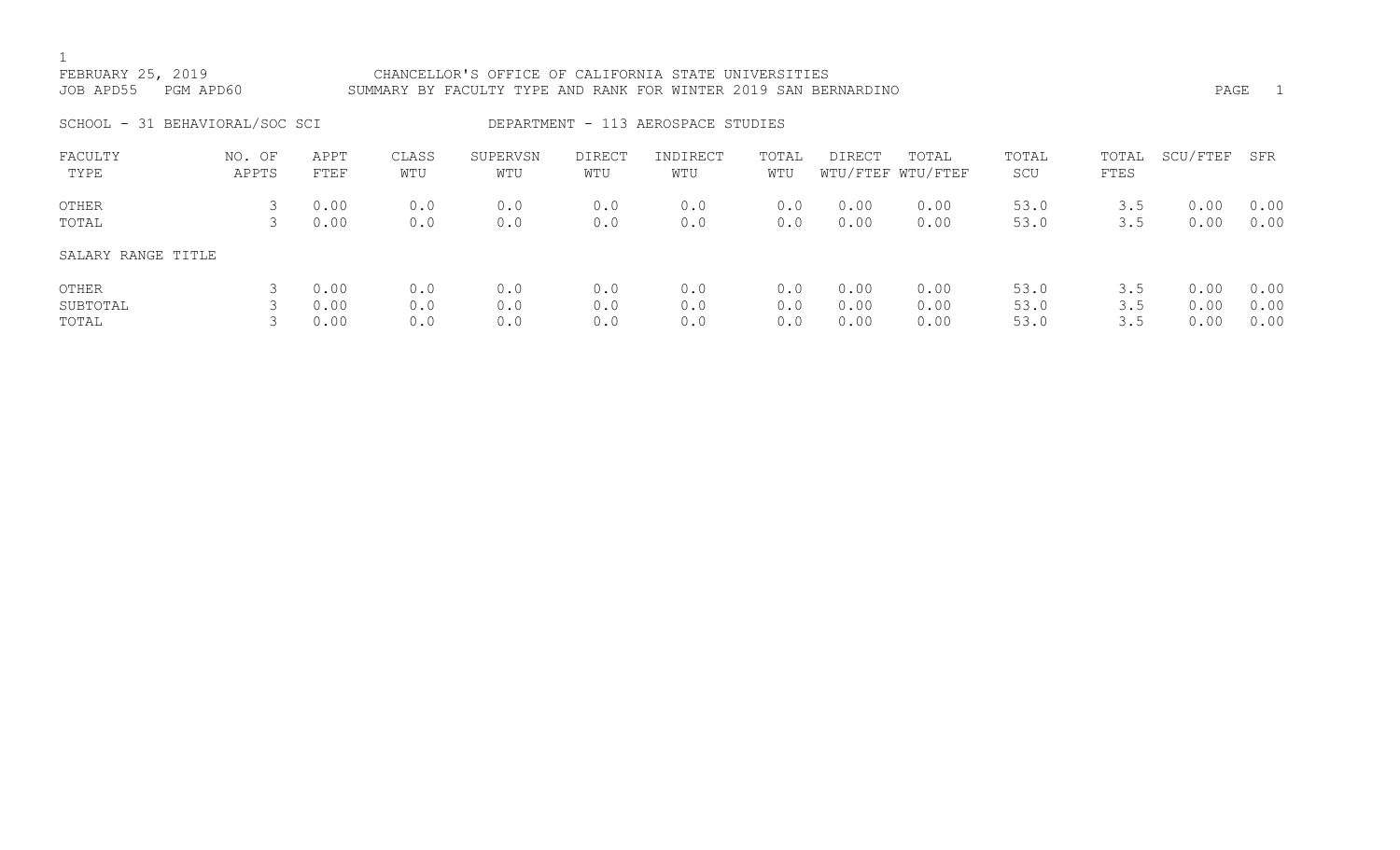### FEBRUARY 25, 2019 CHANCELLOR'S OFFICE OF CALIFORNIA STATE UNIVERSITIES JOB APD55 PGM APD60 SUMMARY BY FACULTY TYPE AND RANK FOR WINTER 2019 SAN BERNARDINO PAGE 2

SCHOOL - 31 BEHAVIORAL/SOC SCI DEPARTMENT - 134 ANTHROPOLOGY

| FACULTY            | NO. OF | APPT | CLASS | SUPERVSN | <b>DIRECT</b> | INDIRECT | TOTAL | DIRECT | TOTAL             | TOTAL  | TOTAL | SCU/FTEF | SFR   |
|--------------------|--------|------|-------|----------|---------------|----------|-------|--------|-------------------|--------|-------|----------|-------|
| TYPE               | APPTS  | FTEF | WTU   | WTU      | WTU           | WTU      | WTU   |        | WTU/FTEF WTU/FTEF | SCU    | FTES  |          |       |
| FULL TIME          |        | 6.13 | 53.5  | 8.4      | 61.9          | 20.0     | 81.9  | 10.10  | 13.36             | 2234.0 | 150.4 | 364.38   | 24.53 |
| PART TIME          | 4      | 1.33 | 28.0  | 0.0      | 28.0          | 0.0      | 28.0  | 21.01  | 21.01             | 2432.0 | 162.2 | 824.46   | 21.68 |
| SUBTOTAL           | 11     | 7.46 | 81.5  | 8.4      | 89.9          | 20.0     | 109.9 | 12.04  | 14.72             | 4666.0 | 312.6 | 625.13   | 41.88 |
| TOTAL              | 11     | 7.46 | 81.5  | 8.4      | 89.9          | 20.0     | 109.9 | 12.04  | 14.72             | 4666.0 | 312.6 | 625.13   | 41.88 |
| SALARY RANGE TITLE |        |      |       |          |               |          |       |        |                   |        |       |          |       |
| PROFESSOR/LECT D   |        | 2.17 | 24.0  | 0.3      | 24.3          | 6.0      | 30.3  | 11.22  | 13.99             | 1656.0 | 110.4 | 764.54   | 50.97 |
| ASSOC PROF/LECT C  |        | 0.97 | 8.0   | 0.6      | 8.6           | 4.0      | 12.6  | 8.91   | 13.06             | 267.0  | 17.8  | 276.68   | 18.45 |
| ASST PROF/LECT B   |        | 3.00 | 21.5  | 7.5      | 29.0          | 10.0     | 39.0  | 9.67   | 13.00             | 311.0  | 22.2  | 103.67   | 7.39  |
| INSTRUCTOR/LECT A  | 4      | 1.33 | 28.0  | 0.0      | 28.0          | 0.0      | 28.0  | 21.01  | 21.01             | 2432.0 | 162.2 | 824.46   | 21.68 |
| SUBTOTAL           | 11     | 7.46 | 81.5  | 8.4      | 89.9          | 20.0     | 109.9 | 12.04  | 14.72             | 4666.0 | 312.6 | 625.13   | 41.88 |
| TOTAL              |        | 7.46 | 81.5  | 8.4      | 89.9          | 20.0     | 109.9 | 12.04  | 14.72             | 4666.0 | 312.6 | 625.13   | 41.88 |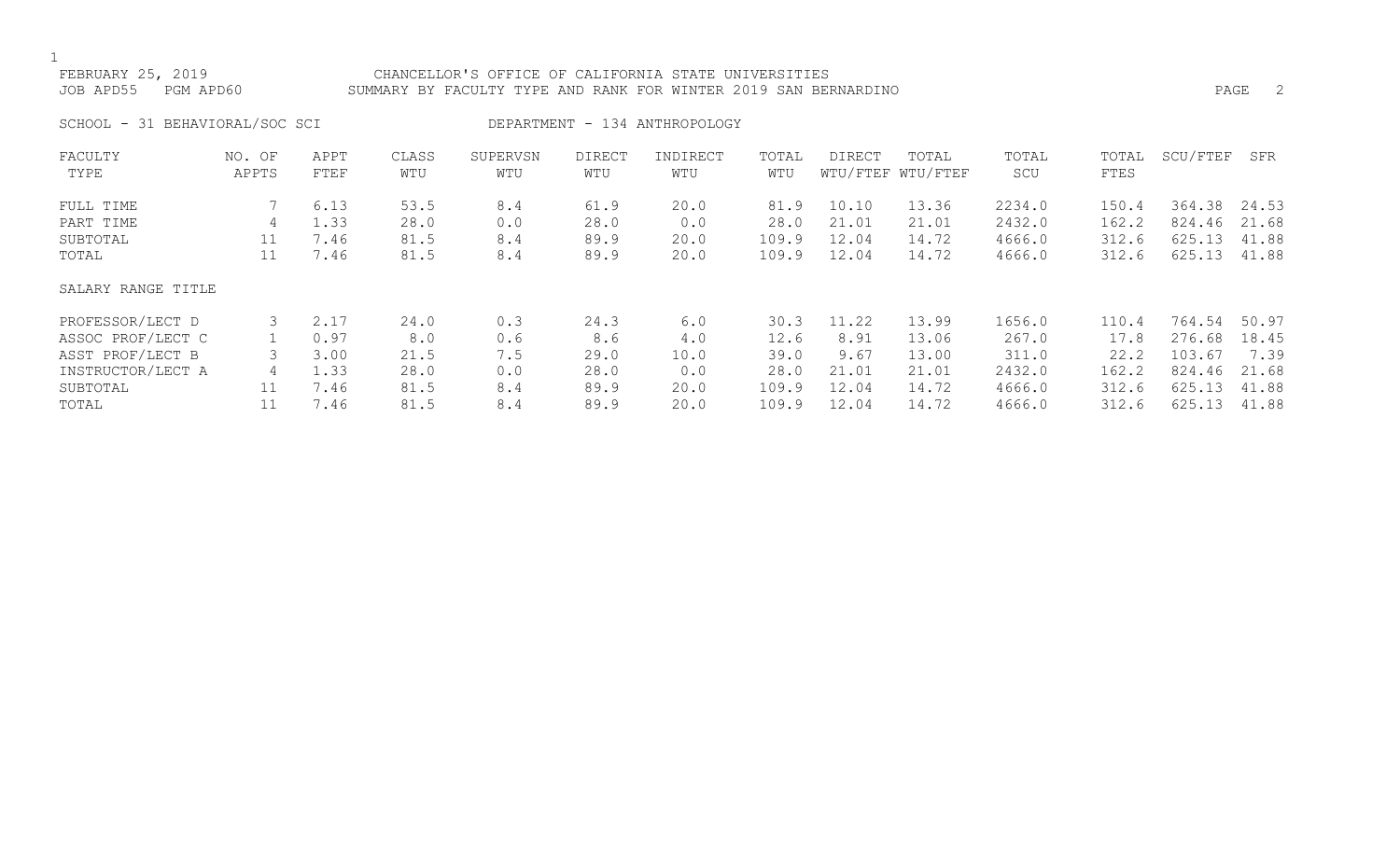### FEBRUARY 25, 2019 CHANCELLOR'S OFFICE OF CALIFORNIA STATE UNIVERSITIES JOB APD55 PGM APD60 SUMMARY BY FACULTY TYPE AND RANK FOR WINTER 2019 SAN BERNARDINO PAGE 3

SCHOOL - 31 BEHAVIORAL/SOC SCI DEPARTMENT - 197 CRIMINOLOGY

| FACULTY            | NO. OF | APPT  | CLASS | SUPERVSN | <b>DIRECT</b> | INDIRECT | TOTAL | DIRECT | TOTAL             | TOTAL  | TOTAL | SCU/FTEF | SFR   |
|--------------------|--------|-------|-------|----------|---------------|----------|-------|--------|-------------------|--------|-------|----------|-------|
| TYPE               | APPTS  | FTEF  | WTU   | WTU      | WTU           | WTU      | WTU   |        | WTU/FTEF WTU/FTEF | SCU    | FTES  |          |       |
| FULL TIME          | 16     | 14.75 | 133.0 | 1.8      | 134.8         | 43.0     | 177.8 | 9.14   | 12.06             | 4511.0 | 302.6 | 305.91   | 20.52 |
| PART TIME          |        | 1.60  | 24.0  | 0.0      | 24.0          | 0.0      | 24.0  | 14.98  | 14.98             | 856.0  | 57.1  | 534.33   | 35.62 |
| SUBTOTAL           | 23     | 16.35 | 157.0 | 1.8      | 158.8         | 43.0     | 201.8 | 9.71   | 12.34             | 5367.0 | 359.7 | 328.30   | 22.00 |
| OTHER              | 2      | 0.00  | 0.0   | 0.0      | 0.0           | 0.0      | 0.0   | 0.00   | 0.00              | 0.0    | 0.0   | 0.00     | 0.00  |
| TOTAL              | 25     | 16.35 | 157.0 | 1.8      | 158.8         | 43.0     | 201.8 | 9.71   | 12.34             | 5367.0 | 359.7 | 328.30   | 22.00 |
| SALARY RANGE TITLE |        |       |       |          |               |          |       |        |                   |        |       |          |       |
| PROFESSOR/LECT D   | 5      | 4.50  | 41.0  | 0.8      | 41.8          | 11.0     | 52.8  | 9.29   | 11.74             | 1160.0 | 78.2  | 257.84   | 17.38 |
| ASSOC PROF/LECT C  |        | 3.00  | 24.0  | 1.0      | 25.0          | 12.0     | 37.0  | 8.34   | 12.34             | 760.0  | 51.4  | 253.50   | 17.14 |
| ASST PROF/LECT B   | 5      | 5.00  | 44.0  | 0.0      | 44.0          | 16.0     | 60.0  | 8.80   | 12.00             | 1712.0 | 114.3 | 342.47   | 22.86 |
| INSTRUCTOR/LECT A  | 9      | 2.85  | 40.0  | 0.0      | 40.0          | 0.0      | 40.0  | 14.03  | 14.03             | 1516.0 | 101.1 | 531.56   | 35.44 |
| SUBTOTAL           | 22     | 15.35 | 149.0 | 1.8      | 150.8         | 39.0     | 189.8 | 9.83   | 12.37             | 5148.0 | 344.9 | 335.42   | 22.47 |
| ADMINISTRATOR      |        | 0.00  | 0.0   | 0.0      | 0.0           | 0.0      | 0.0   | 0.00   | 0.00              | 0.0    | 0.0   | 0.00     | 0.00  |
| OTHER              |        | 1.00  | 8.0   | 0.0      | 8.0           | 4.0      | 12.0  | 8.00   | 12.00             | 219.0  | 14.7  | 219.00   | 14.71 |
| SUBTOTAL           |        | 1.00  | 8.0   | 0.0      | 8.0           | 4.0      | 12.0  | 8.00   | 12.00             | 219.0  | 14.7  | 219.00   | 14.71 |
| TOTAL              | 25     | 16.35 | 157.0 | 1.8      | 158.8         | 43.0     | 201.8 | 9.71   | 12.34             | 5367.0 | 359.7 | 328.30   | 22.00 |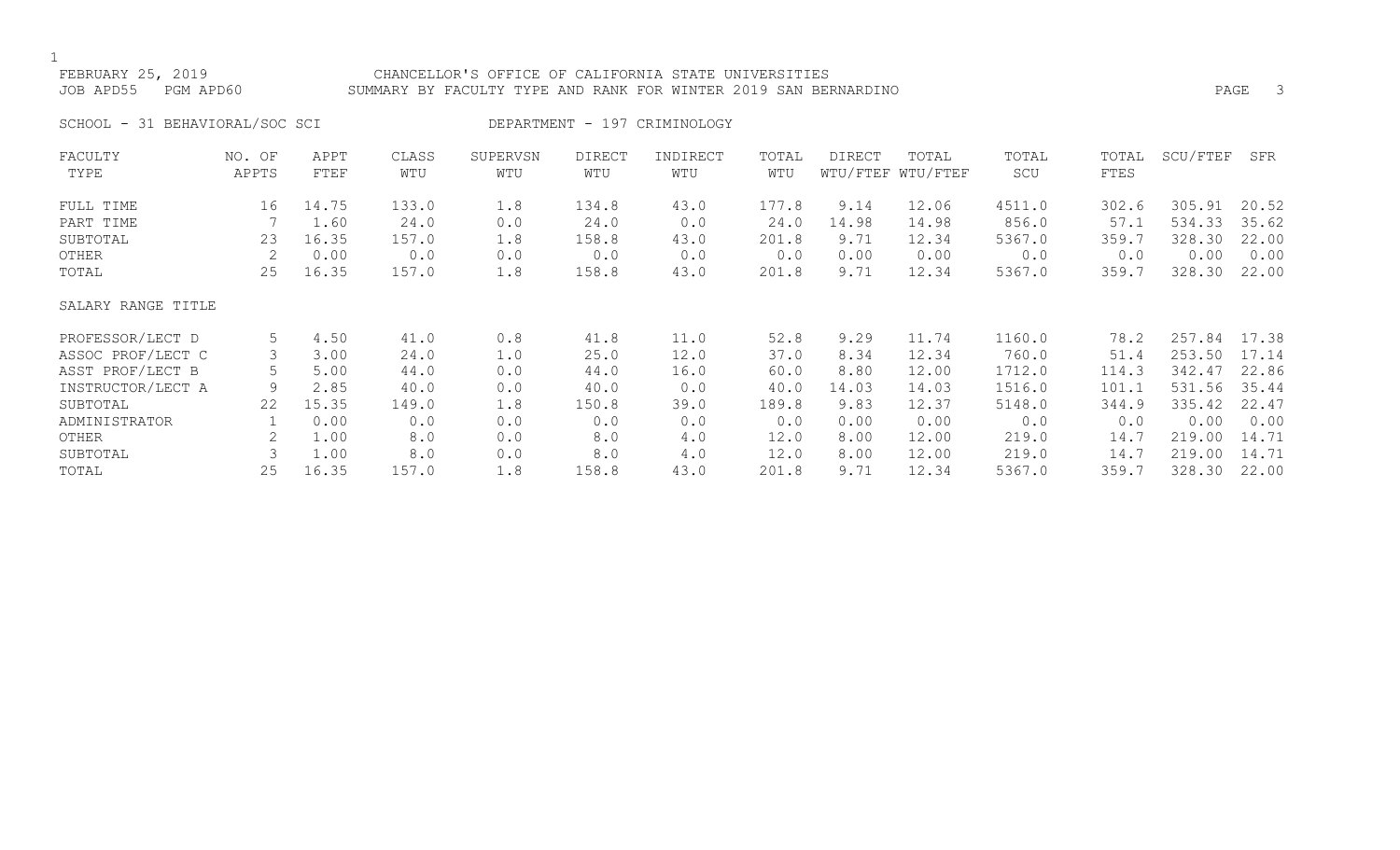| FEBRUARY 25, 2019<br>JOB APD55 | PGM APD60 |      |       | CHANCELLOR'S OFFICE OF CALIFORNIA STATE UNIVERSITIES<br>SUMMARY BY FACULTY TYPE AND RANK FOR WINTER 2019 SAN BERNARDINO |                            |          |       |        |                   |        |       |          | PAGE<br>-4 |
|--------------------------------|-----------|------|-------|-------------------------------------------------------------------------------------------------------------------------|----------------------------|----------|-------|--------|-------------------|--------|-------|----------|------------|
| SCHOOL - 31 BEHAVIORAL/SOC SCI |           |      |       |                                                                                                                         | DEPARTMENT - 235 ECONOMICS |          |       |        |                   |        |       |          |            |
| FACULTY                        | NO. OF    | APPT | CLASS | SUPERVSN                                                                                                                | DIRECT                     | INDIRECT | TOTAL | DIRECT | TOTAL             | TOTAL  | TOTAL | SCU/FTEF | SFR        |
| TYPE                           | APPTS     | FTEF | WTU   | WTU                                                                                                                     | WTU                        | WTU      | WTU   |        | WTU/FTEF WTU/FTEF | SCU    | FTES  |          |            |
| FULL TIME                      | 5         | 4.50 | 36.0  | 0.6                                                                                                                     | 36.6                       | 12.0     | 48.6  | 8.14   | 10.80             | 1109.0 | 74.1  | 246.55   | 16.47      |
| PART TIME                      |           | 2.97 | 40.0  | 0.0                                                                                                                     | 40.0                       | 2.0      | 42.0  | 13.47  | 14.15             | 2276.0 | 151.7 | 766.59   | 51.10      |
| SUBTOTAL                       | 13        | 7.47 | 76.0  | 0.6                                                                                                                     | 76.6                       | 14.0     | 90.6  | 10.26  | 12.13             | 3385.0 | 225.8 | 453.33   | 30.24      |
| TOTAL                          | 13        | 7.47 | 76.0  | 0.6                                                                                                                     | 76.6                       | 14.0     | 90.6  | 10.26  | 12.13             | 3385.0 | 225.8 | 453.33   | 30.24      |
| SALARY RANGE TITLE             |           |      |       |                                                                                                                         |                            |          |       |        |                   |        |       |          |            |
| PROFESSOR/LECT D               | 4         | 2.33 | 24.0  | 0.3                                                                                                                     | 24.3                       | 2.0      | 26.3  | 10.42  | 11.28             | 681.0  | 45.5  | 292.02   | 19.49      |
| ASST PROF/LECT B               | 2         | 2.00 | 16.0  | 0.0                                                                                                                     | 16.0                       | 8.0      | 24.0  | 8.00   | 12.01             | 504.0  | 33.6  | 252.13   | 16.81      |
| INSTRUCTOR/LECT A              |           | 3.14 | 36.0  | 0.3                                                                                                                     | 36.3                       | 4.0      | 40.3  | 11.58  | 12.85             | 2200.0 | 146.7 | 701.53   | 46.79      |
| SUBTOTAL                       | 13        | 7.47 | 76.0  | 0.6                                                                                                                     | 76.6                       | 14.0     | 90.6  | 10.26  | 12.13             | 3385.0 | 225.8 | 453.33   | 30.24      |
| TOTAL                          | 13        | 7.47 | 76.0  | 0.6                                                                                                                     | 76.6                       | 14.0     | 90.6  | 10.26  | 12.13             | 3385.0 | 225.8 | 453.33   | 30.24      |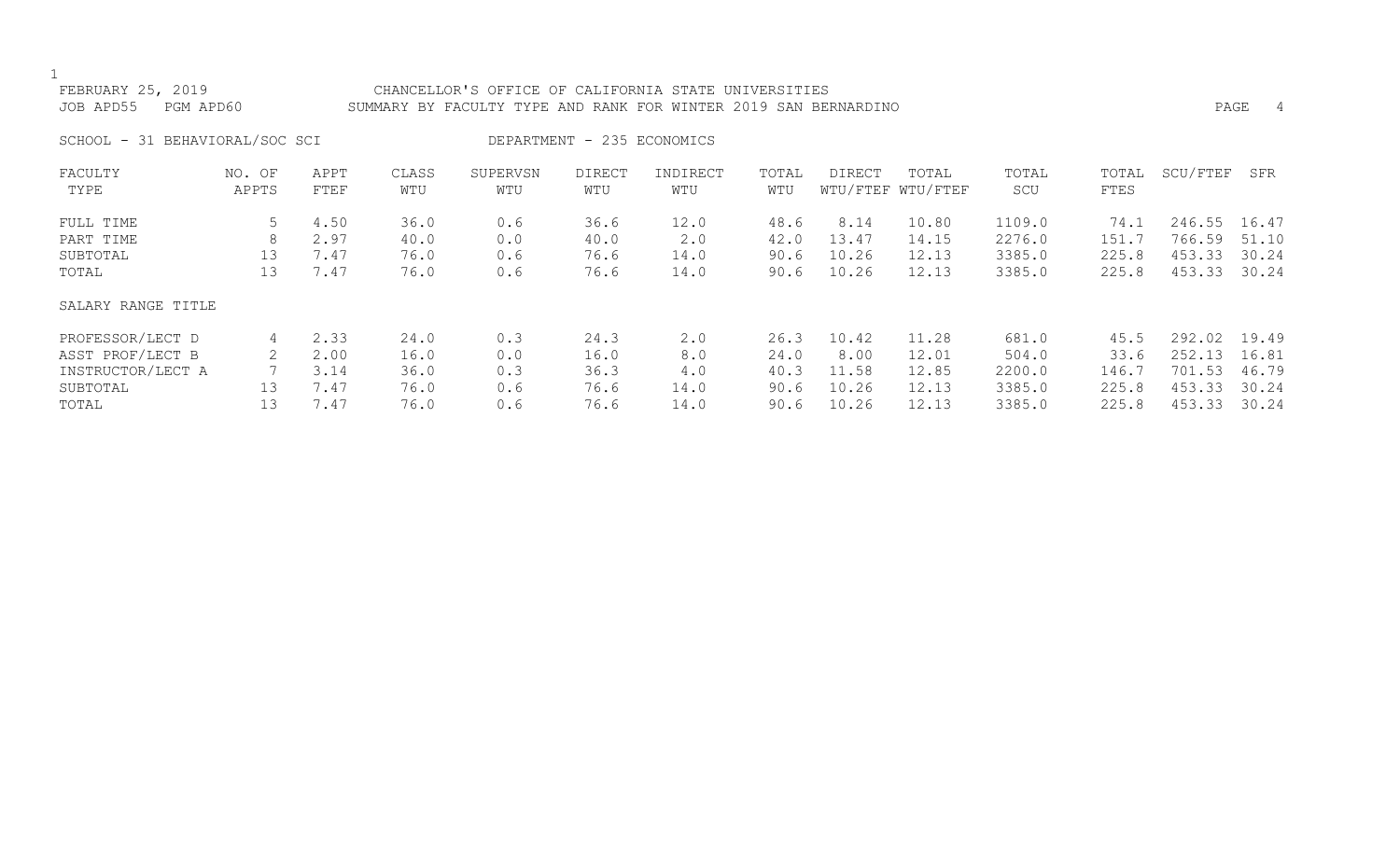# FEBRUARY 25, 2019 CHANCELLOR'S OFFICE OF CALIFORNIA STATE UNIVERSITIES JOB APD55 PGM APD60 SUMMARY BY FACULTY TYPE AND RANK FOR WINTER 2019 SAN BERNARDINO PAGE 5

SCHOOL - 31 BEHAVIORAL/SOC SCI DEPARTMENT - 258 ETHNIC STUDIES

| FACULTY            | NO. OF | APPT | CLASS | SUPERVSN | DIRECT | INDIRECT | TOTAL | <b>DIRECT</b> | TOTAL             | TOTAL | TOTAL | SCU/FTEF | SFR   |
|--------------------|--------|------|-------|----------|--------|----------|-------|---------------|-------------------|-------|-------|----------|-------|
| TYPE               | APPTS  | FTEF | WTU   | WTU      | WTU    | WTU      | WTU   |               | WTU/FTEF WTU/FTEF | SCU   | FTES  |          |       |
| PART TIME          |        | 0.53 | 8.0   | 0.0      | 8.0    | 0.0      | 8.0   | 14.98         | 14.98             | 260.0 | 17.3  | 486.89   | 32.45 |
| SUBTOTAL           |        | 0.53 | 8.0   | 0.0      | 8.0    | 0.0      | 8.0   | 14.98         | 14.98             | 260.0 | 17.3  | 486.89   | 32.45 |
| TOTAL              |        | 0.53 | 8.0   | 0.0      | 8.0    | 0.0      | 8.0   | 14.98         | 14.98             | 260.0 | 17.3  | 486.89   | 32.45 |
| SALARY RANGE TITLE |        |      |       |          |        |          |       |               |                   |       |       |          |       |
| INSTRUCTOR/LECT A  |        | 0.53 | 8.0   | 0.0      | 8.0    | 0.0      | 8.0   | 14.98         | 14.98             | 260.0 | 17.3  | 486.89   | 32.45 |
| SUBTOTAL           |        | 0.53 | 8.0   | 0.0      | 8.0    | 0.0      | 8.0   | 14.98         | 14.98             | 260.0 | 17.3  | 486.89   | 32.45 |
| TOTAL              |        | 0.53 | 8.0   | 0.0      | 8.0    | 0.0      | 8.0   | 14.98         | 14.98             | 260.0 | 17.3  | 486.89   | 32.45 |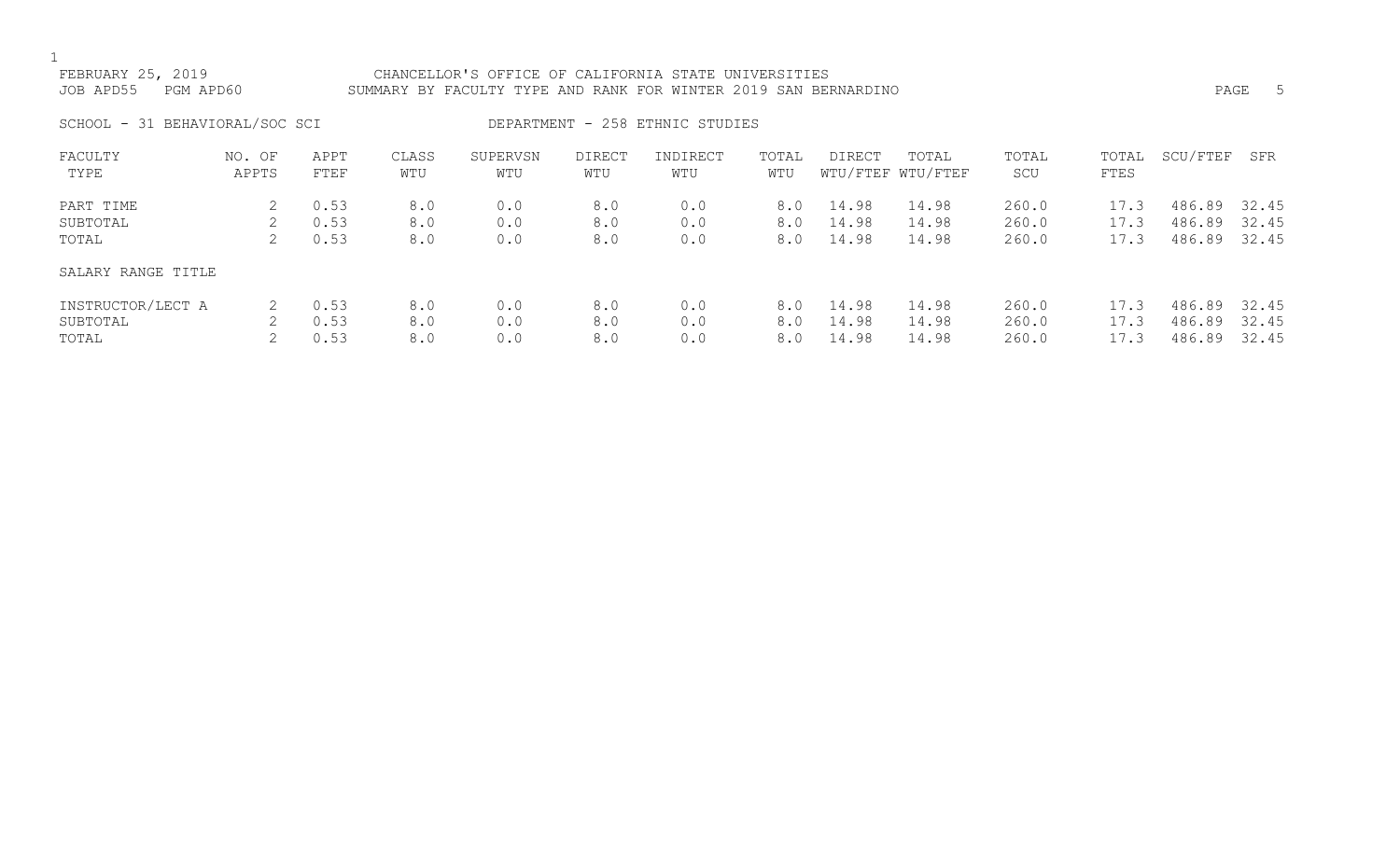### FEBRUARY 25, 2019 CHANCELLOR'S OFFICE OF CALIFORNIA STATE UNIVERSITIES JOB APD55 PGM APD60 SUMMARY BY FACULTY TYPE AND RANK FOR WINTER 2019 SAN BERNARDINO PAGE 6

SCHOOL - 31 BEHAVIORAL/SOC SCI DEPARTMENT - 305 GEOGRAPHY

| FACULTY            | NO. OF | APPT | CLASS | SUPERVSN | <b>DIRECT</b> | INDIRECT | TOTAL | DIRECT | TOTAL             | TOTAL  | TOTAL | SCU/FTEF | SFR   |
|--------------------|--------|------|-------|----------|---------------|----------|-------|--------|-------------------|--------|-------|----------|-------|
| TYPE               | APPTS  | FTEF | WTU   | WTU      | WTU           | WTU      | WTU   |        | WTU/FTEF WTU/FTEF | SCU    | FTES  |          |       |
| FULL TIME          | 8      | 6.00 | 72.0  | 2.9      | 84.9          | 12.0     | 96.9  | 14.15  | 16.14             | 3000.0 | 201.9 | 499.83   | 33.64 |
| SUBTOTAL           | 8      | 6.00 | 72.0  | 2.9      | 84.9          | 12.0     | 96.9  | 14.15  | 16.14             | 3000.0 | 201.9 | 499.83   | 33.64 |
| TOTAL              | 8      | 6.00 | 72.0  | 2.9      | 84.9          | 12.0     | 96.9  | 14.15  | 16.14             | 3000.0 | 201.9 | 499.83   | 33.64 |
| SALARY RANGE TITLE |        |      |       |          |               |          |       |        |                   |        |       |          |       |
| PROFESSOR/LECT D   | 2      | 1.52 | 16.0  | 0.3      | 20.3          | 4.0      | 24.3  | 13.37  | 16.01             | 388.0  | 26.0  | 255.60   | 17.13 |
| ASSOC PROF/LECT C  | 2      | 1.50 | 18.0  | 0.3      | 20.3          | 4.0      | 24.3  | 13.54  | 16.21             | 849.0  | 56.8  | 566.38   | 37.87 |
| ASST PROF/LECT B   |        | 1.00 | 8.0   | 1.6      | 9.6           | 4.0      | 13.6  | 9.60   | 13.60             | 365.0  | 24.3  | 365.00   | 24.33 |
| INSTRUCTOR/LECT A  |        | 72   | 22.0  | 0.0      | 26.0          | 0.0      | 26.0  | 15.16  | 15.16             | 1178.0 | 78.6  | 686.88   | 45.83 |
| TCHNG ASSOCIATE    |        | 0.27 | 8.0   | 0.7      | 8.7           | 0.0      | 8.7   | 32.22  | 32.22             | 220.0  | 16.2  | 814.81   | 60.00 |
| SUBTOTAL           | 8      | 6.00 | 72.0  | 2.9      | 84.9          | 12.0     | 96.9  | 14.15  | 16.14             | 3000.0 | 201.9 | 499.83   | 33.64 |
| TOTAL              | 8      | 6.00 | 72.0  | 2.9      | 84.9          | 12.0     | 96.9  | 14.15  | 16.14             | 3000.0 | 201.9 | 499.83   | 33.64 |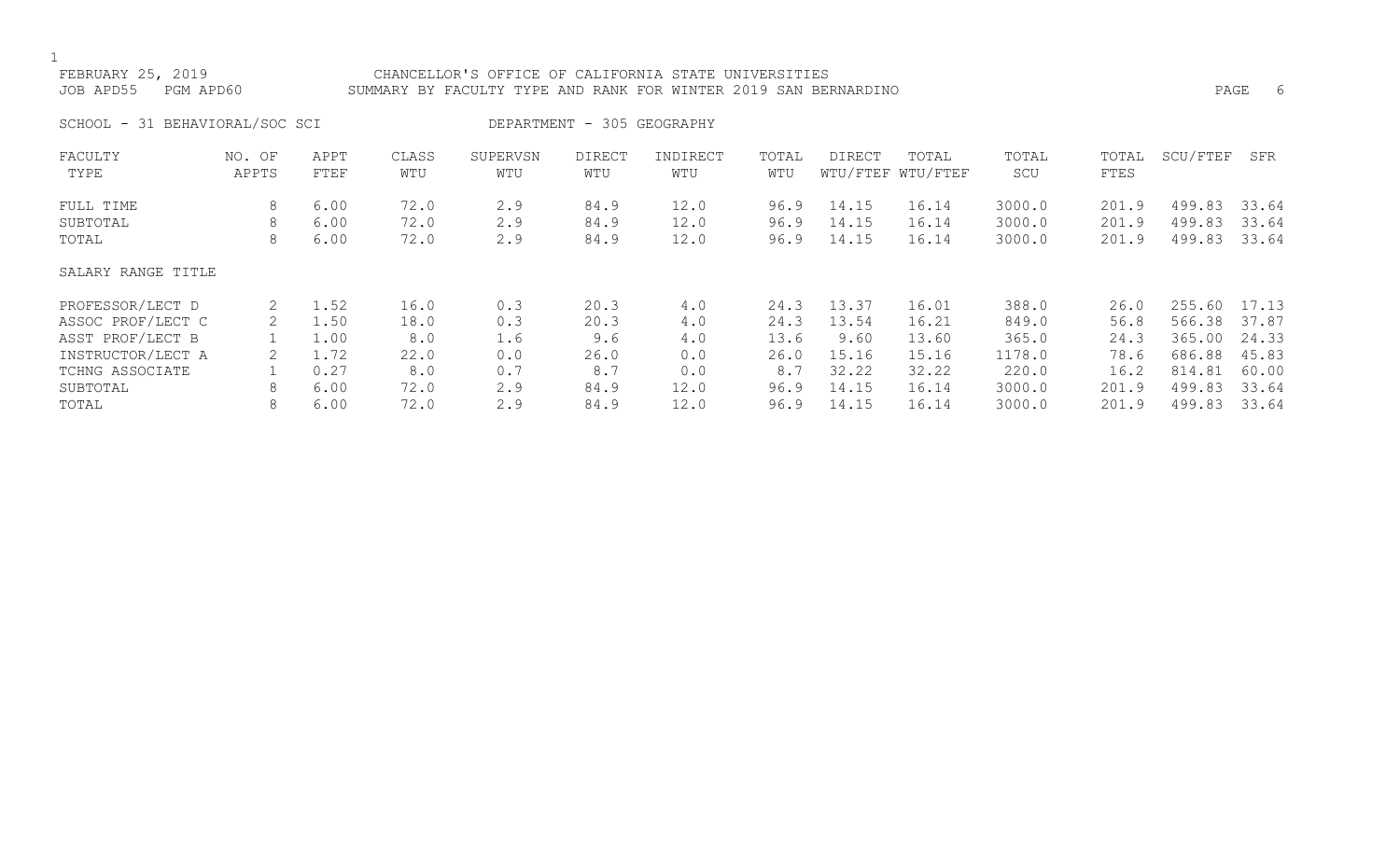### FEBRUARY 25, 2019 CHANCELLOR'S OFFICE OF CALIFORNIA STATE UNIVERSITIES JOB APD55 PGM APD60 SUMMARY BY FACULTY TYPE AND RANK FOR WINTER 2019 SAN BERNARDINO

SCHOOL - 31 BEHAVIORAL/SOC SCI DEPARTMENT - 348 HISTORY

| FACULTY            | NO. OF | APPT  | CLASS | SUPERVSN | <b>DIRECT</b> | INDIRECT | TOTAL | DIRECT | TOTAL             | TOTAL  | TOTAL | SCU/FTEF | SFR   |
|--------------------|--------|-------|-------|----------|---------------|----------|-------|--------|-------------------|--------|-------|----------|-------|
| TYPE               | APPTS  | FTEF  | WTU   | WTU      | WTU           | WTU      | WTU   |        | WTU/FTEF WTU/FTEF | SCU    | FTES  |          |       |
| FULL TIME          | 13     | 9.41  | 74.5  | 9.0      | 99.5          | 64.0     | 163.5 | 10.58  | 17.38             | 2222.0 | 149.2 | 236.23   | 15.86 |
| PART TIME          | 10     | 4.14  | 72.0  | 0.0      | 72.0          | 0.0      | 72.0  | 17.40  | 17.40             | 6284.0 | 419.0 | 518.61   | 1.26  |
| SUBTOTAL           | 23     | 13.54 | 146.5 | 9.0      | 171.5         | 64.0     | 235.5 | 12.66  | 17.39             | 8506.0 | 568.2 | 628.03   | 41.95 |
| TOTAL              | 23     | 13.54 | 146.5 | 9.0      | 171.5         | 64.0     | 235.5 | 12.66  | 17.39             | 8506.0 | 568.2 | 628.03   | 41.95 |
| SALARY RANGE TITLE |        |       |       |          |               |          |       |        |                   |        |       |          |       |
| PROFESSOR/LECT D   | 6      | 3.17  | 28.0  | 5.7      | 37.7          | 32.0     | 69.7  | 11.89  | 21.98             | 656.0  | 44.5  | 206.87   | 14.02 |
| ASSOC PROF/LECT C  |        | 3.00  | 20.0  | 1.3      | 29.3          | 8.0      | 37.3  | 9.77   | 12.43             | 804.0  | 53.7  | 268.00   | 17.91 |
| ASST PROF/LECT B   | 4      | 3.24  | 26.5  | 2.0      | 32.5          | 24.0     | 56.5  | 10.05  | 17.47             | 762.0  | 51.0  | 235.55   | 15.75 |
| INSTRUCTOR/LECT A  | 10     | 4.14  | 72.0  | 0.0      | 72.0          | 0.0      | 72.0  | 17.40  | 17.40             | 6284.0 | 419.0 | 518.61   | 1.26  |
| SUBTOTAL           | 23     | 13.54 | 146.5 | 9.0      | 171.5         | 64.0     | 235.5 | 12.66  | 17.39             | 8506.0 | 568.2 | 628.03   | 41.95 |
| TOTAL              | 23     | 13.54 | 146.5 | 9.0      | 171.5         | 64.0     | 235.5 | 12.66  | 17.39             | 8506.0 | 568.2 | 628.03   | 41.95 |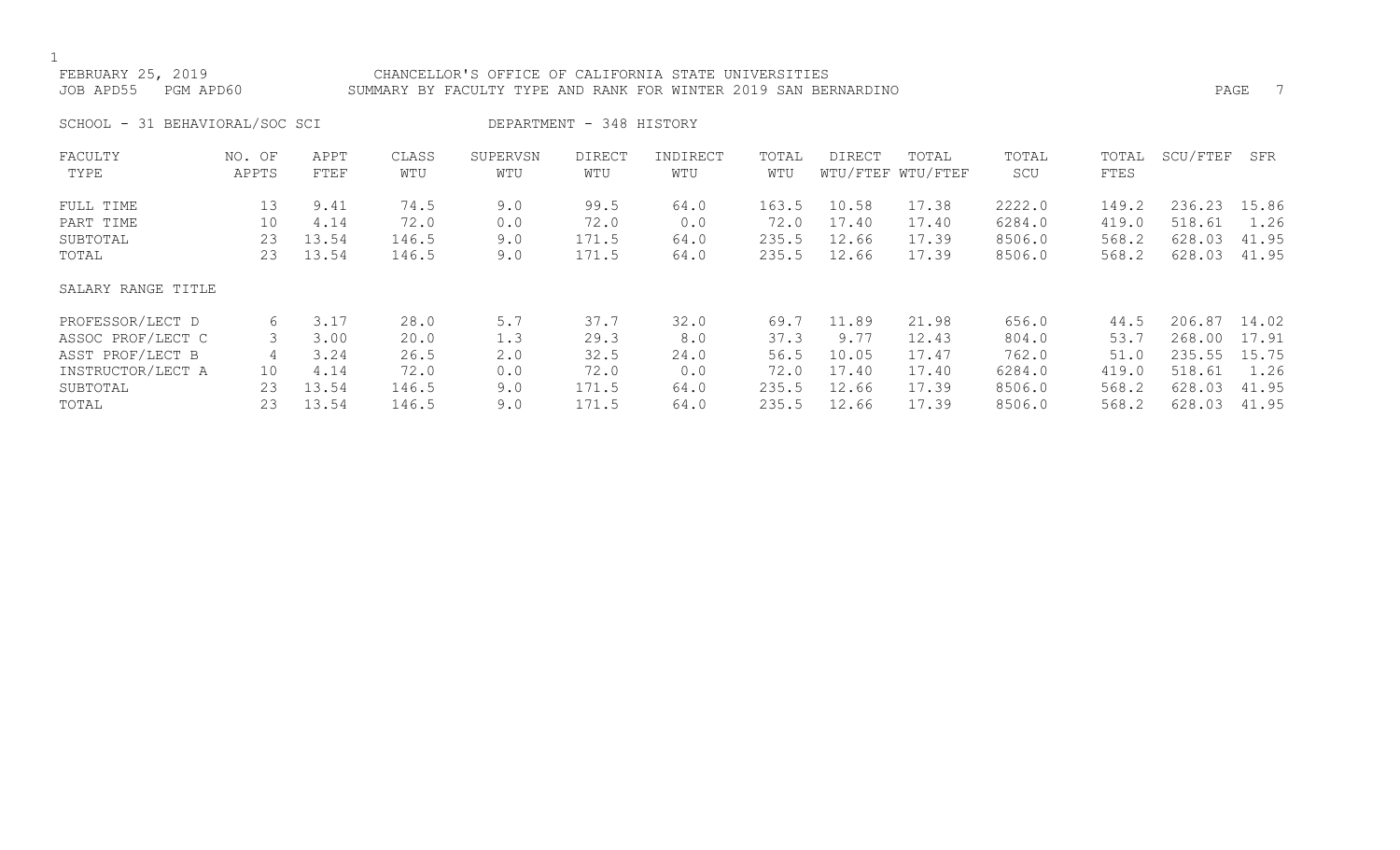# FEBRUARY 25, 2019 CHANCELLOR'S OFFICE OF CALIFORNIA STATE UNIVERSITIES JOB APD55 PGM APD60 SUMMARY BY FACULTY TYPE AND RANK FOR WINTER 2019 SAN BERNARDINO PAGE 8 SCHOOL - 31 BEHAVIORAL/SOC SCI DEPARTMENT - 351 HUMAN DEVELOPMENT FACULTY NO. OF APPT CLASS SUPERVSN DIRECT INDIRECT TOTAL DIRECT TOTAL TOTAL TOTAL SCU/FTEF SFR TYPE APPTS FTEF WTU WTU WTU WTU WTU WTU/FTEF WTU/FTEF SCU FTES

| PART TIME          | 0.40 | 3.0 | 35.6 | 38.6 | 0.0 | 38.6 | 96.74 | 96.74 | 214.0 | 14.3 | 536.34 35.76 |  |
|--------------------|------|-----|------|------|-----|------|-------|-------|-------|------|--------------|--|
| SUBTOTAL           | 0.40 | 3.0 | 35.6 | 38.6 | 0.0 | 38.6 | 96.74 | 96.74 | 214.0 | 14.3 | 536.34 35.76 |  |
| TOTAL              | 0.40 | 3.0 | 35.6 | 38.6 | 0.0 | 38.6 | 96.74 | 96.74 | 214.0 | 14.3 | 536.34 35.76 |  |
| SALARY RANGE TITLE |      |     |      |      |     |      |       |       |       |      |              |  |
| INSTRUCTOR/LECT A  | 0.40 | 3.0 | 35.6 | 38.6 | 0.0 | 38.6 | 96.74 | 96.74 | 214.0 | 14.3 | 536.34 35.76 |  |
| SUBTOTAL           | 0.40 | 3.0 | 35.6 | 38.6 | 0.0 | 38.6 | 96.74 | 96.74 | 214.0 | 14.3 | 536.34 35.76 |  |
| TOTAL              | 0.40 | 3.0 | 35.6 | 38.6 | 0.0 | 38.6 | 96.74 | 96.74 | 214.0 | 14.3 | 536.34 35.76 |  |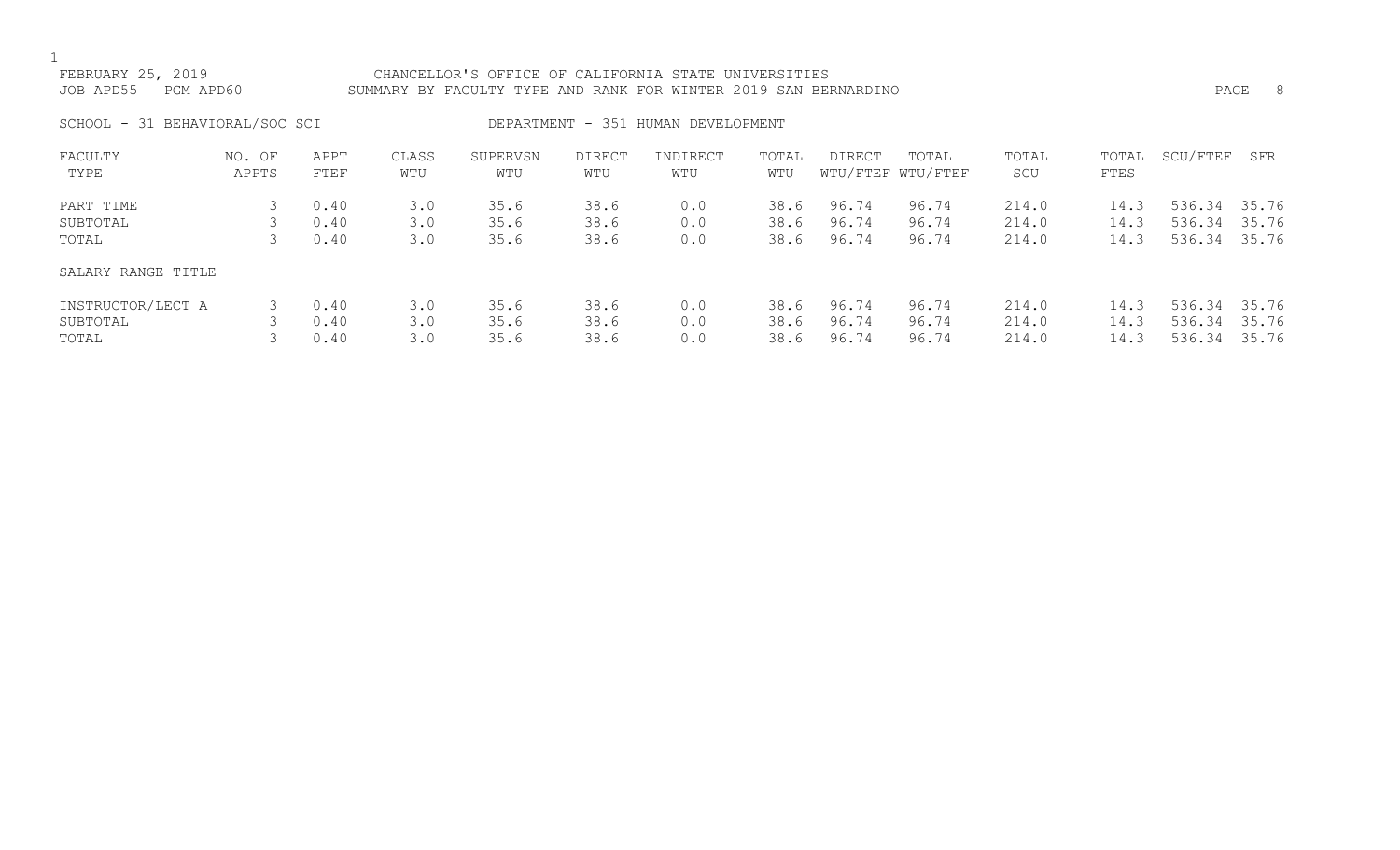| FEBRUARY 25, 2019<br>JOB APD55 | PGM APD60       |              |              | CHANCELLOR'S OFFICE OF CALIFORNIA STATE UNIVERSITIES<br>SUMMARY BY FACULTY TYPE AND RANK FOR WINTER 2019 SAN BERNARDINO |               |                                          |              |              |                            |              |               | PAGE         | 9            |
|--------------------------------|-----------------|--------------|--------------|-------------------------------------------------------------------------------------------------------------------------|---------------|------------------------------------------|--------------|--------------|----------------------------|--------------|---------------|--------------|--------------|
| SCHOOL - 31 BEHAVIORAL/SOC SCI |                 |              |              |                                                                                                                         |               | DEPARTMENT - 497 MILITARY SCIENCE (ROTC) |              |              |                            |              |               |              |              |
| FACULTY<br>TYPE                | NO. OF<br>APPTS | APPT<br>FTEF | CLASS<br>WTU | SUPERVSN<br>WTU                                                                                                         | DIRECT<br>WTU | INDIRECT<br>WTU                          | TOTAL<br>WTU | DIRECT       | TOTAL<br>WTU/FTEF WTU/FTEF | TOTAL<br>SCU | TOTAL<br>FTES | SCU/FTEF     | SFR          |
| OTHER<br>TOTAL                 | 4<br>4          | 0.00<br>0.00 | 0.0<br>0.0   | 0.0<br>0.0                                                                                                              | 0.0<br>0.0    | 0.0<br>0.0                               | 0.0<br>0.0   | 0.00<br>0.00 | 0.00<br>0.00               | 40.0<br>40.0 | 2.7<br>2.7    | 0.00<br>0.00 | 0.00<br>0.00 |
| SALARY RANGE TITLE             |                 |              |              |                                                                                                                         |               |                                          |              |              |                            |              |               |              |              |
| OTHER<br>SUBTOTAL              | 4<br>4          | 0.00<br>0.00 | 0.0<br>0.0   | 0.0<br>0.0                                                                                                              | 0.0<br>0.0    | 0.0<br>0.0                               | 0.0<br>0.0   | 0.00<br>0.00 | 0.00<br>0.00               | 40.0<br>40.0 | 2.7<br>2.7    | 0.00<br>0.00 | 0.00<br>0.00 |

TOTAL 4 0.00 0.0 0.0 0.0 0.0 0.0 0.00 0.00 40.0 2.7 0.00 0.00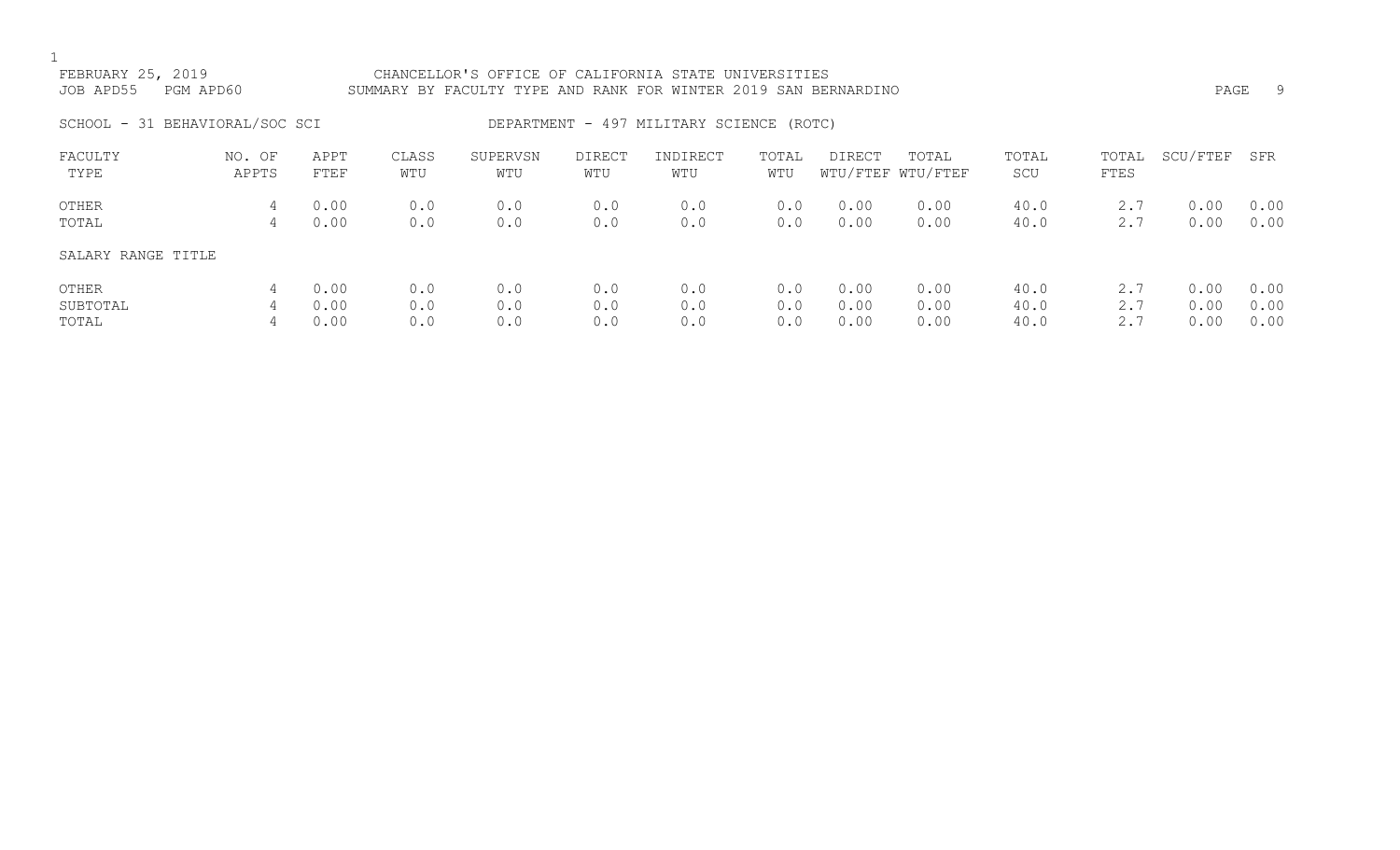### FEBRUARY 25, 2019 CHANCELLOR'S OFFICE OF CALIFORNIA STATE UNIVERSITIES JOB APD55 PGM APD60 SUMMARY BY FACULTY TYPE AND RANK FOR WINTER 2019 SAN BERNARDINO PAGE 10

SCHOOL - 31 BEHAVIORAL/SOC SCI DEPARTMENT - 580 POLITICAL SCIENCE

| FACULTY            | NO. OF | APPT | CLASS | SUPERVSN | <b>DIRECT</b> | INDIRECT | TOTAL | DIRECT | TOTAL             | TOTAL  | TOTAL | SCU/FTEF | SFR   |
|--------------------|--------|------|-------|----------|---------------|----------|-------|--------|-------------------|--------|-------|----------|-------|
| TYPE               | APPTS  | FTEF | WTU   | WTU      | WTU           | WTU      | WTU   |        | WTU/FTEF WTU/FTEF | SCU    | FTES  |          |       |
| FULL TIME          |        | 5.83 | 56.0  | 0.0      | 60.0          | 8.0      | 68.0  | 10.29  | 11.66             | 3232.0 | 216.9 | 554.28   | 37.19 |
| PART TIME          | 10     | 2.14 | 36.0  | 0.0      | 48.0          | 2.0      | 50.0  | 22.46  | 23.40             | 2796.0 | 188.1 | 308.38   | 88.00 |
| SUBTOTAL           | 17     | 7.97 | 92.0  | 0.0      | 108.0         | 10.0     | 118.0 | 13.55  | 14.81             | 6028.0 | 404.9 | 756.53   | 50.82 |
| TOTAL              | 17     | 7.97 | 92.0  | 0.0      | 108.0         | 10.0     | 118.0 | 13.55  | 14.81             | 6028.0 | 404.9 | 756.53   | 50.82 |
| SALARY RANGE TITLE |        |      |       |          |               |          |       |        |                   |        |       |          |       |
| PROFESSOR/LECT D   | 5      | 1.50 | 12.0  | 0.0      | 24.0          | 6.0      | 30.0  | 16.00  | 20.00             | 320.0  | 22.3  | 213.33   | 14.85 |
| ASSOC PROF/LECT C  | 2      | 1.33 | 12.0  | 0.0      | 16.0          | 0.0      | 16.0  | 12.00  | 12.00             | 1324.0 | 88.4  | 993.25   | 66.32 |
| ASST PROF/LECT B   |        | 3.00 | 32.0  | 0.0      | 32.0          | 4.0      | 36.0  | 10.67  | 12.01             | 1588.0 | 106.2 | 529.69   | 35.42 |
| INSTRUCTOR/LECT A  |        | 2.14 | 36.0  | 0.0      | 36.0          | 0.0      | 36.0  | 16.85  | 16.85             | 2796.0 | 188.1 | 308.38   | 88.00 |
| SUBTOTAL           |        | 7.97 | 92.0  | 0.0      | 108.0         | 10.0     | 118.0 | 13.55  | 14.81             | 6028.0 | 404.9 | 756.53   | 50.82 |
| TOTAL              |        | 7.97 | 92.0  | 0.0      | 108.0         | 10.0     | 118.0 | 13.55  | 14.81             | 6028.0 | 404.9 | 756.53   | 50.82 |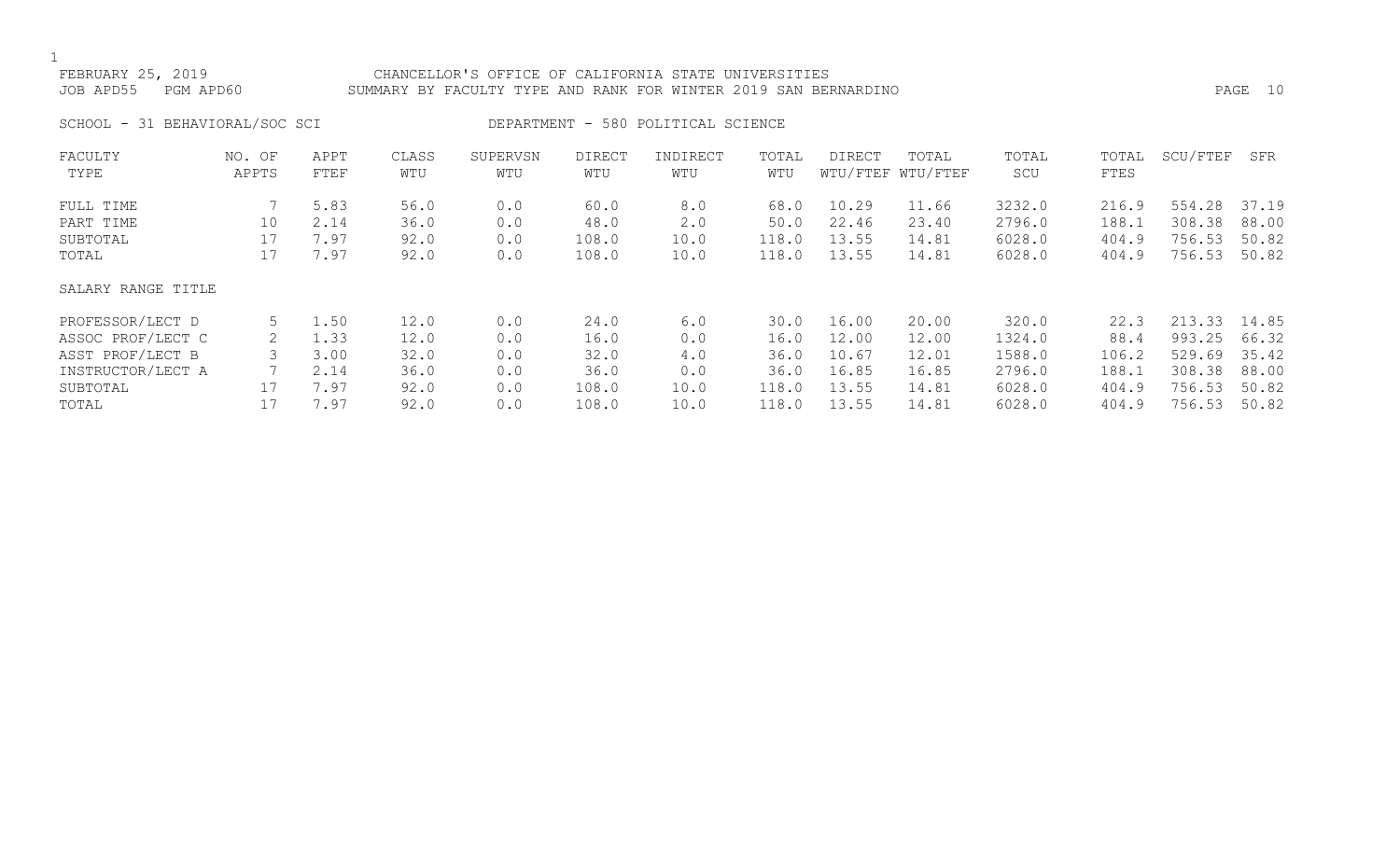### FEBRUARY 25, 2019 CHANCELLOR'S OFFICE OF CALIFORNIA STATE UNIVERSITIES JOB APD55 PGM APD60 SUMMARY BY FACULTY TYPE AND RANK FOR WINTER 2019 SAN BERNARDINO PAGE 11

SCHOOL - 31 BEHAVIORAL/SOC SCI DEPARTMENT - 590 PSYCHOLOGY

| FACULTY            | NO. OF | APPT  | CLASS | SUPERVSN | <b>DIRECT</b> | INDIRECT | TOTAL | <b>DIRECT</b> | TOTAL             | TOTAL   | TOTAL  | SCU/FTEF | SFR   |
|--------------------|--------|-------|-------|----------|---------------|----------|-------|---------------|-------------------|---------|--------|----------|-------|
| TYPE               | APPTS  | FTEF  | WTU   | WTU      | WTU           | WTU      | WTU   |               | WTU/FTEF WTU/FTEF | SCU     | FTES   |          |       |
| FULL TIME          | 32     | 23.45 | 190.6 | 57.8     | 274.4         | 126.0    | 400.4 | 11.70         | 17.07             | 9003.0  | 614.4  | 383.87   | 26.19 |
| PART TIME          | 39     | 15.66 | 255.0 | 0.3      | 257.3         | 2.0      | 259.3 | 16.43         | 16.55             | 14322.0 | 956.6  | 914.33   | 61.07 |
| SUBTOTAL           | 71     | 39.12 | 445.6 | 58.1     | 531.7         | 128.0    | 659.7 | 13.59         | 16.86             | 23325.0 | 1570.9 | 596.29   | 40.16 |
| OTHER              |        | 0.00  | 0.0   | 0.0      | 0.0           | 0.0      | 0.0   | 0.00          | 0.00              | 0.0     | 0.0    | 0.00     | 0.00  |
| TOTAL              | 72     | 39.12 | 445.6 | 58.1     | 531.7         | 128.0    | 659.7 | 13.59         | 16.86             | 23325.0 | 1570.9 | 596.29   | 40.16 |
| SALARY RANGE TITLE |        |       |       |          |               |          |       |               |                   |         |        |          |       |
| PROFESSOR/LECT D   | 19     | 12.81 | 102.6 | 42.4     | 155.0         | 82.0     | 237.0 | 12.10         | 18.50             | 4557.0  | 314.7  | 355.63   | 24.56 |
| ASSOC PROF/LECT C  | 3      | 1.13  | 8.0   | 6.0      | 16.0          | 20.0     | 36.0  | 14.11         | 31.75             | 469.0   | 33.0   | 413.58   | 29.12 |
| ASST PROF/LECT B   | 10     | 7.05  | 66.0  | 6.7      | 84.7          | 18.0     | 102.7 | 12.02         | 14.57             | 3060.0  | 206.5  | 434.17   | 29.30 |
| INSTRUCTOR/LECT A  | 26     | 15.66 | 232.0 | 3.0      | 239.0         | 8.0      | 247.0 | 15.27         | 15.78             | 13983.0 | 932.9  | 893.20   | 59.59 |
| TCHNG ASSOCIATE    | 14     | 2.47  | 37.0  | 0.0      | 37.0          | 0.0      | 37.0  | 15.00         | 15.00             | 1256.0  | 83.8   | 509.33   | 33.96 |
| SUBTOTAL           | 72     | 39.12 | 445.6 | 58.1     | 531.7         | 128.0    | 659.7 | 13.59         | 16.86             | 23325.0 | 1570.9 | 596.29   | 40.16 |
| TOTAL              | 72     | 39.12 | 445.6 | 58.1     | 531.7         | 128.0    | 659.7 | 13.59         | 16.86             | 23325.0 | 1570.9 | 596.29   | 40.16 |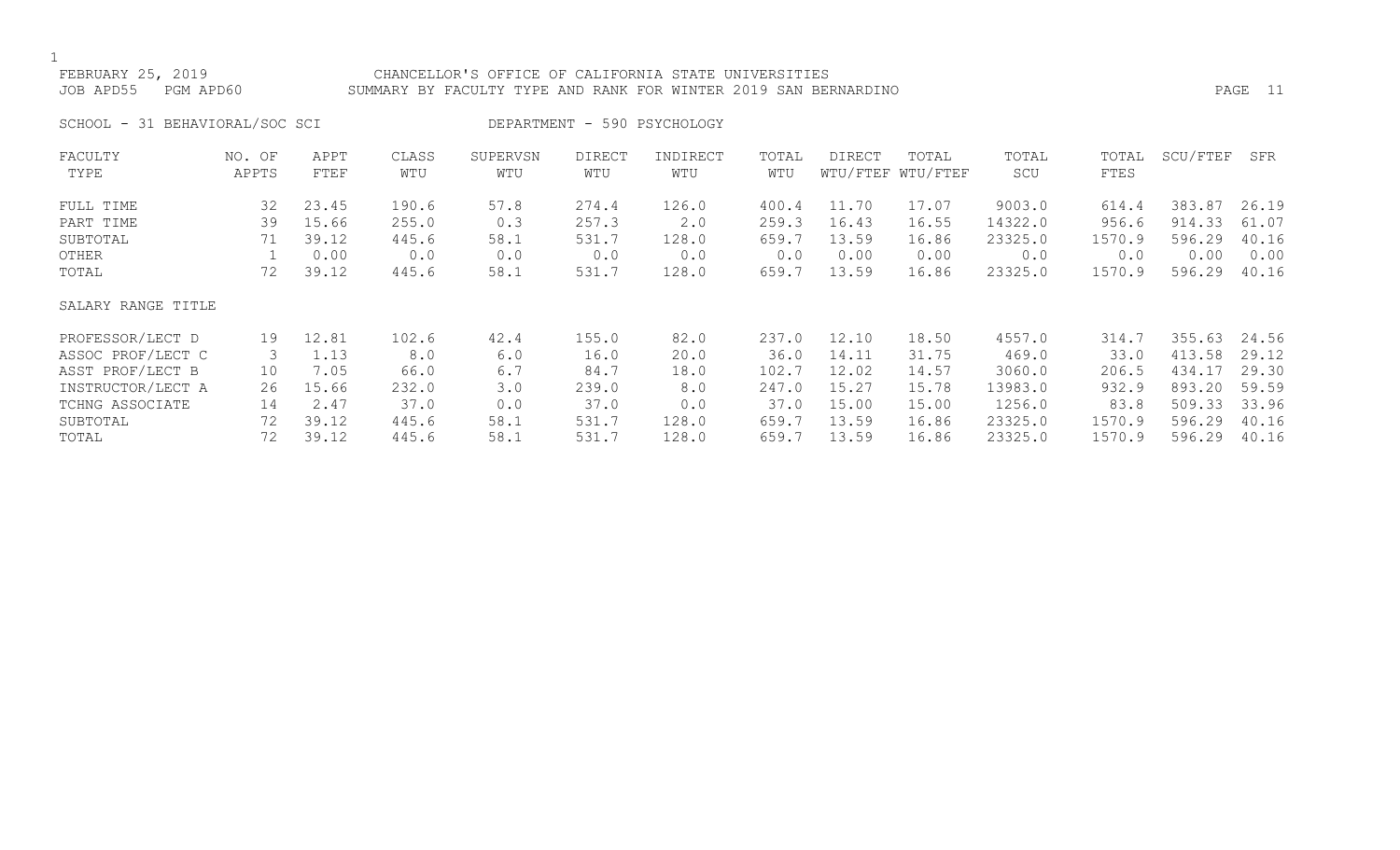### FEBRUARY 25, 2019 CHANCELLOR'S OFFICE OF CALIFORNIA STATE UNIVERSITIES JOB APD55 PGM APD60 SUMMARY BY FACULTY TYPE AND RANK FOR WINTER 2019 SAN BERNARDINO PAGE 12

SCHOOL - 31 BEHAVIORAL/SOC SCI DEPARTMENT - 665 SOCIAL SCIENCE

| FACULTY<br>TYPE                             | NO. OF<br>APPTS | APPT<br>FTEF                 | CLASS<br>WTU                   | SUPERVSN<br>WTU          | <b>DIRECT</b><br>WTU           | INDIRECT<br>WTU          | TOTAL<br>WTU                   | DIRECT                           | TOTAL<br>WTU/FTEF WTU/FTEF       | TOTAL<br>SCU                        | TOTAL<br>FTES                   | SCU/FTEF                             | SFR                              |
|---------------------------------------------|-----------------|------------------------------|--------------------------------|--------------------------|--------------------------------|--------------------------|--------------------------------|----------------------------------|----------------------------------|-------------------------------------|---------------------------------|--------------------------------------|----------------------------------|
| FULL TIME<br>PART TIME<br>SUBTOTAL<br>TOTAL | 13<br>13        | 1.25<br>4.67<br>5.92<br>5.92 | 16.0<br>84.0<br>100.0<br>100.0 | 0.0<br>0.0<br>0.0<br>0.0 | 16.0<br>84.0<br>100.0<br>100.0 | 0.0<br>0.0<br>0.0<br>0.0 | 16.0<br>84.0<br>100.0<br>100.0 | 12.80<br>17.98<br>16.89<br>16.89 | 12.80<br>17.98<br>16.89<br>16.89 | 376.0<br>3056.0<br>3432.0<br>3432.0 | 25.1<br>203.7<br>228.8<br>228.8 | 300.80<br>654.11<br>579.53<br>579.53 | 20.06<br>43.61<br>38.64<br>38.64 |
| SALARY RANGE TITLE                          |                 |                              |                                |                          |                                |                          |                                |                                  |                                  |                                     |                                 |                                      |                                  |
| INSTRUCTOR/LECT A<br>SUBTOTAL<br>TOTAL      | 13<br>13<br>13  | 5.92<br>5.92<br>5.92         | 100.0<br>100.0<br>100.0        | 0.0<br>0.0<br>0.0        | 100.0<br>100.0<br>100.0        | 0.0<br>0.0<br>0.0        | 100.0<br>100.0<br>100.0        | 16.89<br>16.89<br>16.89          | 16.89<br>16.89<br>16.89          | 3432.0<br>3432.0<br>3432.0          | 228.8<br>228.8<br>228.8         | 579.53<br>579.53<br>579.53           | 38.64<br>38.64<br>38.64          |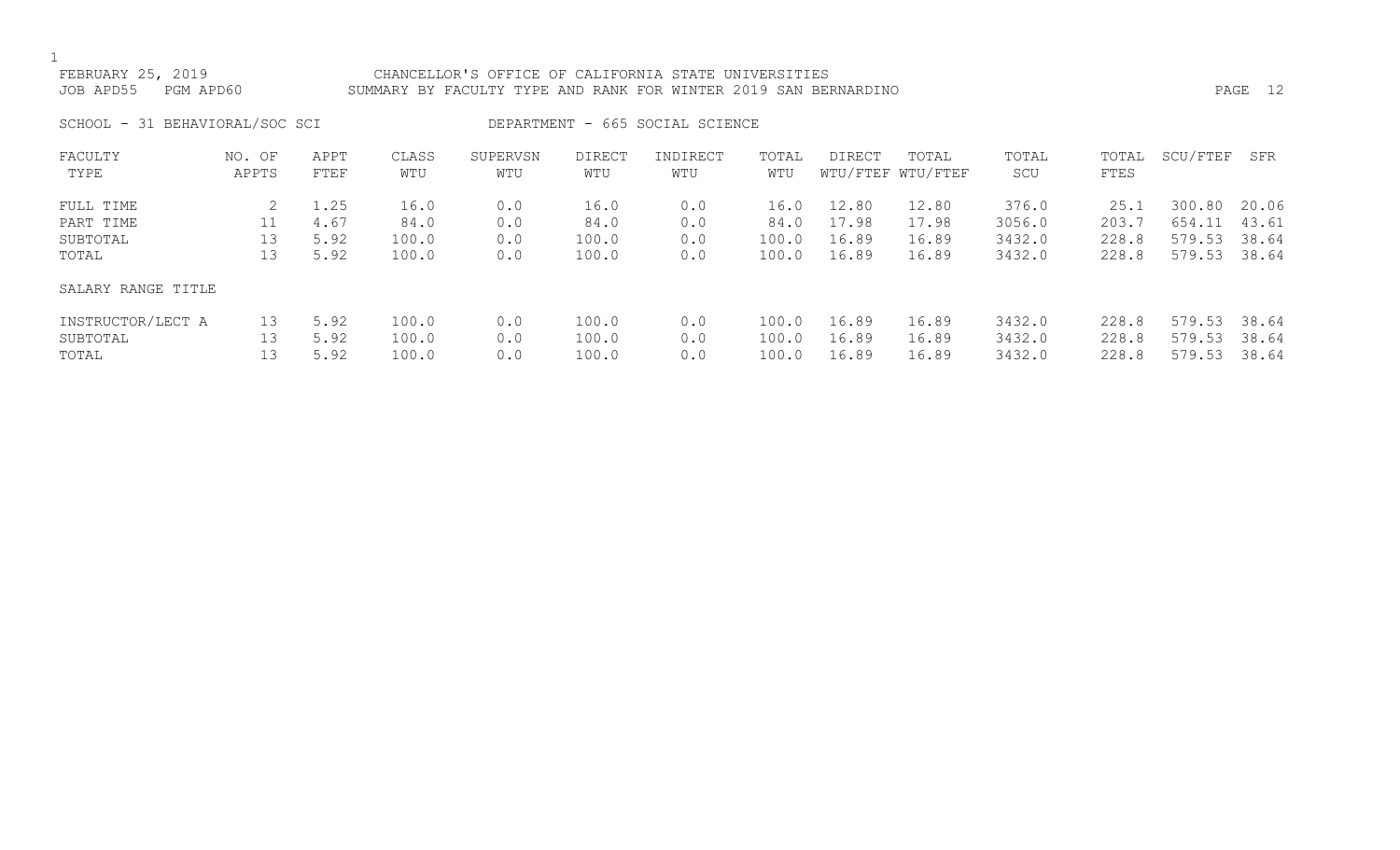### FEBRUARY 25, 2019 CHANCELLOR'S OFFICE OF CALIFORNIA STATE UNIVERSITIES JOB APD55 PGM APD60 SUMMARY BY FACULTY TYPE AND RANK FOR WINTER 2019 SAN BERNARDINO PAGE 13

SCHOOL - 31 BEHAVIORAL/SOC SCI DEPARTMENT - 670 SOCIAL WORK

| FACULTY            | NO. OF | APPT  | CLASS | SUPERVSN | <b>DIRECT</b> | INDIRECT | TOTAL | <b>DIRECT</b> | TOTAL             | TOTAL  | TOTAL | SCU/FTEF | SFR   |
|--------------------|--------|-------|-------|----------|---------------|----------|-------|---------------|-------------------|--------|-------|----------|-------|
| TYPE               | APPTS  | FTEF  | WTU   | WTU      | WTU           | WTU      | WTU   |               | WTU/FTEF WTU/FTEF | SCU    | FTES  |          |       |
| FULL TIME          | 13     | 11.00 | 44.0  | 45.0     | 105.0         | 60.0     | 165.0 | 9.54          | 15.00             | 1544.0 | 121.1 | 140.35   | 11.01 |
| PART TIME          | 16     | 5.61  | 44.0  | 33.5     | 77.5          | 4.0      | 81.5  | 13.82         | 14.54             | 1634.0 | 130.5 | 291.47   | 23.28 |
| SUBTOTAL           | 29     | 16.61 | 88.0  | 78.5     | 182.5         | 64.0     | 246.5 | 10.99         | 14.84             | 3178.0 | 251.6 | 191.37   | 15.15 |
| OTHER              | 2      | 0.00  | 0.0   | 0.5      | 0.5           | 0.0      | 0.5   | 0.00          | 0.00              | 2.0    | 0.2   | 0.00     | 0.00  |
| TOTAL              | 31     | 16.61 | 88.0  | 79.0     | 183.0         | 64.0     | 247.0 | 11.02         | 14.87             | 3180.0 | 251.7 | 191.49   | 15.16 |
| SALARY RANGE TITLE |        |       |       |          |               |          |       |               |                   |        |       |          |       |
| PROFESSOR/LECT D   | 4      | 2.00  | 8.0   | 12.5     | 28.5          | 10.0     | 38.5  | 14.24         | 19.24             | 262.0  | 21.8  | 130.93   | 10.91 |
| ASSOC PROF/LECT C  |        | 1.00  | 4.0   | 2.5      | 14.5          | 0.0      | 14.5  | 14.50         | 14.50             | 114.0  | 9.5   | 114.00   | 9.50  |
| ASST PROF/LECT B   | 6      | 4.67  | 28.0  | 14.0     | 42.0          | 24.0     | 66.0  | 9.00          | 14.14             | 760.0  | 61.7  | 162.85   | 13.23 |
| INSTRUCTOR/LECT A  | 20     | 8.94  | 48.0  | 50.0     | 98.0          | 30.0     | 128.0 | 10.96         | 14.32             | 2044.0 | 158.7 | 228.66   | 17.75 |
| SUBTOTAL           | 31     | 16.61 | 88.0  | 79.0     | 183.0         | 64.0     | 247.0 | 11.02         | 14.87             | 3180.0 | 251.7 | 191.49   | 15.16 |
| TOTAL              | 31     | 16.61 | 88.0  | 79.0     | 183.0         | 64.0     | 247.0 | 11.02         | 14.87             | 3180.0 | 251.7 | 191.49   | 15.16 |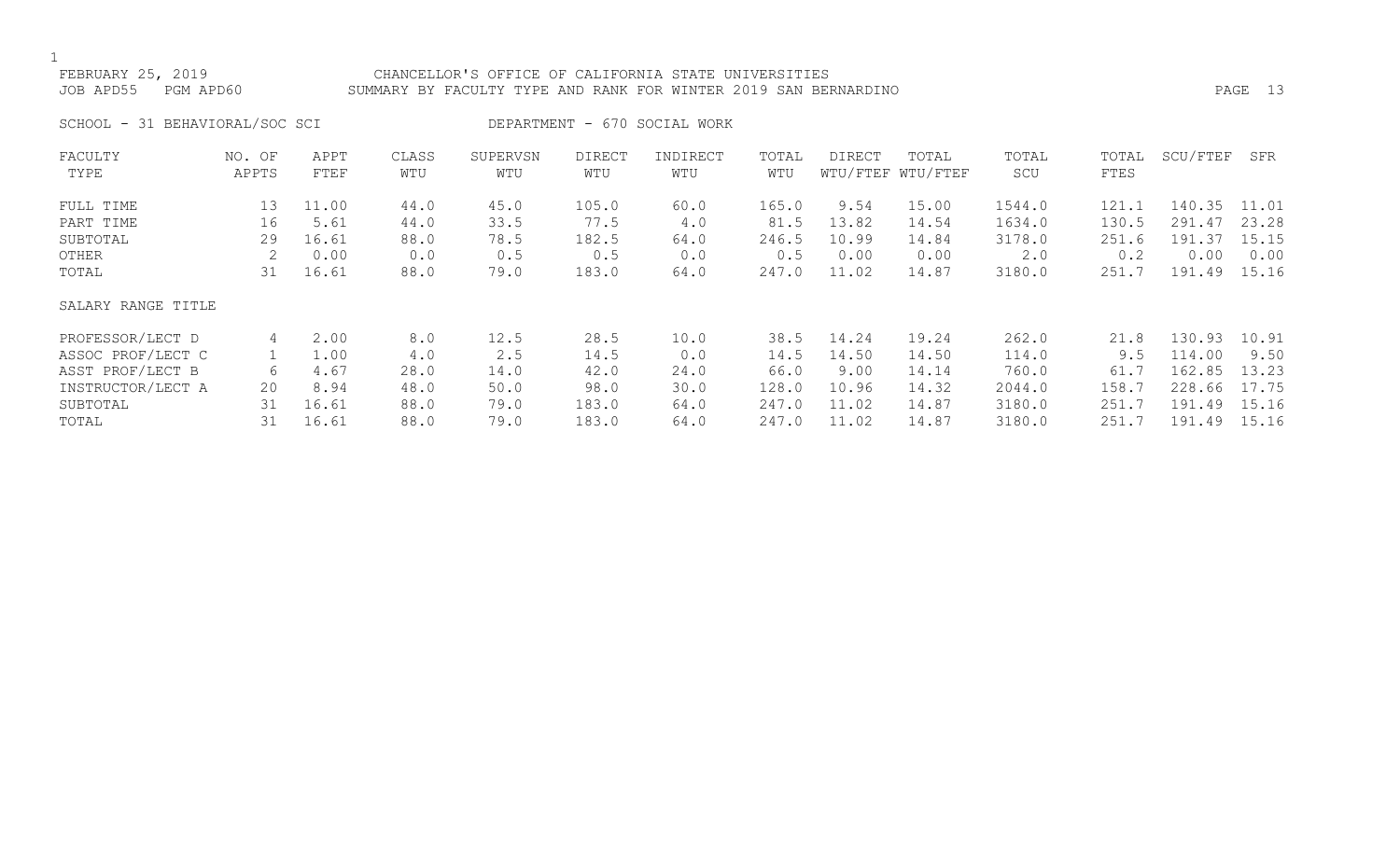### FEBRUARY 25, 2019 CHANCELLOR'S OFFICE OF CALIFORNIA STATE UNIVERSITIES JOB APD55 PGM APD60 SUMMARY BY FACULTY TYPE AND RANK FOR WINTER 2019 SAN BERNARDINO PAGE 14

SCHOOL - 31 BEHAVIORAL/SOC SCI DEPARTMENT - 675 SOCIOLOGY

| FACULTY<br>TYPE                    | NO. OF<br>APPTS | APPT<br><b>FTEF</b>   | CLASS<br>WTU          | SUPERVSN<br>WTU     | DIRECT<br>WTU          | INDIRECT<br>WTU      | TOTAL<br>WTU           | DIRECT                  | TOTAL<br>WTU/FTEF WTU/FTEF | TOTAL<br>SCU               | TOTAL<br>FTES           | SCU/FTEF                   | SFR                     |
|------------------------------------|-----------------|-----------------------|-----------------------|---------------------|------------------------|----------------------|------------------------|-------------------------|----------------------------|----------------------------|-------------------------|----------------------------|-------------------------|
| FULL TIME<br>PART TIME<br>SUBTOTAL | 11<br>8<br>19   | 9.50<br>4.24<br>13.74 | 93.2<br>57.2<br>150.4 | 9.9<br>11.6<br>21.5 | 107.1<br>68.8<br>175.9 | 30.0<br>12.0<br>42.0 | 137.1<br>80.8<br>217.9 | 11.27<br>16.24<br>12.81 | 14.43<br>19.07<br>15.86    | 6004.0<br>3563.0<br>9567.0 | 400.5<br>237.5<br>638.0 | 632.07<br>841.12<br>696.54 | 42.16<br>56.07<br>46.45 |
| TOTAL                              | 19              | 13.74                 | 150.4                 | 21.5                | 175.9                  | 42.0                 | 217.9                  | 12.81                   | 15.86                      | 9567.0                     | 638.0                   | 696.54                     | 46.45                   |
| SALARY RANGE TITLE                 |                 |                       |                       |                     |                        |                      |                        |                         |                            |                            |                         |                            |                         |
| PROFESSOR/LECT D                   | 6               | 2.17                  | 16.0                  | 11.6                | 27.6                   | 26.0                 | 53.6                   | 12.74                   | 24.75                      | 696.0                      | 46.4                    | 321.33                     | 21.42                   |
| ASSOC PROF/LECT C                  | 2               | 2.00                  | 18.6                  | 0.7                 | 23.3                   | 0.0                  | 23.3                   | 11.65                   | 11.65                      | 760.0                      | 50.7                    | 380.00                     | 25.34                   |
| ASST PROF/LECT B                   |                 | 5.00                  | 38.6                  | 9.2                 | 47.8                   | 16.0                 | 63.8                   | 9.56                    | 12.76                      | 1860.0                     | 124.1                   | 372.07                     | 24.82                   |
| INSTRUCTOR/LECT A                  | 6               | 4.57                  | 77.2                  | 0.0                 | 77.2                   | 0.0                  | 77.2                   | 16.89                   | 16.89                      | 6251.0                     | 416.9                   | 367.83                     | 91.22                   |
| SUBTOTAL                           | 19              | 13.74                 | 150.4                 | 21.5                | 175.9                  | 42.0                 | 217.9                  | 12.81                   | 15.86                      | 9567.0                     | 638.0                   | 696.54                     | 46.45                   |
| TOTAL                              | 19              | 13.74                 | 150.4                 | 21.5                | 175.9                  | 42.0                 | 217.9                  | 12.81                   | 15.86                      | 9567.0                     | 638.0                   | 696.54                     | 46.45                   |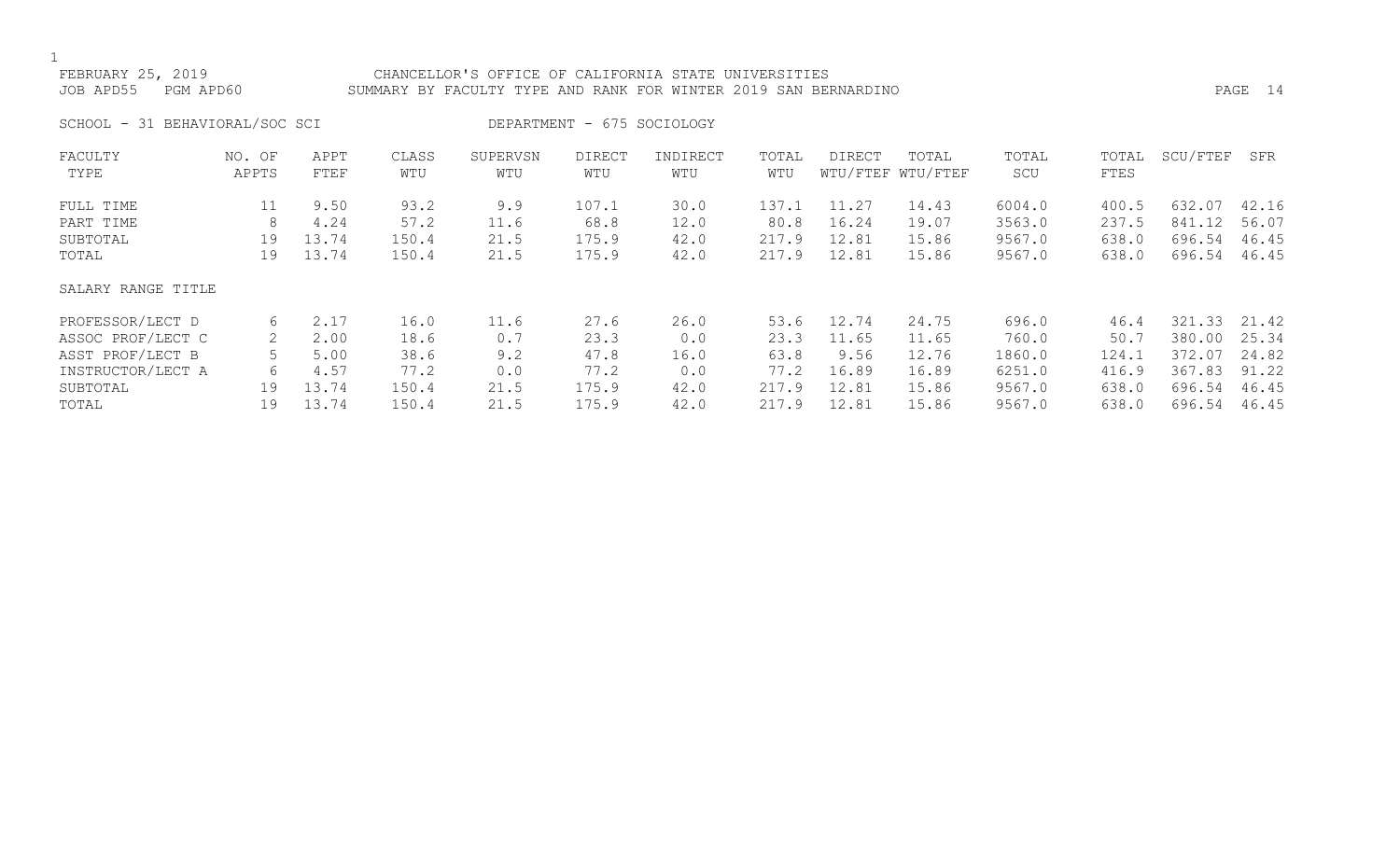### FEBRUARY 25, 2019 CHANCELLOR'S OFFICE OF CALIFORNIA STATE UNIVERSITIES JOB APD55 PGM APD60 SUMMARY BY FACULTY TYPE AND RANK FOR WINTER 2019 SAN BERNARDINO PAGE 15

SCHOOL - 31 BEHAVIORAL/SOC SCI

| FACULTY            | NO. OF | APPT   | CLASS  | SUPERVSN | <b>DIRECT</b> | INDIRECT | TOTAL  | <b>DIRECT</b> | TOTAL             | TOTAL   | TOTAL  | SCU/FTEF | SFR   |
|--------------------|--------|--------|--------|----------|---------------|----------|--------|---------------|-------------------|---------|--------|----------|-------|
| TYPE               | APPTS  | FTEF   | WTU    | WTU      | WTU           | WTU      | WTU    |               | WTU/FTEF WTU/FTEF | SCU     | FTES   |          |       |
| FULL TIME          | 114    | 91.82  | 768.8  | 135.4    | 980.2         | 375.0    | 1355.2 | 10.68         | 14.76             | 33235.0 | 2255.9 | 361.97   | 24.57 |
| PART TIME          | 118    | 43.29  | 651.2  | 81.0     | 746.2         | 22.0     | 768.2  | 17.24         | 17.75             | 37693.0 | 2538.0 | 870.71   | 58.63 |
| SUBTOTAL           | 232    | 135.11 | 1420.0 | 216.4    | 1726.4        | 397.0    | 2123.4 | 12.78         | 15.72             | 70928.0 | 4793.9 | 524.98   | 35.48 |
| OTHER              | 12     | 0.00   | 0.0    | 0.5      | 0.5           | 0.0      | 0.5    | 0.00          | 0.00              | 95.0    | 6.4    | 0.00     | 0.00  |
| TOTAL              | 244    | 135.11 | 1420.0 | 216.9    | 1726.9        | 397.0    | 2123.9 | 12.78         | 15.72             | 71023.0 | 4800.3 | 525.68   | 35.53 |
| SALARY RANGE TITLE |        |        |        |          |               |          |        |               |                   |         |        |          |       |
| PROFESSOR/LECT D   | 54     | 32.17  | 271.6  | 73.9     | 383.5         | 179.0    | 562.5  | 11.92         | 17.49             | 10376.0 | 709.7  | 322.57   | 22.06 |
| ASSOC PROF/LECT C  | 17     | 13.93  | 112.6  | 12.4     | 153.0         | 48.0     | 201.0  | 10.98         | 14.43             | 5347.0  | 361.3  | 383.88   | 25.94 |
| ASST PROF/LECT B   | 39     | 33.95  | 280.6  | 41.0     | 337.6         | 124.0    | 461.6  | 9.95          | 13.60             | 10922.0 | 743.9  | 321.76   | 21.91 |
| INSTRUCTOR/LECT A  | 109    | 51.33  | 702.2  | 88.9     | 799.1         | 42.0     | 841.1  | 15.57         | 16.39             | 42590.0 | 2864.5 | 829.73   | 55.81 |
| TCHNG ASSOCIATE    | 15     | 2.74   | 45.0   | 0.7      | 45.7          | 0.0      | 45.7   | 16.70         | 16.70             | 1476.0  | 100.0  | 539.47   | 36.53 |
| SUBTOTAL           | 234    | 134.11 | 1412.0 | 216.9    | 1718.9        | 393.0    | 2111.9 | 12.82         | 15.75             | 70711.0 | 4779.3 | 527.27   | 35.64 |
| ADMINISTRATOR      |        | 0.00   | 0.0    | 0.0      | 0.0           | 0.0      | 0.0    | 0.00          | 0.00              | 0.0     | 0.0    | 0.00     | 0.00  |
| OTHER              | 9      | 1.00   | 8.0    | 0.0      | 8.0           | 4.0      | 12.0   | 8.00          | 12.00             | 312.0   | 20.9   | 312.00   | 20.91 |
| SUBTOTAL           | 10     | 1.00   | 8.0    | 0.0      | 8.0           | 4.0      | 12.0   | 8.00          | 12.00             | 312.0   | 20.9   | 312.00   | 20.91 |
| TOTAL              | 244    | 135.11 | 1420.0 | 216.9    | 1726.9        | 397.0    | 2123.9 | 12.78         | 15.72             | 71023.0 | 4800.3 | 525.68   | 35.53 |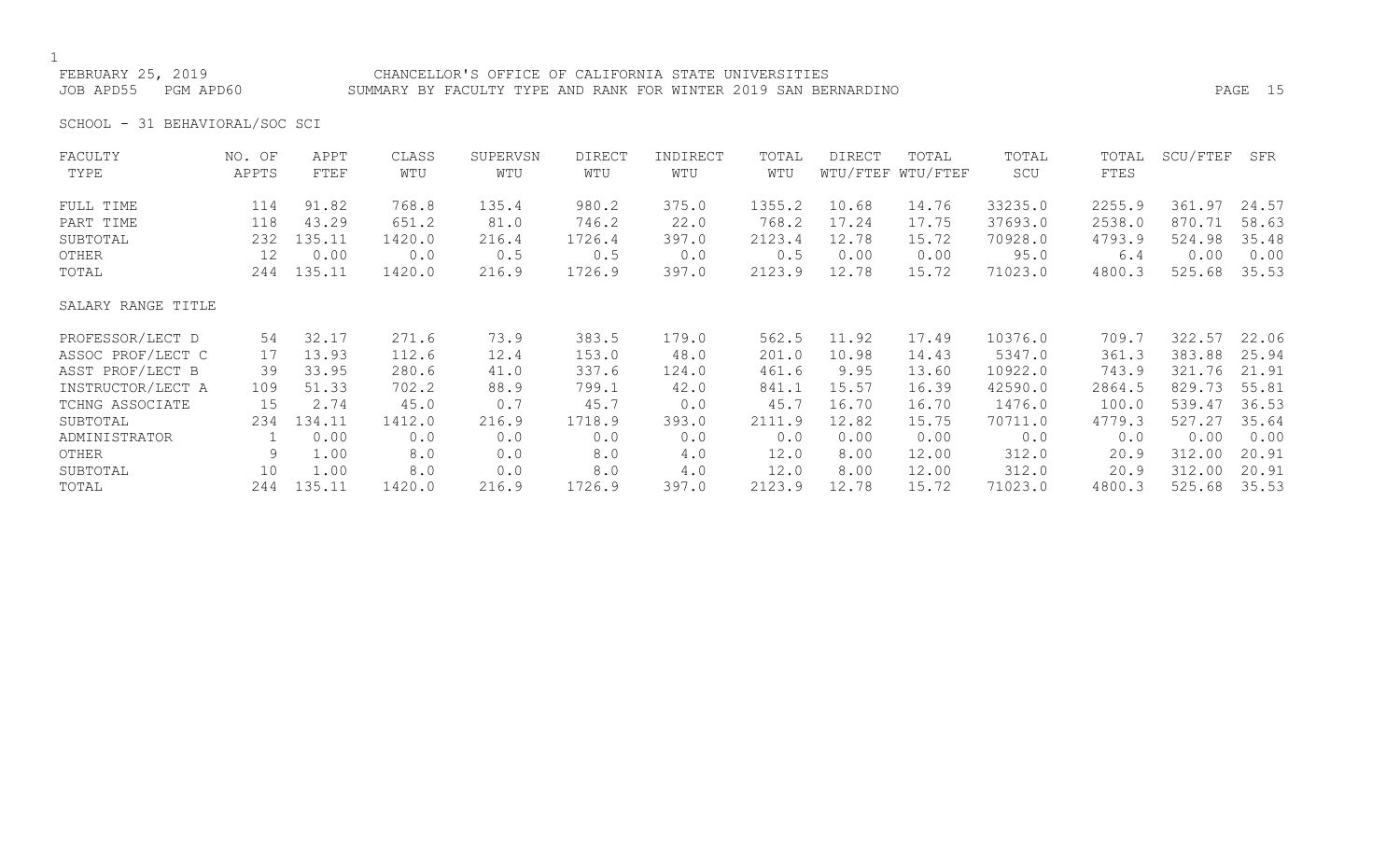# FEBRUARY 25, 2019 CHANCELLOR'S OFFICE OF CALIFORNIA STATE UNIVERSITIES JOB APD55 PGM APD60 SUMMARY BY FACULTY TYPE AND RANK FOR WINTER 2019 SAN BERNARDINO PAGE 16

SCHOOL - 44 BUSINESS/PUBLIC ADMIN DEPARTMENT - 102 ACCOUNTING AND FINANCE

| FACULTY            | NO. OF | APPT  | CLASS | SUPERVSN | <b>DIRECT</b> | INDIRECT | TOTAL | DIRECT | TOTAL             | TOTAL   | TOTAL | SCU/FTEF | SFR   |
|--------------------|--------|-------|-------|----------|---------------|----------|-------|--------|-------------------|---------|-------|----------|-------|
| TYPE               | APPTS  | FTEF  | WTU   | WTU      | WTU           | WTU      | WTU   |        | WTU/FTEF WTU/FTEF | SCU     | FTES  |          |       |
| FULL TIME          | 18     | 16.66 | 182.9 | 10.2     | 197.1         | 24.0     | 221.1 | 11.83  | 13.27             | 5866.0  | 398.5 | 352.06   | 23.92 |
| PART TIME          | 18     | 8.27  | 123.8 | 3.0      | 126.8         | 0.0      | 126.8 | 15.33  | 15.33             | 4928.0  | 330.5 | 595.74   | 39.96 |
| SUBTOTAL           | 36     | 24.93 | 306.7 | 13.2     | 323.9         | 24.0     | 347.9 | 12.99  | 13.95             | 10794.0 | 729.1 | 432.90   | 29.24 |
| TOTAL              | 36     | 24.93 | 306.7 | 13.2     | 323.9         | 24.0     | 347.9 | 12.99  | 13.95             | 10794.0 | 729.1 | 432.90   | 29.24 |
| SALARY RANGE TITLE |        |       |       |          |               |          |       |        |                   |         |       |          |       |
| PROFESSOR/LECT D   | 11     | 9.33  | 100.3 | 1.5      | 101.8         | 12.0     | 113.8 | 10.91  | 12.20             | 2918.0  | 201.1 | 312.75   | 21.56 |
| ASSOC PROF/LECT C  | 3      | 3.00  | 30.6  | 0.0      | 30.6          | 8.0      | 38.6  | 10.20  | 12.87             | 840.0   | 56.4  | 280.09   | 18.81 |
| ASST PROF/LECT B   | 4      | 4.00  | 44.0  | 8.7      | 56.7          | 4.0      | 60.7  | 14.17  | 15.17             | 2176.0  | 145.5 | 543.86   | 36.36 |
| INSTRUCTOR/LECT A  | 18     | 8.60  | 131.8 | 3.0      | 134.8         | 0.0      | 134.8 | 15.67  | 15.67             | 4860.0  | 326.1 | 564.85   | 37.90 |
| SUBTOTAL           | 36     | 24.93 | 306.7 | 13.2     | 323.9         | 24.0     | 347.9 | 12.99  | 13.95             | 10794.0 | 729.1 | 432.90   | 29.24 |
| TOTAL              | 36     | 24.93 | 306.7 | 13.2     | 323.9         | 24.0     | 347.9 | 12.99  | 13.95             | 10794.0 | 729.1 | 432.90   | 29.24 |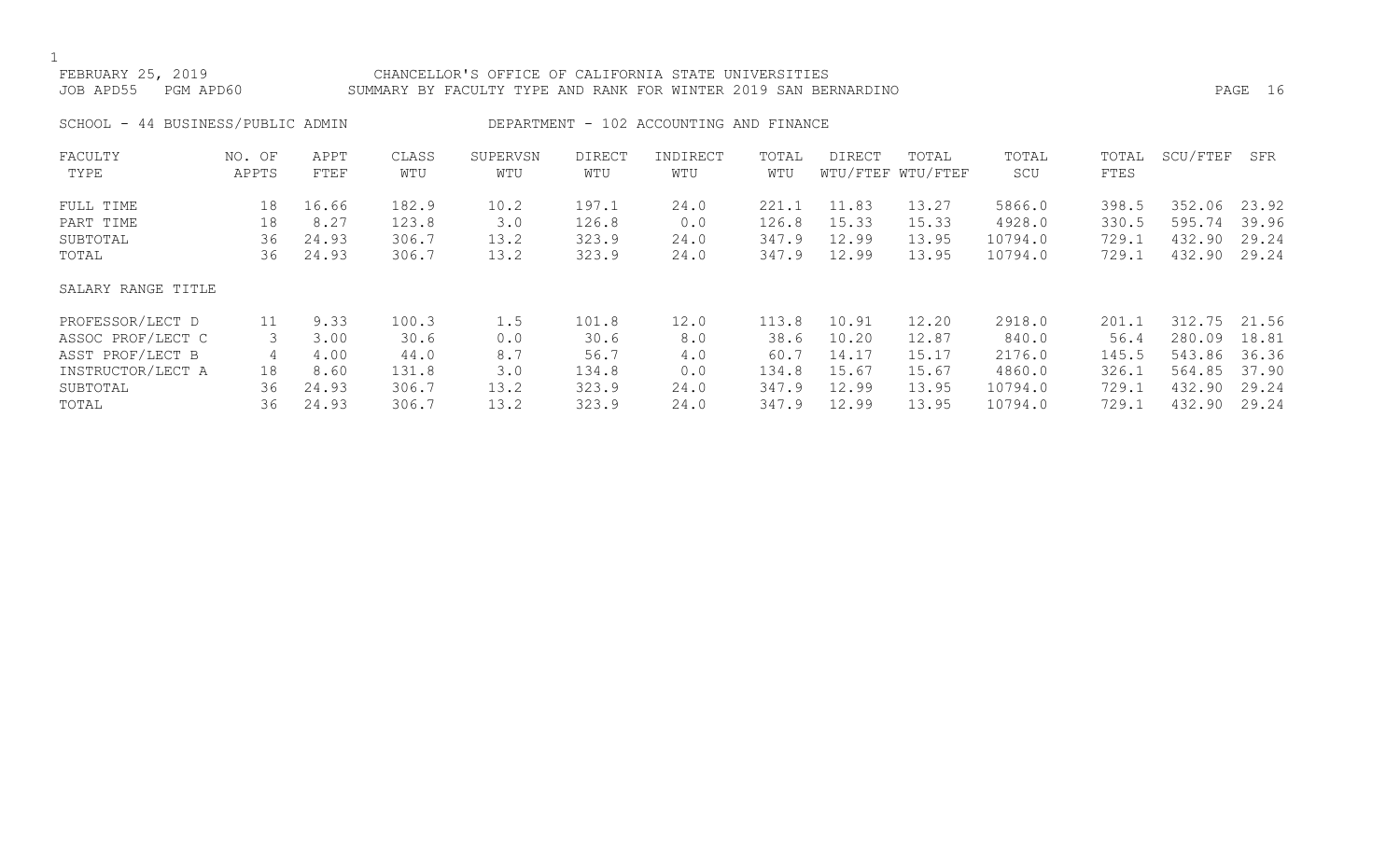## FEBRUARY 25, 2019 CHANCELLOR'S OFFICE OF CALIFORNIA STATE UNIVERSITIES JOB APD55 PGM APD60 SUMMARY BY FACULTY TYPE AND RANK FOR WINTER 2019 SAN BERNARDINO PAGE 17

SCHOOL - 44 BUSINESS/PUBLIC ADMIN DEPARTMENT - 161 BUSINESS ADMINISTRATION

| FACULTY            | NO. OF | APPT | CLASS | SUPERVSN | <b>DIRECT</b> | INDIRECT | TOTAL | DIRECT | TOTAL             | TOTAL | TOTAL | SCU/FTEF     | SFR   |
|--------------------|--------|------|-------|----------|---------------|----------|-------|--------|-------------------|-------|-------|--------------|-------|
| TYPE               | APPTS  | FTEF | WTU   | WTU      | WTU           | WTU      | WTU   |        | WTU/FTEF WTU/FTEF | SCU   | FTES  |              |       |
| PART TIME          |        | 0.27 | 4.0   | 0.0      | 4.0           | 0.0      | 4.0   | 14.98  | 14.98             | 52.0  | 4.3   | 194.76 16.22 |       |
| SUBTOTAL           |        | 0.27 | 4.0   | 0.0      | 4.0           | 0.0      | 4.0   | 14.98  | 14.98             | 52.0  | 4.3   | 194.76       | 16.22 |
| TOTAL              |        | 0.27 | 4.0   | 0.0      | 4.0           | 0.0      | 4.0   | 14.98  | 14.98             | 52.0  | 4.3   | 194.76       | 16.22 |
| SALARY RANGE TITLE |        |      |       |          |               |          |       |        |                   |       |       |              |       |
| INSTRUCTOR/LECT A  |        | 0.27 | 4.0   | 0.0      | 4.0           | 0.0      | 4.0   | 14.98  | 14.98             | 52.0  | 4.3   | 194.76       | 16.22 |
| SUBTOTAL           |        | 0.27 | 4.0   | 0.0      | 4.0           | 0.0      | 4.0   | 14.98  | 14.98             | 52.0  | 4.3   | 194.76       | 16.22 |
| TOTAL              |        | 0.27 | 4.0   | 0.0      | 4.0           | 0.0      | 4.0   | 14.98  | 14.98             | 52.0  | 4.3   | 194.76       | 16.22 |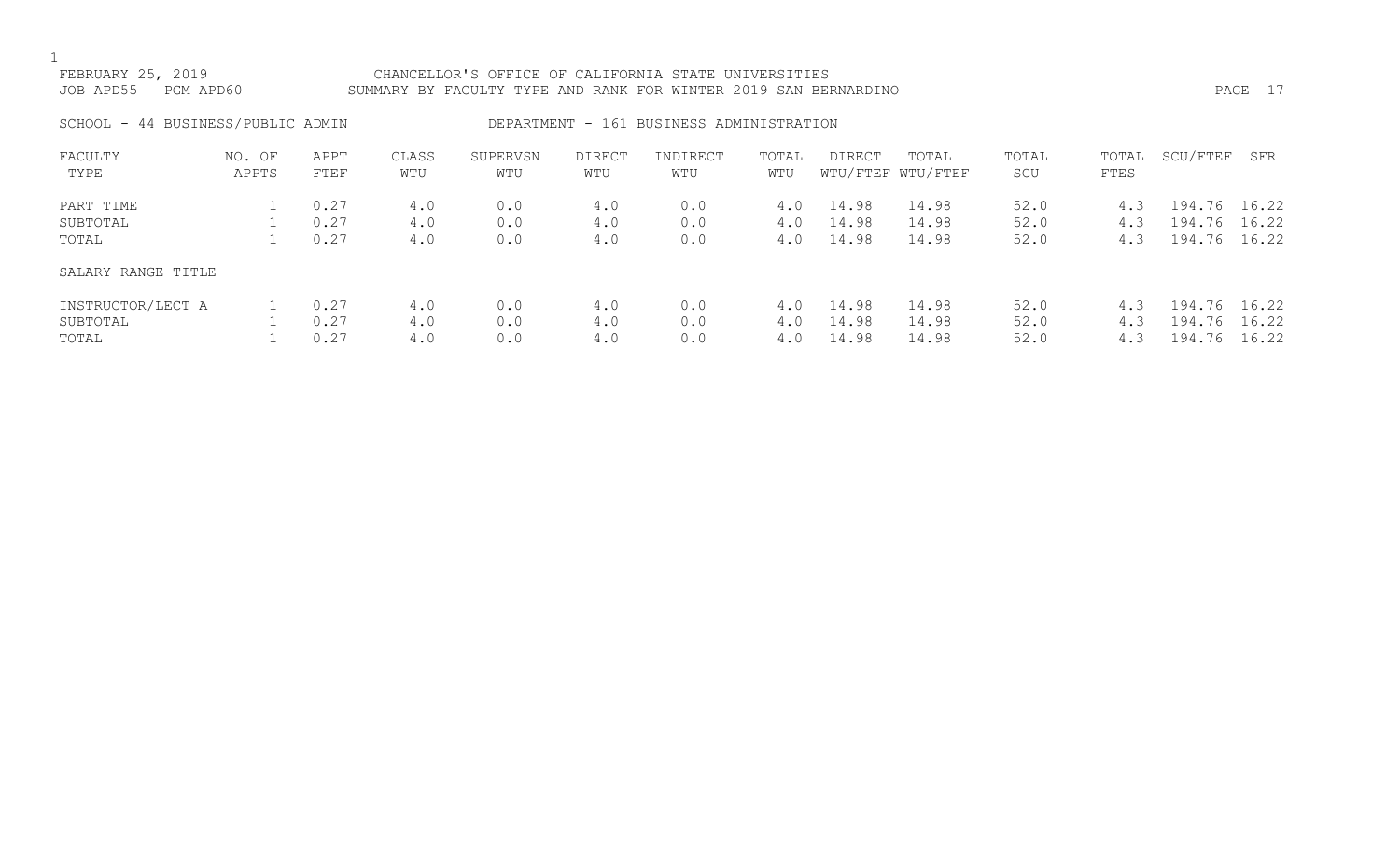### FEBRUARY 25, 2019 CHANCELLOR'S OFFICE OF CALIFORNIA STATE UNIVERSITIES JOB APD55 PGM APD60 SUMMARY BY FACULTY TYPE AND RANK FOR WINTER 2019 SAN BERNARDINO PAGE 18

# SCHOOL - 44 BUSINESS/PUBLIC ADMIN DEPARTMENT - 369 INFORMATION AND DECISION SCIENCES

| FACULTY<br>TYPE    | NO. OF<br>APPTS | APPT<br>FTEF | CLASS<br>WTU | SUPERVSN<br>WTU | <b>DIRECT</b><br>WTU | INDIRECT<br>WTU | TOTAL<br>WTU | DIRECT | TOTAL<br>WTU/FTEF WTU/FTEF | TOTAL<br>SCU | TOTAL<br>FTES | SCU/FTEF | SFR   |
|--------------------|-----------------|--------------|--------------|-----------------|----------------------|-----------------|--------------|--------|----------------------------|--------------|---------------|----------|-------|
| FULL TIME          | 13              | 11.67        | 124.0        | 1.0             | 125.0                | 32.0            | 157.0        | 10.72  | 13.46                      | 4176.0       | 285.9         | 357.99   | 24.51 |
| PART TIME          | 17              | 6.87         | 108.1        | 0.0             | 108.1                | 0.0             | 108.1        | 15.74  | 15.74                      | 4240.0       | 290.7         | 617.36   | 42.32 |
| SUBTOTAL           | 30              | 18.53        | 232.1        | 1.0             | 233.1                | 32.0            | 265.1        | 12.58  | 14.30                      | 8416.0       | 576.5         | 454.11   | 31.11 |
| OTHER              |                 | 0.00         | 0.0          | 0.0             | 0.0                  | 0.0             | 0.0          | 0.00   | 0.00                       | 0.0          | 0.0           | 0.00     | 0.00  |
| TOTAL              | 31              | 18.53        | 232.1        | 1.0             | 233.1                | 32.0            | 265.1        | 12.58  | 14.30                      | 8416.0       | 576.5         | 454.11   | 31.11 |
| SALARY RANGE TITLE |                 |              |              |                 |                      |                 |              |        |                            |              |               |          |       |
| PROFESSOR/LECT D   | 9               | 6.00         | 68.0         | 1.0             | 69.0                 | 20.0            | 89.0         | 11.50  | 14.83                      | 2112.0       | 150.0         | 352.00   | 25.00 |
| ASST PROF/LECT B   | 4               | 4.00         | 36.0         | 0.0             | 36.0                 | 12.0            | 48.0         | 9.00   | 12.00                      | 1124.0       | 75.7          | 281.07   | 18.92 |
| INSTRUCTOR/LECT A  | 16              | 8.27         | 120.3        | 0.0             | 120.3                | 0.0             | 120.3        | 14.55  | 14.55                      | 5004.0       | 339.1         | 605.22   | 41.02 |
| TCHNG ASSOCIATE    |                 | 0.27         | 7.8          | 0.0             | 7.8                  | 0.0             | 7.8          | 29.32  | 29.32                      | 176.0        | 11.7          | 661.65   | 44.10 |
| SUBTOTAL           | 31              | 18.53        | 232.1        | 1.0             | 233.1                | 32.0            | 265.1        | 12.58  | 14.30                      | 8416.0       | 576.5         | 454.11   | 31.11 |
| TOTAL              | 31              | 18.53        | 232.1        | 1.0             | 233.1                | 32.0            | 265.1        | 12.58  | 14.30                      | 8416.0       | 576.5         | 454.11   | 31.11 |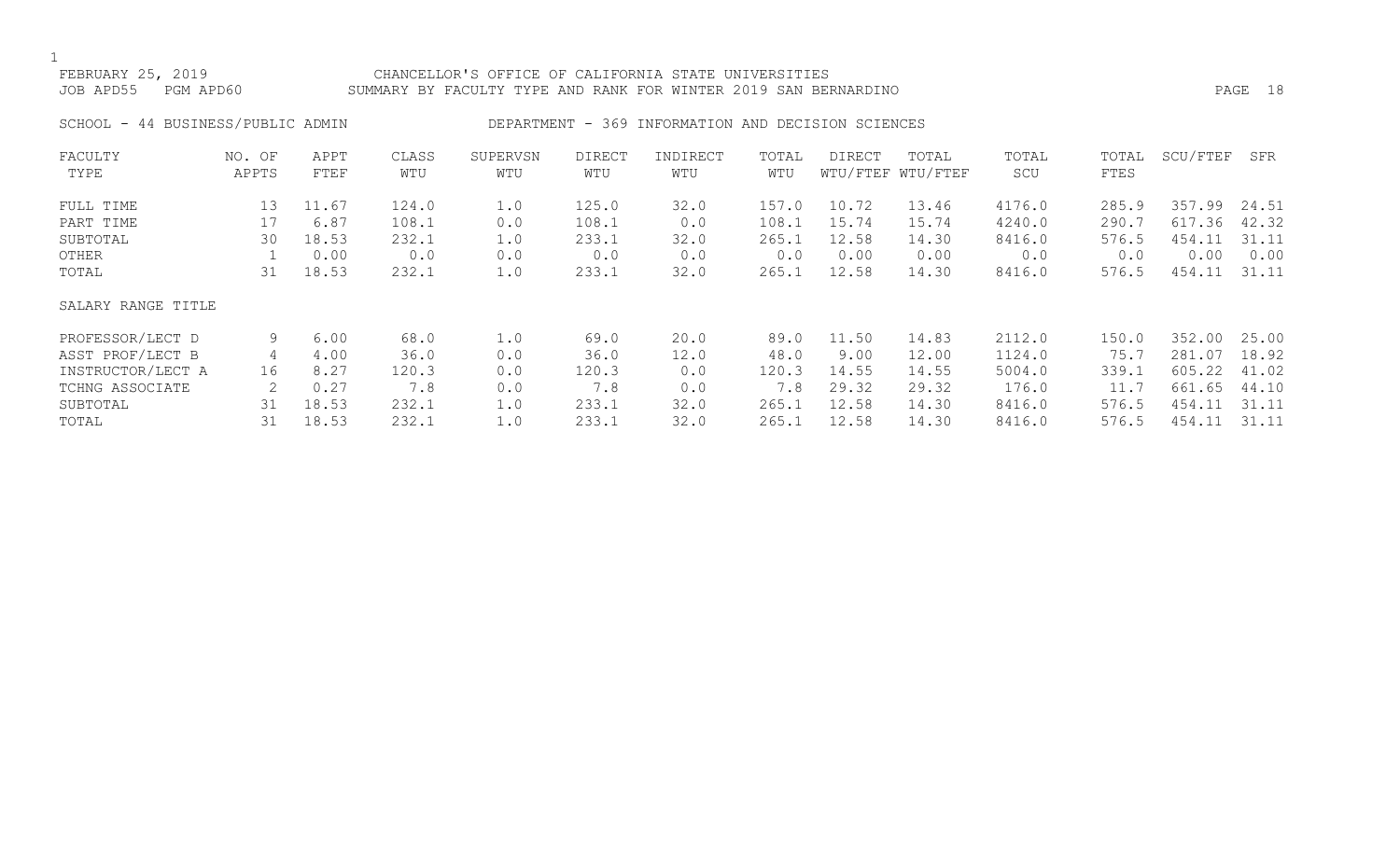## FEBRUARY 25, 2019 CHANCELLOR'S OFFICE OF CALIFORNIA STATE UNIVERSITIES JOB APD55 PGM APD60 SUMMARY BY FACULTY TYPE AND RANK FOR WINTER 2019 SAN BERNARDINO PAGE 19

SCHOOL - 44 BUSINESS/PUBLIC ADMIN DEPARTMENT - 461 MANAGEMENT

| FACULTY            | NO. OF | APPT  | CLASS | SUPERVSN | <b>DIRECT</b> | INDIRECT | TOTAL | DIRECT | TOTAL             | TOTAL  | TOTAL | SCU/FTEF | SFR   |
|--------------------|--------|-------|-------|----------|---------------|----------|-------|--------|-------------------|--------|-------|----------|-------|
| TYPE               | APPTS  | FTEF  | WTU   | WTU      | WTU           | WTU      | WTU   |        | WTU/FTEF WTU/FTEF | SCU    | FTES  |          |       |
| FULL TIME          | 22     | 19.50 | 200.0 | 4.9      | 208.9         | 60.0     | 268.9 | 10.71  | 13.79             | 6746.0 | 455.9 | 345.98   | 23.38 |
| PART TIME          | 17     | 7.74  | 104.0 | 6.0      | 110.0         | 4.0      | 114.0 | 14.21  | 14.72             | 3076.0 | 208.4 | 397.31   | 26.92 |
| SUBTOTAL           | 39     | 27.24 | 304.0 | 10.9     | 318.9         | 64.0     | 382.9 | 11.71  | 14.06             | 9822.0 | 664.3 | 360.57   | 24.39 |
| OTHER              |        | 0.00  | 0.0   | 0.0      | 0.0           | 0.0      | 0.0   | 0.00   | 0.00              | 0.0    | 0.0   | 0.00     | 0.00  |
| TOTAL              | 40     | 27.24 | 304.0 | 10.9     | 318.9         | 64.0     | 382.9 | 11.71  | 14.06             | 9822.0 | 664.3 | 360.57   | 24.39 |
| SALARY RANGE TITLE |        |       |       |          |               |          |       |        |                   |        |       |          |       |
| PROFESSOR/LECT D   | 6      | 2.67  | 20.0  | 3.6      | 23.6          | 20.0     | 43.6  | 8.85   | 16.34             | 738.0  | 50.7  | 276.61   | 18.99 |
| ASSOC PROF/LECT C  | 4      | 4.00  | 36.0  | 0.0      | 36.0          | 16.0     | 52.0  | 9.00   | 13.00             | 1188.0 | 79.2  | 297.00   | 19.80 |
| ASST PROF/LECT B   | 8      | 7.17  | 76.0  | 0.0      | 76.0          | 20.0     | 96.0  | 10.61  | 13.40             | 2432.0 | 164.7 | 339.43   | 22.98 |
| INSTRUCTOR/LECT A  | 22     | 13.41 | 172.0 | 7.3      | 183.3         | 8.0      | 191.3 | 13.67  | 14.27             | 5464.0 | 369.7 | 407.55   | 27.58 |
| SUBTOTAL           | 40     | 27.24 | 304.0 | 10.9     | 318.9         | 64.0     | 382.9 | 11.71  | 14.06             | 9822.0 | 664.3 | 360.57   | 24.39 |
| TOTAL              | 40     | 27.24 | 304.0 | 10.9     | 318.9         | 64.0     | 382.9 | 11.71  | 14.06             | 9822.0 | 664.3 | 360.57   | 24.39 |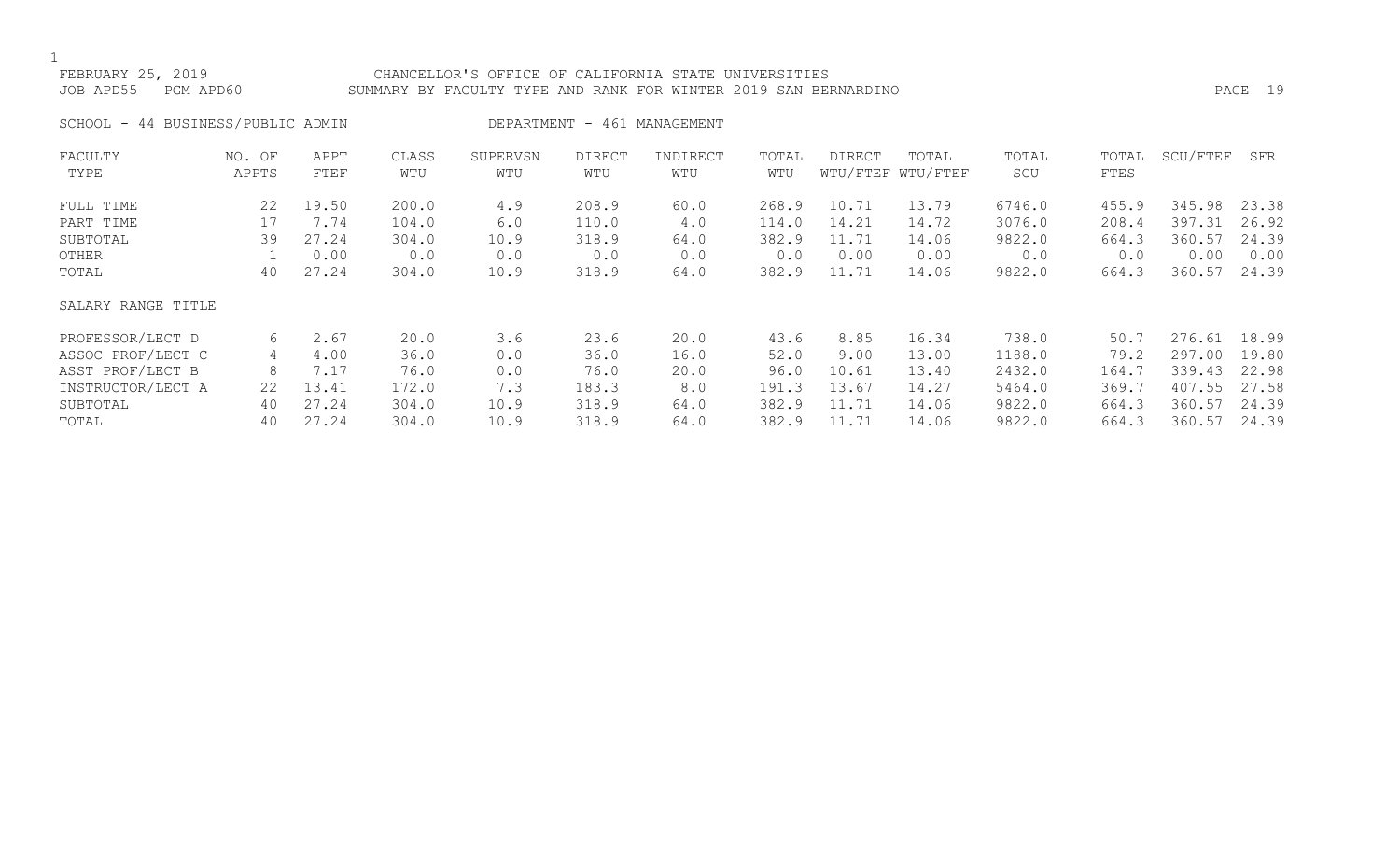### FEBRUARY 25, 2019 CHANCELLOR'S OFFICE OF CALIFORNIA STATE UNIVERSITIES JOB APD55 PGM APD60 SUMMARY BY FACULTY TYPE AND RANK FOR WINTER 2019 SAN BERNARDINO PAGE 20

## SCHOOL - 44 BUSINESS/PUBLIC ADMIN DEPARTMENT - 462 MANAGEMENT AND MARKETING

| FACULTY<br>TYPE    | NO. OF<br>APPTS | APPT<br>FTEF | CLASS<br>WTU | SUPERVSN<br>WTU | <b>DIRECT</b><br>WTU | INDIRECT<br>WTU | TOTAL<br>WTU | <b>DIRECT</b> | TOTAL<br>WTU/FTEF WTU/FTEF | TOTAL<br>SCU | TOTAL<br>FTES | SCU/FTEF | SFR  |
|--------------------|-----------------|--------------|--------------|-----------------|----------------------|-----------------|--------------|---------------|----------------------------|--------------|---------------|----------|------|
| PART TIME          |                 | 0.00         | 4.0          | 0.0             | 4.0                  | 0.0             | 4.0          | 0.00          | 0.00                       | 92.0         | 7.7           | 0.00     | 0.00 |
| SUBTOTAL           |                 | 0.00         | 4.0          | 0.0             | 4.0                  | 0.0             | 4.0          | 0.00          | 0.00                       | 92.0         | 7.7           | 0.00     | 0.00 |
| TOTAL              |                 | 0.00         | 4.0          | 0.0             | 4.0                  | 0.0             | 4.0          | 0.00          | 0.00                       | 92.0         | 7.7           | 0.00     | 0.00 |
| SALARY RANGE TITLE |                 |              |              |                 |                      |                 |              |               |                            |              |               |          |      |
| OTHER              |                 | 0.00         | 4.0          | 0.0             | 4.0                  | 0.0             | 4.0          | 0.00          | 0.00                       | 92.0         | 7.7           | 0.00     | 0.00 |
| SUBTOTAL           |                 | 0.00         | 4.0          | 0.0             | 4.0                  | 0.0             | 4.0          | 0.00          | 0.00                       | 92.0         | 7.7           | 0.00     | 0.00 |
| TOTAL              |                 | 0.00         | 4.0          | 0.0             | 4.0                  | 0.0             | 4.0          | 0.00          | 0.00                       | 92.0         | 7.7           | 0.00     | 0.00 |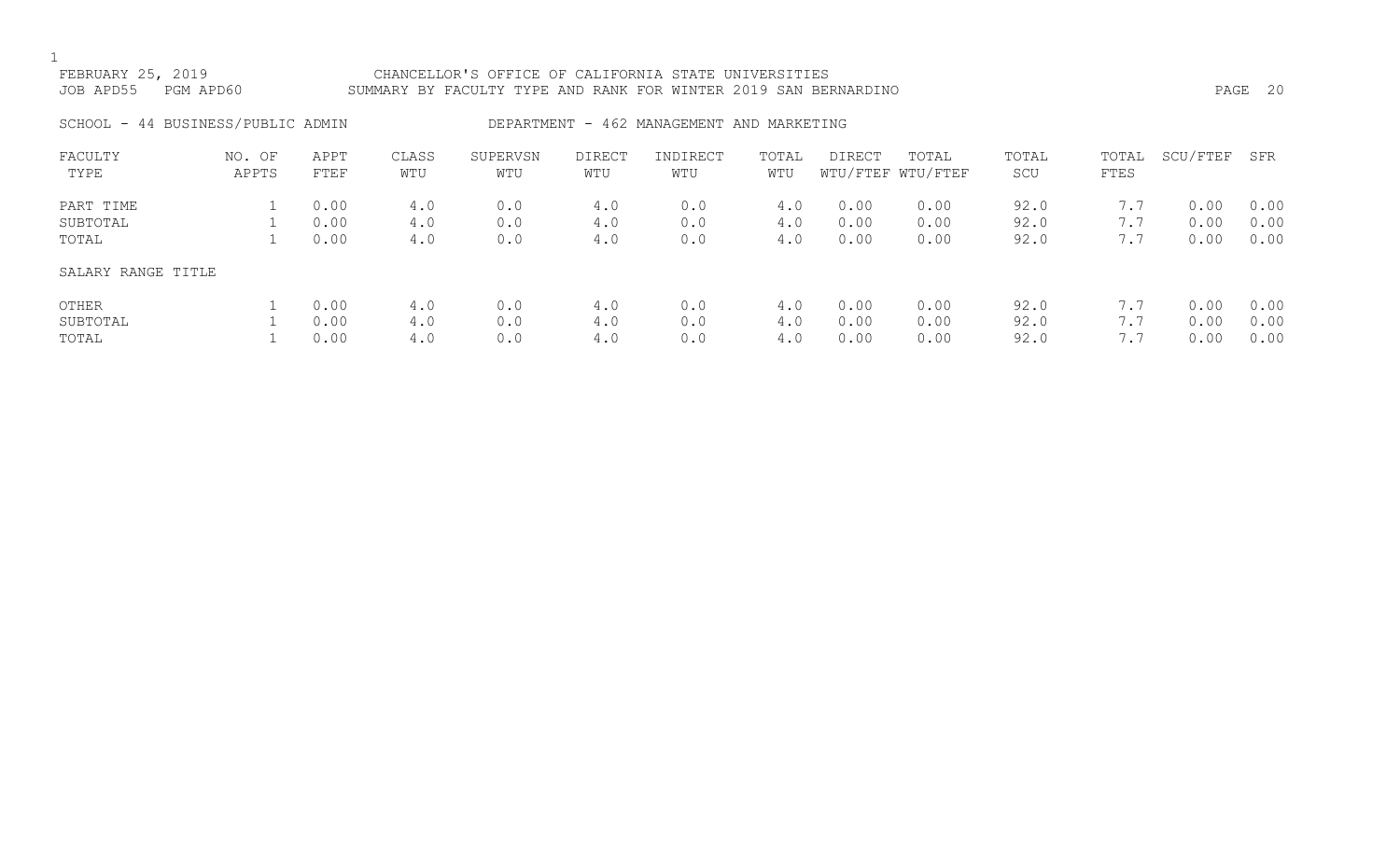### FEBRUARY 25, 2019 CHANCELLOR'S OFFICE OF CALIFORNIA STATE UNIVERSITIES SUMMARY BY FACULTY TYPE AND RANK FOR WINTER 2019 SAN BERNARDINO **PAGE 21** PAGE 21

|  |  | SCHOOL - 44 BUSINESS/PUBLIC ADMIN |  |  |
|--|--|-----------------------------------|--|--|
|--|--|-----------------------------------|--|--|

IN DEPARTMENT - 476 MARKETING

| FACULTY<br>TYPE    | NO. OF<br>APPTS | APPT<br>FTEF | CLASS<br>WTU | SUPERVSN<br>WTU | <b>DIRECT</b><br>WTU | INDIRECT<br>WTU | TOTAL<br>WTU | DIRECT | TOTAL<br>WTU/FTEF WTU/FTEF | TOTAL<br>SCU | TOTAL<br>FTES | SCU/FTEF   | SFR   |
|--------------------|-----------------|--------------|--------------|-----------------|----------------------|-----------------|--------------|--------|----------------------------|--------------|---------------|------------|-------|
| FULL TIME          | 6               | 5.33         | 48.0         | 2.9             | 50.9                 | 16.0            | 66.9         | 9.55   | 12.55                      | 1872.0       | 127.3         | .22<br>351 | 23.89 |
| PART TIME          |                 | 2.14         | 28.0         | 0.0             | 28.0                 | 0.0             | 28.0         | 13.11  | 13.11                      | 1092.0       | 72.8          | .24<br>511 | 34.08 |
| SUBTOTAL           | 11              | 7.47         | 76.0         | 2.9             | 78.9                 | 16.0            | 94.9         | 10.57  | 12.71                      | 2964.0       | 200.1         | 397.00     | 26.81 |
| TOTAL              | 11              | 7.47         | 76.0         | 2.9             | 78.9                 | 16.0            | 94.9         | 10.57  | 12.71                      | 2964.0       | 200.1         | 397.00     | 26.81 |
| SALARY RANGE TITLE |                 |              |              |                 |                      |                 |              |        |                            |              |               |            |       |
| PROFESSOR/LECT D   | 3               | 2.33         | 24.0         | 2.9             | 26.9                 | 4.0             | 30.9         | 11.54  | 13.26                      | 992.0        | 68.5          | 425.57     | 29.40 |
| ASSOC PROF/LECT C  |                 | 1.00         | 4.0          | 0.0             | 4.0                  | 8.0             | 12.0         | 4.00   | 12.00                      | 92.0         | 6.3           | 92.00      | 6.27  |
| ASST PROF/LECT B   |                 | 2.00         | 20.0         | 0.0             | 20.0                 | 4.0             | 24.0         | 10.01  | 12.01                      | 788.0        | 52.5          | 394.20     | 26.28 |
| INSTRUCTOR/LECT A  |                 | 2.14         | 28.0         | 0.0             | 28.0                 | 0.0             | 28.0         | 13.11  | 13.11                      | 1092.0       | 72.8          | .24<br>511 | 34.08 |
| SUBTOTAL           | 11              | 7.47         | 76.0         | 2.9             | 78.9                 | 16.0            | 94.9         | 10.57  | 12.71                      | 2964.0       | 200.1         | 397.00     | 26.81 |
| TOTAL              | 11              | 7.47         | 76.0         | 2.9             | 78.9                 | 16.0            | 94.9         | 10.57  | 12.71                      | 2964.0       | 200.1         | 397.00     | 26.81 |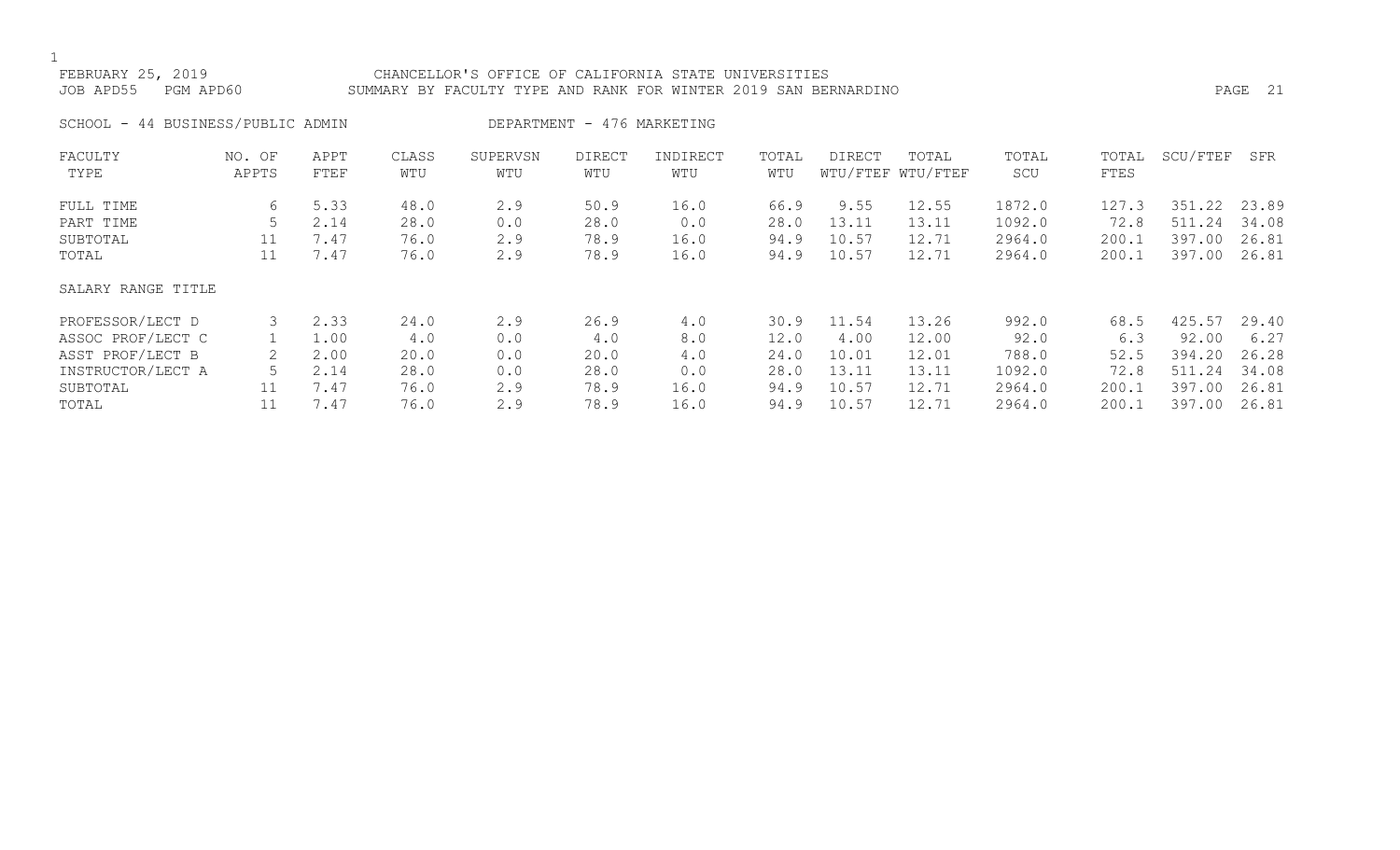### FEBRUARY 25, 2019 CHANCELLOR'S OFFICE OF CALIFORNIA STATE UNIVERSITIES JOB APD55 PGM APD60 SUMMARY BY FACULTY TYPE AND RANK FOR WINTER 2019 SAN BERNARDINO PAGE 22

SCHOOL - 44 BUSINESS/PUBLIC ADMIN DEPARTMENT - 598 PUBLIC ADMINISTRATION

| FACULTY            | NO. OF | APPT | CLASS | SUPERVSN | <b>DIRECT</b> | INDIRECT | TOTAL | DIRECT | TOTAL             | TOTAL  | TOTAL | SCU/FTEF | SFR   |
|--------------------|--------|------|-------|----------|---------------|----------|-------|--------|-------------------|--------|-------|----------|-------|
| TYPE               | APPTS  | FTEF | WTU   | WTU      | WTU           | WTU      | WTU   |        | WTU/FTEF WTU/FTEF | SCU    | FTES  |          |       |
| FULL TIME          | 9      | 7.21 | 54.0  | 0.8      | 58.8          | 28.0     | 86.8  | 8.15   | 12.03             | 2078.0 | 154.6 | 288.09   | 21.43 |
| PART TIME          | 9      | 2.57 | 40.0  | 3.3      | 43.3          | 0.0      | 43.3  | 16.86  | 16.86             | 1160.0 | 85.0  | 451.71   | 33.11 |
| SUBTOTAL           | 18     | 9.78 | 94.0  | 4.1      | 102.1         | 28.0     | 130.1 | 10.44  | 13.30             | 3238.0 | 239.6 | 331.05   | 24.50 |
| TOTAL              | 18     | 9.78 | 94.0  | 4.1      | 102.1         | 28.0     | 130.1 | 10.44  | 13.30             | 3238.0 | 239.6 | 331.05   | 24.50 |
| SALARY RANGE TITLE |        |      |       |          |               |          |       |        |                   |        |       |          |       |
| PROFESSOR/LECT D   | 4      | 3.21 | 22.0  | 0.8      | 26.8          | 16.0     | 42.8  | 8.34   | 13.32             | 910.0  | 67.8  | 283.14   | 21.10 |
| ASSOC PROF/LECT C  |        | 1.00 | 4.0   | 0.0      | 4.0           | 0.0      | 4.0   | 4.00   | 4.00              | 132.0  | 11.0  | 132.00   | 11.00 |
| ASST PROF/LECT B   |        | 1.00 | 8.0   | $0.0$    | 8.0           | 4.0      | 12.0  | 8.00   | 12.00             | 164.0  | 13.1  | 164.00   | 13.13 |
| INSTRUCTOR/LECT A  | 11     | 4.57 | 60.0  | 3.3      | 63.3          | 8.0      | 71.3  | 13.86  | 15.61             | 2032.0 | 147.6 | 444.93   | 32.33 |
| SUBTOTAL           | 17     | 9.78 | 94.0  | 4.1      | 102.1         | 28.0     | 130.1 | 10.44  | 13.30             | 3238.0 | 239.6 | 331.05   | 24.50 |
| ADMINISTRATOR      |        | 0.00 | 0.0   | 0.0      | 0.0           | 0.0      | 0.0   | 0.00   | 0.00              | 0.0    | 0.0   | 0.00     | 0.00  |
| SUBTOTAL           |        | 0.00 | 0.0   | 0.0      | 0.0           | 0.0      | 0.0   | 0.00   | 0.00              | 0.0    | 0.0   | 0.00     | 0.00  |
| TOTAL              | 18     | 9.78 | 94.0  | 4.1      | 102.1         | 28.0     | 130.1 | 10.44  | 13.30             | 3238.0 | 239.6 | 331.05   | 24.50 |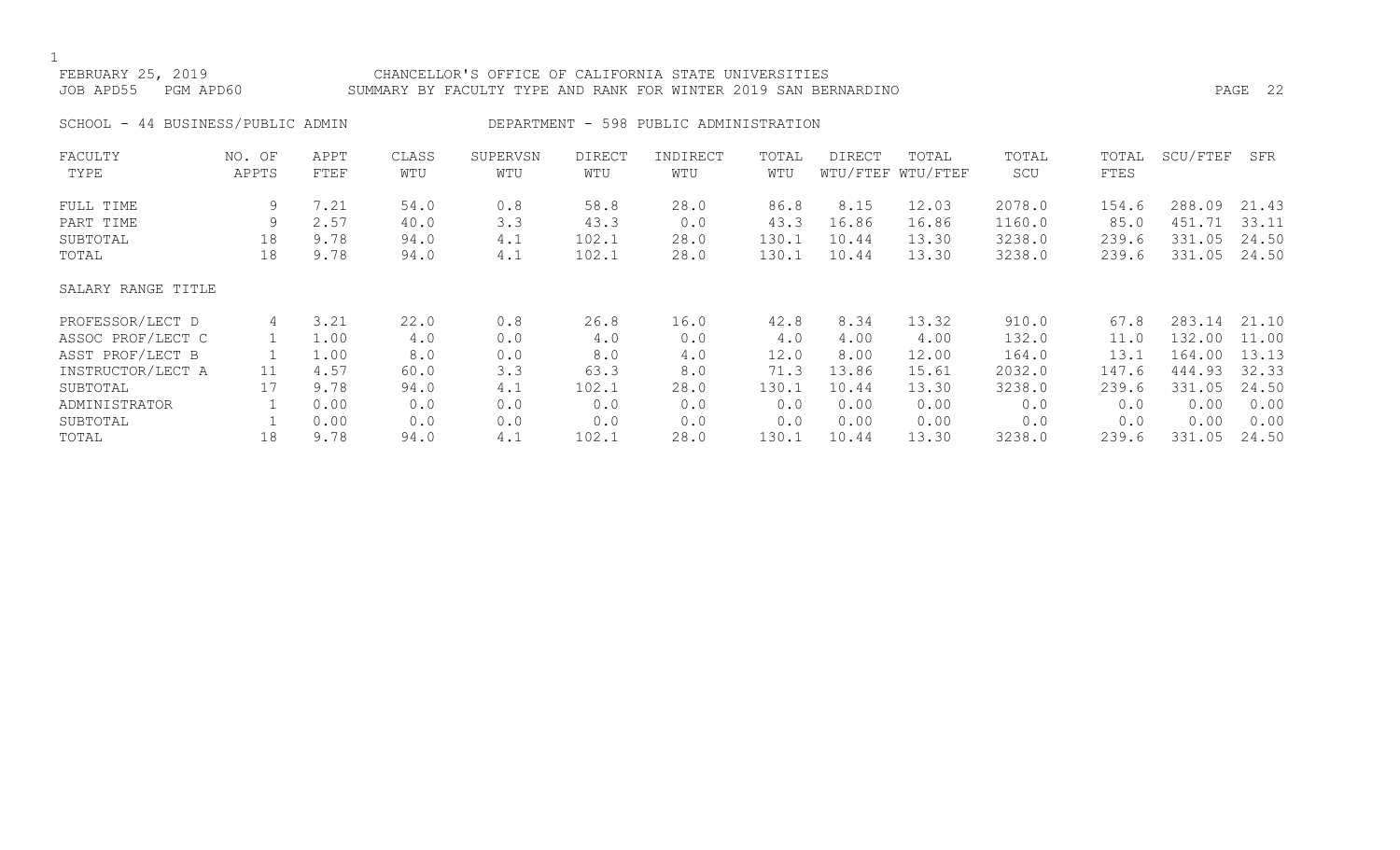FEBRUARY 25, 2019 CHANCELLOR'S OFFICE OF CALIFORNIA STATE UNIVERSITIES JOB APD55 PGM APD60 SUMMARY BY FACULTY TYPE AND RANK FOR WINTER 2019 SAN BERNARDINO PAGE 23

SCHOOL - 44 BUSINESS/PUBLIC ADMIN

| FACULTY            | NO. OF | APPT  | CLASS  | SUPERVSN | <b>DIRECT</b> | INDIRECT | TOTAL  | DIRECT | TOTAL             | TOTAL   | TOTAL  | SCU/FTEF | SFR   |
|--------------------|--------|-------|--------|----------|---------------|----------|--------|--------|-------------------|---------|--------|----------|-------|
| TYPE               | APPTS  | FTEF  | WTU    | WTU      | WTU           | WTU      | WTU    |        | WTU/FTEF WTU/FTEF | SCU     | FTES   |          |       |
| FULL TIME          | 68     | 60.37 | 608.9  | 19.8     | 640.7         | 160.0    | 800.7  | 10.61  | 13.26             | 20738.0 | 1422.2 | 343.53   | 23.56 |
| PART TIME          | 68     | 27.85 | 411.9  | 12.3     | 424.2         | 4.0      | 428.2  | 15.23  | 15.37             | 14640.0 | 999.4  | 525.62   | 35.88 |
| SUBTOTAL           | 136    | 88.22 | 1020.8 | 32.1     | 1064.9        | 164.0    | 1228.9 | 12.07  | 13.93             | 35378.0 | 2421.6 | 401.02   | 27.45 |
| OTHER              | 2      | 0.00  | 0.0    | 0.0      | 0.0           | 0.0      | 0.0    | 0.00   | 0.00              | 0.0     | 0.0    | 0.00     | 0.00  |
| TOTAL              | 138    | 88.22 | 1020.8 | 32.1     | 1064.9        | 164.0    | 1228.9 | 12.07  | 13.93             | 35378.0 | 2421.6 | 401.02   | 27.45 |
| SALARY RANGE TITLE |        |       |        |          |               |          |        |        |                   |         |        |          |       |
| PROFESSOR/LECT D   | 33     | 23.54 | 234.3  | 9.8      | 248.1         | 72.0     | 320.1  | 10.54  | 13.60             | 7670.0  | 538.2  | 325.79   | 22.86 |
| ASSOC PROF/LECT C  | 9      | 9.00  | 74.6   | 0.0      | 74.6          | 32.0     | 106.6  | 8.29   | 11.85             | 2252.0  | 152.9  | 250.25   | 16.99 |
| ASST PROF/LECT B   | 19     | 18.16 | 184.0  | 8.7      | 196.7         | 44.0     | 240.7  | 10.83  | 13.25             | 6684.0  | 451.5  | 367.98   | 24.85 |
| INSTRUCTOR/LECT A  | 73     | 37.25 | 516.1  | 13.6     | 533.7         | 16.0     | 549.7  | 14.33  | 14.76             | 18504.0 | 1259.7 | 496.77   | 33.82 |
| TCHNG ASSOCIATE    | 2      | 0.27  | 7.8    | 0.0      | 7.8           | 0.0      | 7.8    | 29.32  | 29.32             | 176.0   | 11.7   | 661.65   | 44.10 |
| SUBTOTAL           | 136    | 88.22 | 1016.8 | 32.1     | 1060.9        | 164.0    | 1224.9 | 12.03  | 13.88             | 35286.0 | 2413.9 | 399.97   | 27.36 |
| ADMINISTRATOR      |        | 0.00  | 0.0    | 0.0      | 0.0           | 0.0      | 0.0    | 0.00   | 0.00              | 0.0     | 0.0    | 0.00     | 0.00  |
| OTHER              |        | 0.00  | 4.0    | 0.0      | 4.0           | 0.0      | 4.0    | 0.00   | 0.00              | 92.0    | 7.7    | 0.00     | 0.00  |
| SUBTOTAL           |        | 0.00  | 4.0    | 0.0      | 4.0           | 0.0      | 4.0    | 0.00   | 0.00              | 92.0    | 7.7    | 0.00     | 0.00  |
| TOTAL              | 138    | 88.22 | 1020.8 | 32.1     | 1064.9        | 164.0    | 1228.9 | 12.07  | 13.93             | 35378.0 | 2421.6 | 401.02   | 27.45 |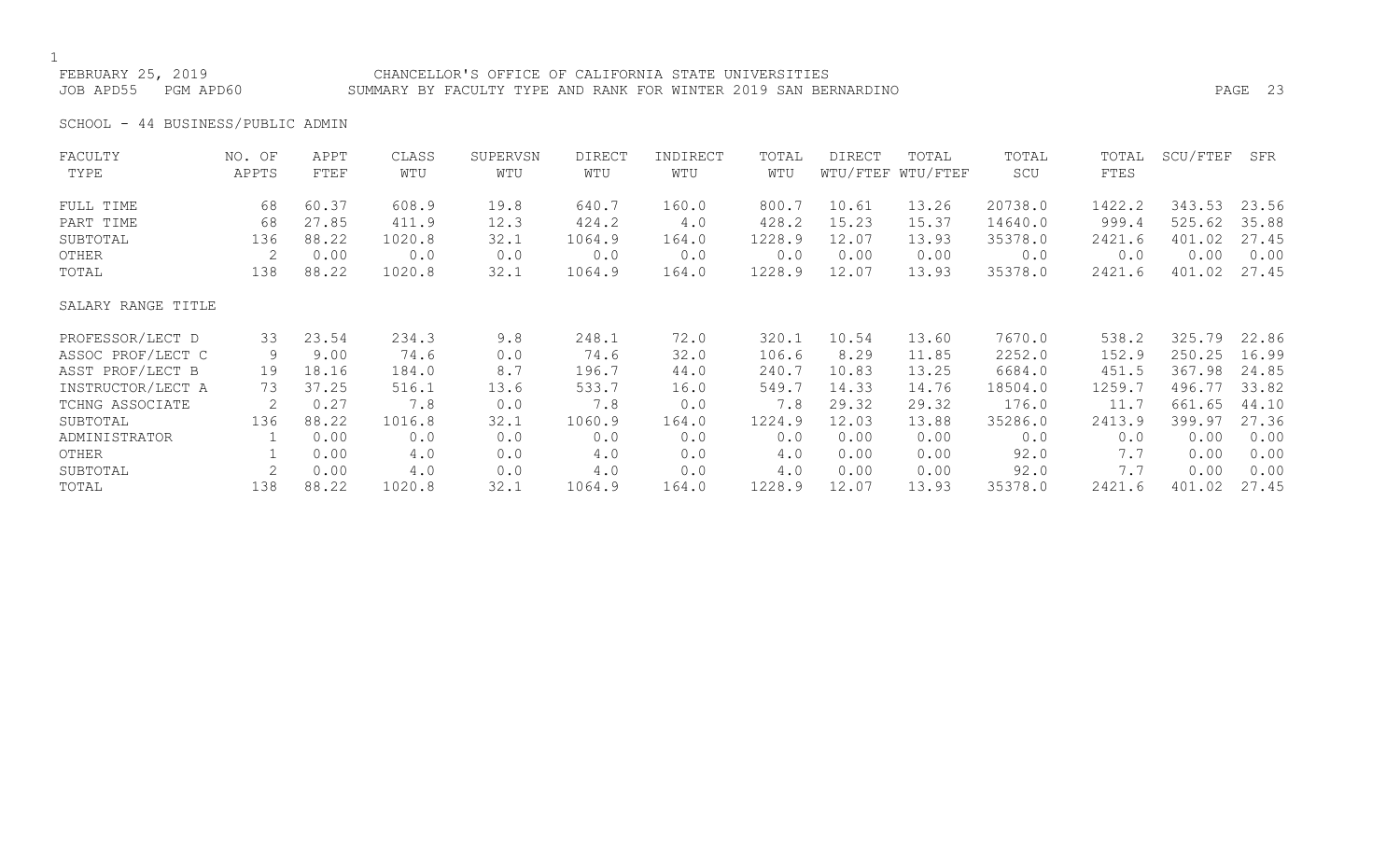### FEBRUARY 25, 2019 CHANCELLOR'S OFFICE OF CALIFORNIA STATE UNIVERSITIES JOB APD55 PGM APD60 SUMMARY BY FACULTY TYPE AND RANK FOR WINTER 2019 SAN BERNARDINO PAGE 24

SCHOOL - 47 HUMANITIES DEPARTMENT - 136 ART

| FACULTY            | NO. OF | APPT  | CLASS | SUPERVSN | <b>DIRECT</b> | INDIRECT | TOTAL | <b>DIRECT</b> | TOTAL             | TOTAL  | TOTAL | SCU/FTEF | SFR   |
|--------------------|--------|-------|-------|----------|---------------|----------|-------|---------------|-------------------|--------|-------|----------|-------|
| TYPE               | APPTS  | FTEF  | WTU   | WTU      | WTU           | WTU      | WTU   |               | WTU/FTEF WTU/FTEF | SCU    | FTES  |          |       |
| FULL TIME          | 9      | 8.33  | 95.2  | 3.1      | 98.3          | 10.9     | 109.2 | 11.80         | 13.10             | 1378.0 | 94.0  | 165.35   | 11.28 |
| PART TIME          | 18     | 9.23  | 141.0 | 0.0      | 141.0         | 2.0      | 143.0 | 15.27         | 15.49             | 3697.0 | 246.8 | 400.50   | 26.73 |
| SUBTOTAL           | 27     | 17.57 | 236.2 | 3.1      | 239.3         | 12.9     | 252.2 | 13.62         | 14.36             | 5075.0 | 340.7 | 288.93   | 19.40 |
| OTHER              |        | 0.00  | 0.0   | 2.3      | 2.3           | 0.0      | 2.3   | 0.00          | 0.00              | 29.0   | 2.1   | 0.00     | 0.00  |
| TOTAL              | 28     | 17.57 | 236.2 | 5.4      | 241.6         | 12.9     | 254.5 | 13.75         | 14.49             | 5104.0 | 342.8 | 290.58   | 19.52 |
| SALARY RANGE TITLE |        |       |       |          |               |          |       |               |                   |        |       |          |       |
| PROFESSOR/LECT D   | 6      | 4.33  | 52.5  | 4.8      | 57.3          | 6.0      | 63.3  | 13.22         | 14.61             | 667.0  | 46.0  | 153.90   | 10.61 |
| ASSOC PROF/LECT C  | 3      | 3.00  | 31.6  | 0.3      | 31.9          | 4.0      | 35.9  | 10.63         | 11.97             | 560.0  | 38.1  | 186.67   | 12.69 |
| ASST PROF/LECT B   |        | 1.00  | 11.1  | 0.3      | 11.4          | 0.9      | 12.3  | 11.40         | 12.30             | 180.0  | 12.0  | 180.00   | 12.00 |
| INSTRUCTOR/LECT A  | 18     | 9.23  | 141.0 | 0.0      | 141.0         | 2.0      | 143.0 | 15.27         | 15.49             | 3697.0 | 246.8 | 400.50   | 26.73 |
| SUBTOTAL           | 28     | 17.57 | 236.2 | 5.4      | 241.6         | 12.9     | 254.5 | 13.75         | 14.49             | 5104.0 | 342.8 | 290.58   | 19.52 |
| TOTAL              | 28     | 17.57 | 236.2 | 5.4      | 241.6         | 12.9     | 254.5 | 13.75         | 14.49             | 5104.0 | 342.8 | 290.58   | 19.52 |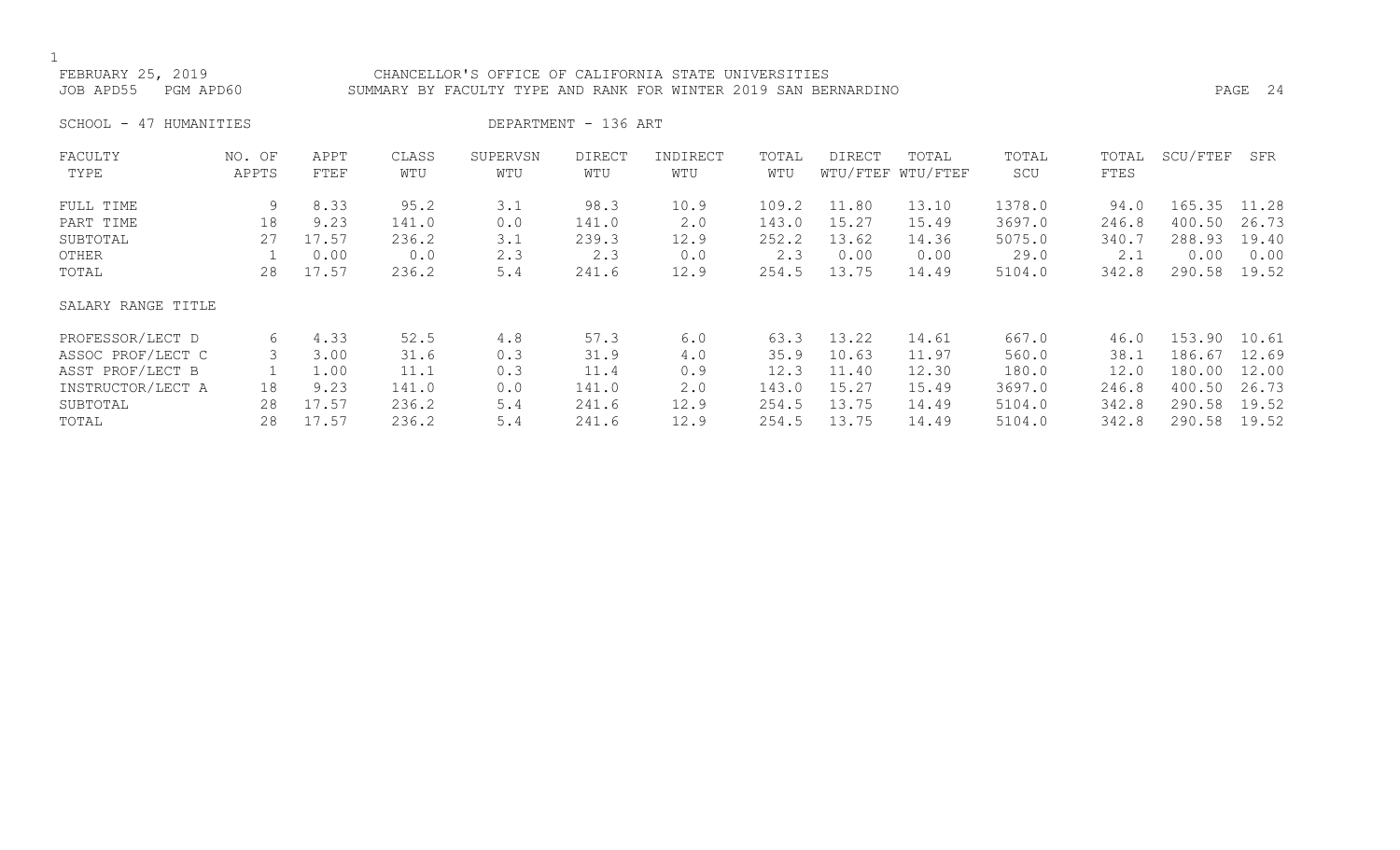### FEBRUARY 25, 2019 CHANCELLOR'S OFFICE OF CALIFORNIA STATE UNIVERSITIES JOB APD55 PGM APD60 SUMMARY BY FACULTY TYPE AND RANK FOR WINTER 2019 SAN BERNARDINO PAGE 25

SCHOOL - 47 HUMANITIES SERVICES DEPARTMENT - 186 COMMUNICATIONS

| FACULTY            | NO. OF | APPT  | CLASS | SUPERVSN | <b>DIRECT</b> | INDIRECT | TOTAL | <b>DIRECT</b> | TOTAL             | TOTAL   | TOTAL | SCU/FTEF | SFR   |
|--------------------|--------|-------|-------|----------|---------------|----------|-------|---------------|-------------------|---------|-------|----------|-------|
| TYPE               | APPTS  | FTEF  | WTU   | WTU      | WTU           | WTU      | WTU   |               | WTU/FTEF WTU/FTEF | SCU     | FTES  |          |       |
| FULL TIME          | 23     | 18.50 | 199.6 | 13.2     | 228.8         | 60.0     | 288.8 | 12.37         | 15.61             | 5411.0  | 362.5 | 292.53   | 19.60 |
| PART TIME          | 33     | 13.05 | 195.6 | 0.7      | 196.3         | 2.0      | 198.3 | 15.04         | 15.20             | 6076.0  | 405.9 | 465.63   | 31.10 |
| SUBTOTAL           | 56     | 31.55 | 395.2 | 13.9     | 425.1         | 62.0     | 487.1 | 13.48         | 15.44             | 11487.0 | 768.4 | 364.13   | 24.36 |
| OTHER              | 2      | 0.00  | 10.4  | 2.2      | 12.6          | 0.0      | 12.6  | 0.00          | 0.00              | 49.0    | 3.4   | 0.00     | 0.00  |
| TOTAL              | 58     | 31.55 | 405.6 | 16.1     | 437.7         | 62.0     | 499.7 | 13.87         | 15.84             | 11536.0 | 771.7 | 365.69   | 24.46 |
| SALARY RANGE TITLE |        |       |       |          |               |          |       |               |                   |         |       |          |       |
| PROFESSOR/LECT D   | 9      | 4.50  | 46.4  | 2.8      | 65.2          | 30.0     | 95.2  | 14.49         | 21.16             | 951.0   | 64.6  | 211.38   | 14.36 |
| ASSOC PROF/LECT C  | 2      | 2.00  | 24.0  | 0.6      | 24.6          | 0.0      | 24.6  | 12.31         | 12.31             | 634.0   | 42.4  | 317.16   | 21.21 |
| ASST PROF/LECT B   | 4      | 4.00  | 36.0  | 1.6      | 37.6          | 12.0     | 49.6  | 9.40          | 12.40             | 812.0   | 55.3  | 203.00   | 13.82 |
| INSTRUCTOR/LECT A  | 31     | 16.58 | 235.3 | 9.8      | 245.1         | 16.0     | 261.1 | 14.79         | 15.75             | 7451.0  | 496.9 | 449.48   | 29.98 |
| TCHNG ASSOCIATE    | 10     | 3.47  | 52.0  | 0.0      | 52.0          | 0.0      | 52.0  | 14.98         | 14.98             | 1440.0  | 96.0  | 414.87   | 27.66 |
| SUBTOTAL           | 56     | 30.55 | 393.7 | 14.8     | 424.5         | 58.0     | 482.5 | 13.90         | 15.80             | 11288.0 | 755.2 | 369.54   | 24.72 |
| ADMINISTRATOR      |        | 0.00  | 0.0   | 1.3      | 1.3           | 0.0      | 1.3   | 0.00          | 0.00              | 15.0    | 1.0   | 0.00     | 0.00  |
| OTHER              |        | 1.00  | 11.9  | 0.0      | 11.9          | 4.0      | 15.9  | 11.90         | 15.90             | 233.0   | 15.5  | 233.00   | 15.53 |
| SUBTOTAL           | 2      | 1.00  | 11.9  | 1.3      | 13.2          | 4.0      | 17.2  | 13.20         | 17.20             | 248.0   | 16.5  | 248.00   | 16.53 |
| TOTAL              | 58     | 31.55 | 405.6 | 16.1     | 437.7         | 62.0     | 499.7 | 13.87         | 15.84             | 11536.0 | 771.7 | 365.69   | 24.46 |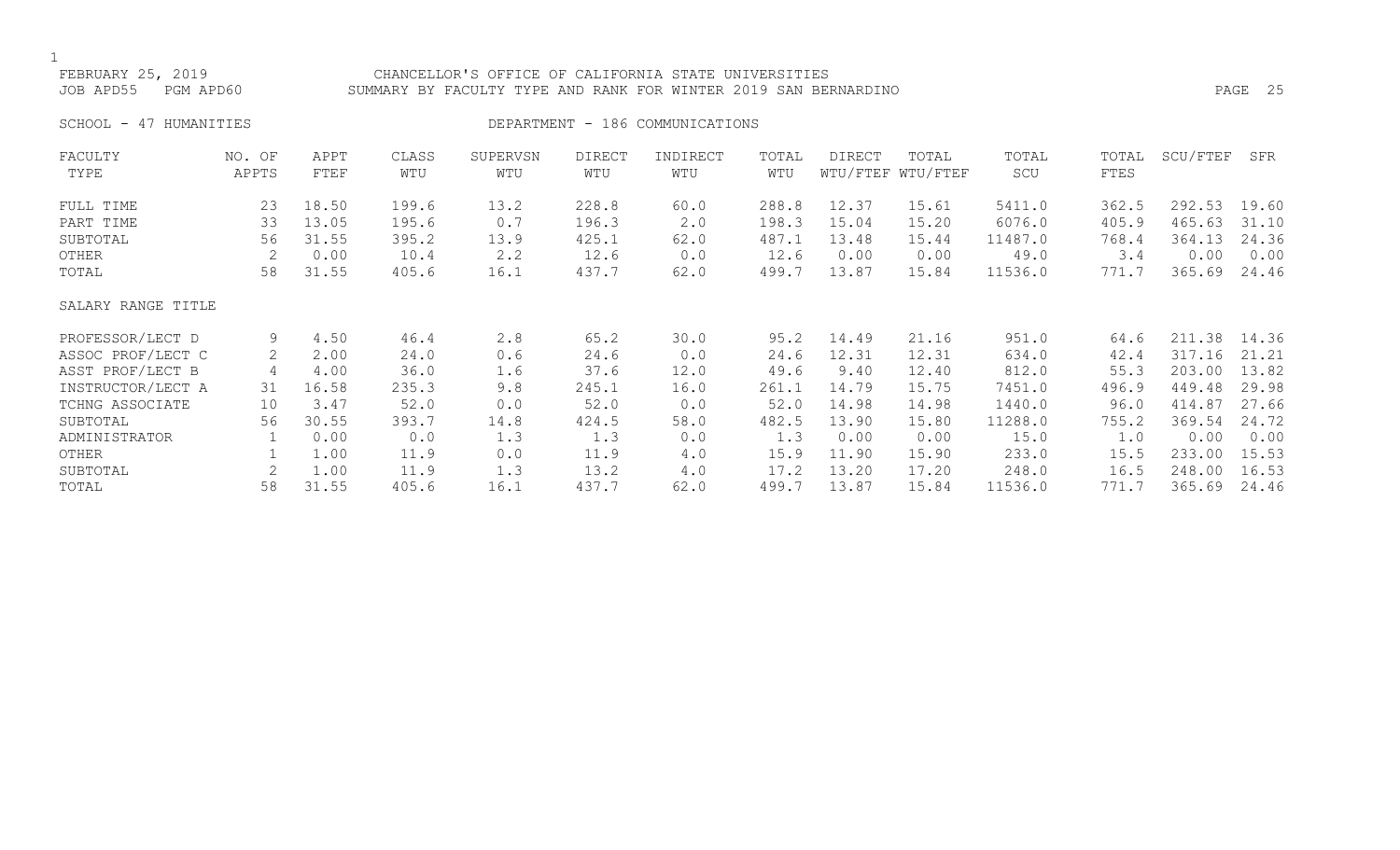### FEBRUARY 25, 2019 CHANCELLOR'S OFFICE OF CALIFORNIA STATE UNIVERSITIES JOB APD55 PGM APD60 SUMMARY BY FACULTY TYPE AND RANK FOR WINTER 2019 SAN BERNARDINO PAGE 26

SCHOOL - 47 HUMANITIES DEPARTMENT - 254 ENGLISH

| FACULTY            | NO. OF | APPT  | CLASS | SUPERVSN | <b>DIRECT</b> | INDIRECT | TOTAL | DIRECT | TOTAL             | TOTAL   | TOTAL  | SCU/FTEF | SFR   |
|--------------------|--------|-------|-------|----------|---------------|----------|-------|--------|-------------------|---------|--------|----------|-------|
| TYPE               | APPTS  | FTEF  | WTU   | WTU      | WTU           | WTU      | WTU   |        | WTU/FTEF WTU/FTEF | SCU     | FTES   |          |       |
| FULL TIME          | 39     | 34.58 | 441.3 | 23.3     | 490.6         | 76.0     | 566.6 | 14.19  | 16.38             | 11183.0 | 752.4  | 323.37   | 21.76 |
| PART TIME          | 36     | 16.52 | 218.0 | 0.0      | 230.0         | 18.0     | 248.0 | 13.93  | 15.02             | 5896.0  | 393.1  | 356.99   | 23.80 |
| SUBTOTAL           | 75     | 51.10 | 659.3 | 23.3     | 720.6         | 94.0     | 814.6 | 14.10  | 15.94             | 17079.0 | 1145.5 | 334.23   | 22.42 |
| OTHER              |        | 0.00  | 0.0   | 2.0      | 2.0           | 0.0      | 2.0   | 0.00   | 0.00              | 13.0    | 0.9    | 0.00     | 0.00  |
| TOTAL              | 76     | 51.10 | 659.3 | 25.3     | 722.6         | 94.0     | 816.6 | 14.14  | 15.98             | 17092.0 | 1146.4 | 334.49   | 22.43 |
| SALARY RANGE TITLE |        |       |       |          |               |          |       |        |                   |         |        |          |       |
| PROFESSOR/LECT D   | 18     | 10.00 | 83.3  | 8.7      | 120.0         | 52.0     | 172.0 | 12.00  | 17.20             | 2542.0  | 172.2  | 254.15   | 17.22 |
| ASSOC PROF/LECT C  | 3      | 3.00  | 24.0  | 16.3     | 48.3          | 4.0      | 52.3  | 16.10  | 17.43             | 634.0   | 44.6   | 211.33   | 14.86 |
| ASST PROF/LECT B   | 6      | 6.00  | 46.0  | 0.3      | 48.3          | 24.0     | 72.3  | 8.05   | 12.05             | 932.0   | 63.9   | 155.33   | 10.66 |
| INSTRUCTOR/LECT A  | 39     | 29.43 | 466.0 | 0.0      | 466.0         | 14.0     | 480.0 | 15.84  | 16.31             | 12076.0 | 805.1  | 410.37   | 27.36 |
| TCHNG ASSOCIATE    | 10     | 2.67  | 40.0  | 0.0      | 40.0          | 0.0      | 40.0  | 14.98  | 14.98             | 908.0   | 60.5   | 340.07   | 22.67 |
| SUBTOTAL           | 76     | 51.10 | 659.3 | 25.3     | 722.6         | 94.0     | 816.6 | 14.14  | 15.98             | 17092.0 | 1146.4 | 334.49   | 22.43 |
| TOTAL              | 76     | 51.10 | 659.3 | 25.3     | 722.6         | 94.0     | 816.6 | 14.14  | 15.98             | 17092.0 | 1146.4 | 334.49   | 22.43 |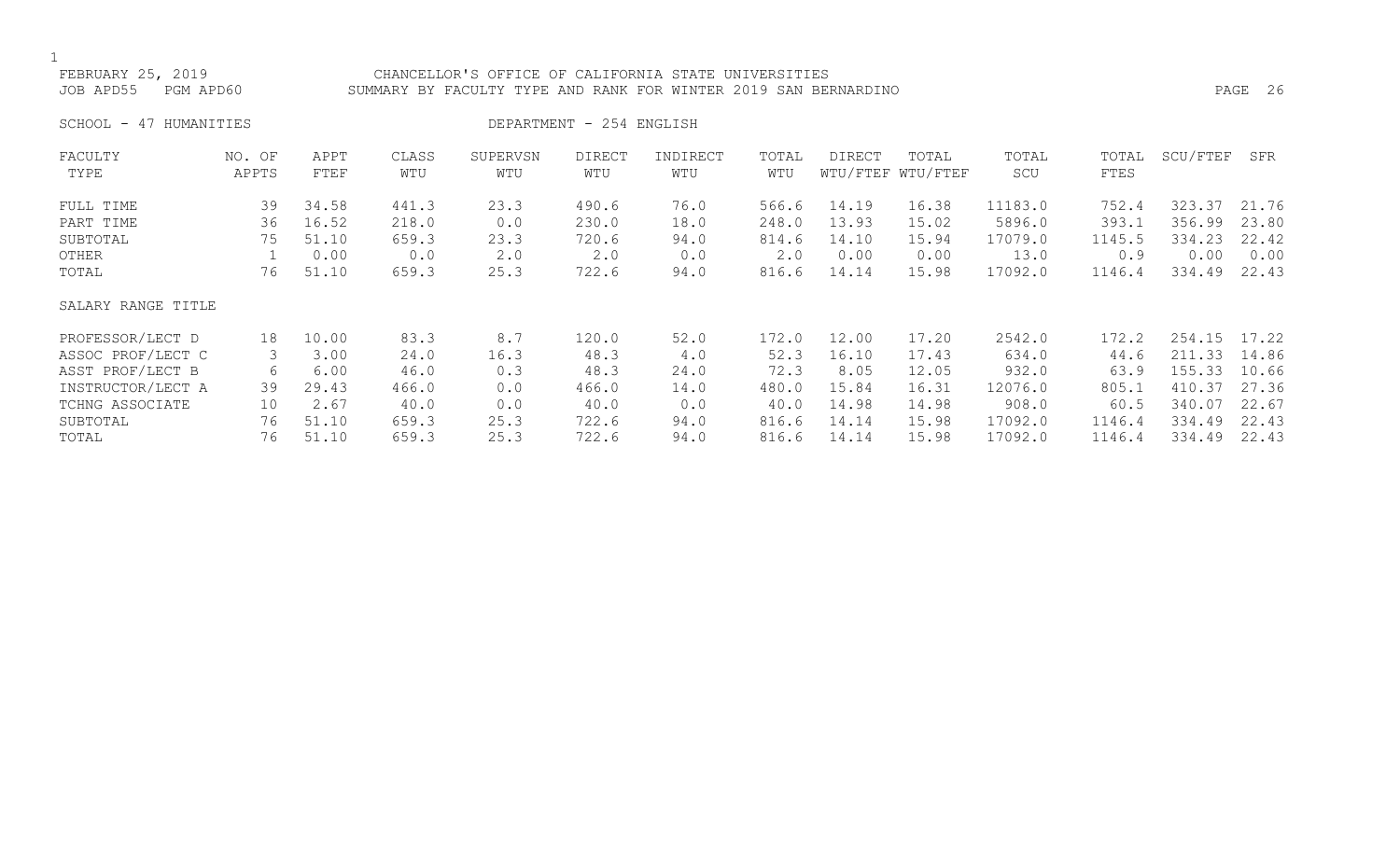### FEBRUARY 25, 2019 CHANCELLOR'S OFFICE OF CALIFORNIA STATE UNIVERSITIES JOB APD55 PGM APD60 SUMMARY BY FACULTY TYPE AND RANK FOR WINTER 2019 SAN BERNARDINO PAGE 27

# SCHOOL - 47 HUMANITIES CHOOL - 281 FOREIGN LANGUAGE AND LITERATURE

| FACULTY            | NO. OF | APPT  | CLASS | SUPERVSN | <b>DIRECT</b> | INDIRECT | TOTAL | DIRECT | TOTAL             | TOTAL  | TOTAL | SCU/FTEF | SFR   |
|--------------------|--------|-------|-------|----------|---------------|----------|-------|--------|-------------------|--------|-------|----------|-------|
| TYPE               | APPTS  | FTEF  | WTU   | WTU      | WTU           | WTU      | WTU   |        | WTU/FTEF WTU/FTEF | SCU    | FTES  |          |       |
| FULL TIME          | 16     | 13.11 | 166.3 | 19.0     | 189.3         | 36.0     | 225.3 | 14.44  | 17.18             | 4443.0 | 297.9 | 338.82   | 22.71 |
| PART TIME          | 21     | 9.11  | 136.0 | 2.5      | 138.5         | 1.0      | 139.5 | 15.20  | 15.31             | 3060.0 | 204.4 | 335.86   | 22.43 |
| SUBTOTAL           | 37     | 22.22 | 302.3 | 21.5     | 327.8         | 37.0     | 364.8 | 14.75  | 16.41             | 7503.0 | 502.3 | 337.61   | 22.60 |
| TOTAL              | 37     | 22.22 | 302.3 | 21.5     | 327.8         | 37.0     | 364.8 | 14.75  | 16.41             | 7503.0 | 502.3 | 337.61   | 22.60 |
| SALARY RANGE TITLE |        |       |       |          |               |          |       |        |                   |        |       |          |       |
| PROFESSOR/LECT D   |        | 5.24  | 54.3  | 2.9      | 57.2          | 25.0     | 82.2  | 10.92  | 15.70             | 1526.0 | 103.0 | 291.44   | 19.67 |
| ASSOC PROF/LECT C  | 3      | 2.71  | 36.0  | 2.9      | 38.9          | 0.0      | 38.9  | 14.34  | 14.34             | 1251.0 | 83.5  | 461.11   | 30.76 |
| ASST PROF/LECT B   |        | 1.00  | 8.0   | 13.0     | 25.0          | 12.0     | 37.0  | 25.00  | 37.00             | 284.0  | 19.1  | 284.00   | 19.07 |
| INSTRUCTOR/LECT A  | 22     | 12.47 | 192.0 | 2.7      | 194.7         | 0.0      | 194.7 | 15.61  | 15.61             | 4174.0 | 278.7 | 334.62   | 22.34 |
| TCHNG ASSOCIATE    | 3      | 0.80  | 12.0  | 0.0      | 12.0          | 0.0      | 12.0  | 14.98  | 14.98             | 268.0  | 18.0  | 334.58   | 22.47 |
| SUBTOTAL           | 37     | 22.22 | 302.3 | 21.5     | 327.8         | 37.0     | 364.8 | 14.75  | 16.41             | 7503.0 | 502.3 | 337.61   | 22.60 |
| TOTAL              | 37     | 22.22 | 302.3 | 21.5     | 327.8         | 37.0     | 364.8 | 14.75  | 16.41             | 7503.0 | 502.3 | 337.61   | 22.60 |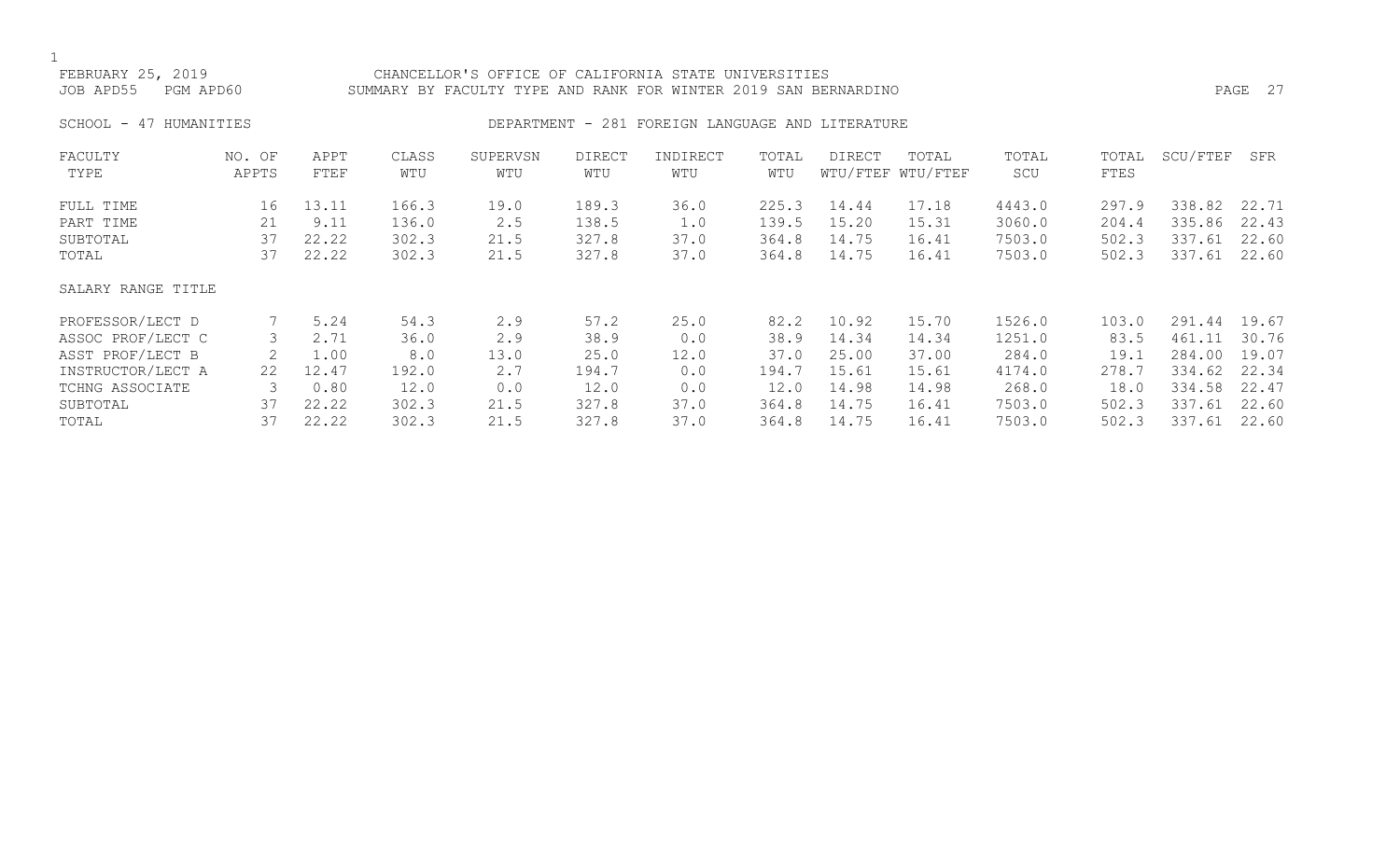### FEBRUARY 25, 2019 CHANCELLOR'S OFFICE OF CALIFORNIA STATE UNIVERSITIES JOB APD55 PGM APD60 SUMMARY BY FACULTY TYPE AND RANK FOR WINTER 2019 SAN BERNARDINO PAGE 28

SCHOOL - 47 HUMANITIES SERIES DEPARTMENT - 350 HUMANITIES

| FACULTY            | NO. OF | APPT | CLASS | SUPERVSN | <b>DIRECT</b> | INDIRECT | TOTAL | DIRECT | TOTAL             | TOTAL  | TOTAL | SCU/FTEF | SFR   |
|--------------------|--------|------|-------|----------|---------------|----------|-------|--------|-------------------|--------|-------|----------|-------|
| TYPE               | APPTS  | FTEF | WTU   | WTU      | WTU           | WTU      | WTU   |        | WTU/FTEF WTU/FTEF | SCU    | FTES  |          |       |
|                    |        |      |       |          |               |          |       |        |                   |        |       |          |       |
| FULL TIME          |        | 0.25 | 0.0   | 0.0      | 0.0           | 0.0      | 0.0   | 0.00   | 0.00              | 0.0    | 0.0   | 0.00     | 0.00  |
| PART TIME          | 14     | 4.07 | 26.0  | 21.0     | 47.0          | 4.0      | 51.0  | 11.55  | 11.55             | 2455.0 | 163.7 | 603.34   | 40.22 |
| SUBTOTAL           | 15     | 4.32 | 26.0  | 21.0     | 47.0          | 4.0      | 51.0  | 10.88  | 10.88             | 2455.0 | 163.7 | 568.42   | 37.90 |
| TOTAL              | 15     | 4.32 | 26.0  | 21.0     | 47.0          | 4.0      | 51.0  | 10.88  | 10.88             | 2455.0 | 163.7 | 568.42   | 37.90 |
| SALARY RANGE TITLE |        |      |       |          |               |          |       |        |                   |        |       |          |       |
| PROFESSOR/LECT D   |        | 0.33 | 4.0   | 0.0      | 4.0           | 0.0      | 4.0   | 12.01  | 12.01             | 60.0   | 4.0   | 180.18   | 12.01 |
| INSTRUCTOR/LECT A  | 14     | 3.99 | 22.0  | 21.0     | 43.0          | 4.0      | 47.0  | 10.79  | 10.79             | 2395.0 | 159.7 | 600.85   | 40.06 |
| SUBTOTAL           | 15     | 4.32 | 26.0  | 21.0     | 47.0          | 4.0      | 51.0  | 10.88  | 10.88             | 2455.0 | 163.7 | 568.42   | 37.90 |
| TOTAL              | 15     | 4.32 | 26.0  | 21.0     | 47.0          | 4.0      | 51.0  | 10.88  | 10.88             | 2455.0 | 163.7 | 568.42   | 37.90 |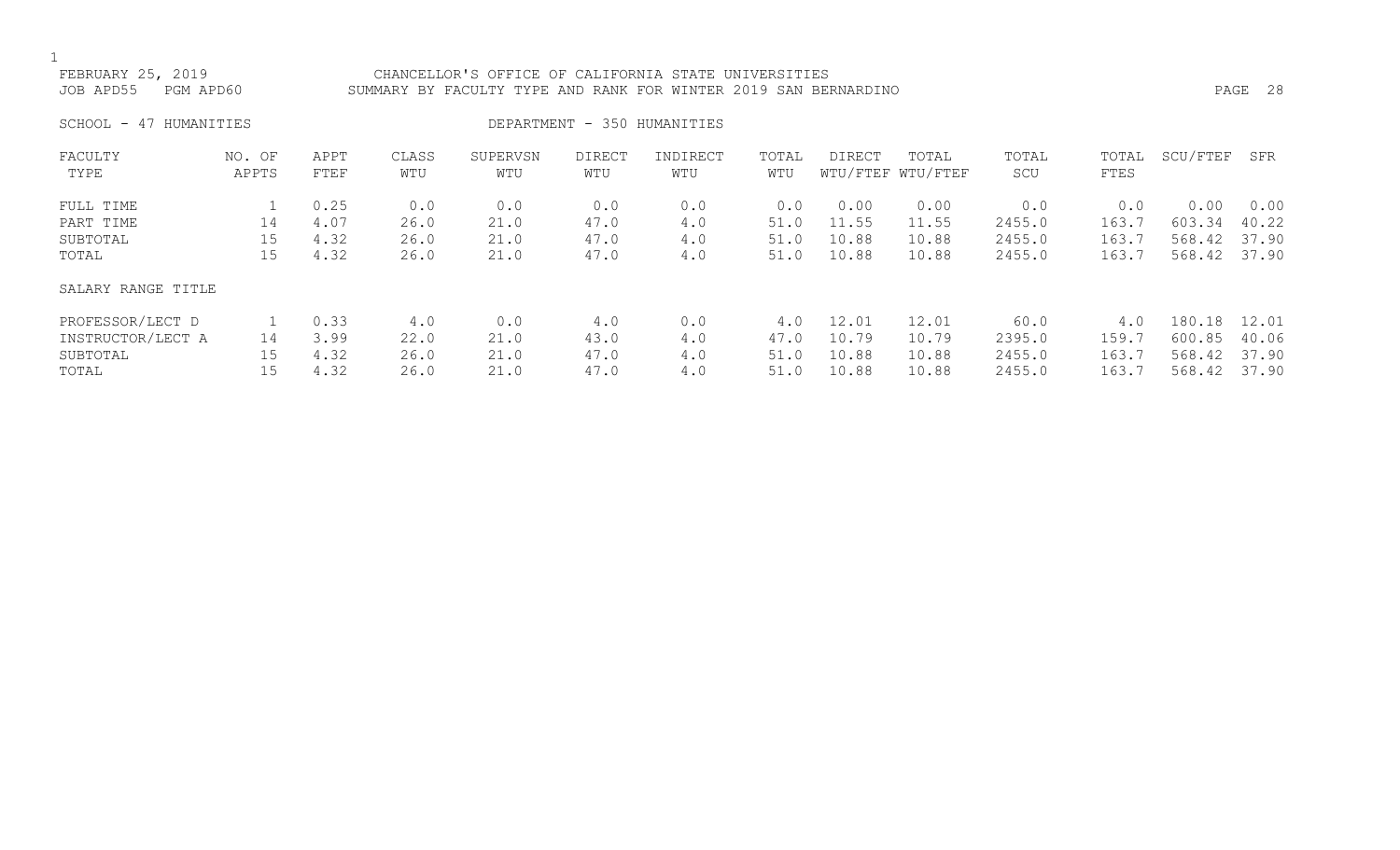### FEBRUARY 25, 2019 CHANCELLOR'S OFFICE OF CALIFORNIA STATE UNIVERSITIES JOB APD55 PGM APD60 SUMMARY BY FACULTY TYPE AND RANK FOR WINTER 2019 SAN BERNARDINO PAGE 29

SCHOOL - 47 HUMANITIES DEPARTMENT - 498 MUSIC

| FACULTY            | NO. OF | APPT  | CLASS | SUPERVSN | <b>DIRECT</b> | INDIRECT | TOTAL | DIRECT | TOTAL             | TOTAL  | TOTAL | SCU/FTEF | SFR   |
|--------------------|--------|-------|-------|----------|---------------|----------|-------|--------|-------------------|--------|-------|----------|-------|
| TYPE               | APPTS  | FTEF  | WTU   | WTU      | WTU           | WTU      | WTU   |        | WTU/FTEF WTU/FTEF | SCU    | FTES  |          |       |
| FULL TIME          | 6      | 5.33  | 39.1  | 7.9      | 53.0          | 10.0     | 63.0  | 9.94   | 11.81             | 1472.0 | 98.1  | 275.97   | 18.40 |
| PART TIME          | 17     | 5.03  | 48.9  | 19.9     | 68.8          | 4.0      | 72.8  | 13.69  | 14.48             | 1504.0 | 100.3 | 299.18   | 19.95 |
| SUBTOTAL           | 23     | 10.36 | 88.0  | 27.8     | 121.8         | 14.0     | 135.8 | 11.76  | 13.11             | 2976.0 | 198.4 | 287.23   | 19.15 |
| TOTAL              | 23     | 10.36 | 88.0  | 27.8     | 121.8         | 14.0     | 135.8 | 11.76  | 13.11             | 2976.0 | 198.4 | 287.23   | 19.15 |
| SALARY RANGE TITLE |        |       |       |          |               |          |       |        |                   |        |       |          |       |
| PROFESSOR/LECT D   | 4      | 2.67  | 24.2  | 2.4      | 30.6          | 0.0      | 30.6  | 11.47  | 11.47             | 1346.0 | 89.7  | 504.69   | 33.64 |
| ASSOC PROF/LECT C  |        | 1.00  | 6.0   | 1.7      | 9.7           | 3.0      | 12.7  | 9.69   | 12.69             | 101.0  | 6.7   | 100.90   | 6.72  |
| ASST PROF/LECT B   |        | 2.00  | 12.9  | 3.8      | 16.7          | 7.0      | 23.7  | 8.35   | 11.86             | 117.0  | 7.8   | 58.53    | 3.90  |
| INSTRUCTOR/LECT A  | 11     | 4.37  | 44.9  | 15.0     | 59.9          | 4.0      | 63.9  | 13.72  | 14.64             | 1397.0 | 93.1  | 320.05   | 21.34 |
| SUBTOTAL           | 18     | 10.03 | 88.0  | 22.9     | 116.9         | 14.0     | 130.9 | 11.65  | 13.05             | 2961.0 | 197.4 | 295.16   | 19.68 |
| OTHER              |        | 0.33  | 0.0   | 4.9      | 4.9           | 0.0      | 4.9   | 14.89  | 14.89             | 15.0   | 1.0   | 45.59    | 3.04  |
| SUBTOTAL           |        | 0.33  | 0.0   | 4.9      | 4.9           | 0.0      | 4.9   | 14.89  | 14.89             | 15.0   | 1.0   | 45.59    | 3.04  |
| TOTAL              | 23     | 10.36 | 88.0  | 27.8     | 121.8         | 14.0     | 135.8 | 11.76  | 13.11             | 2976.0 | 198.4 | 287.23   | 19.15 |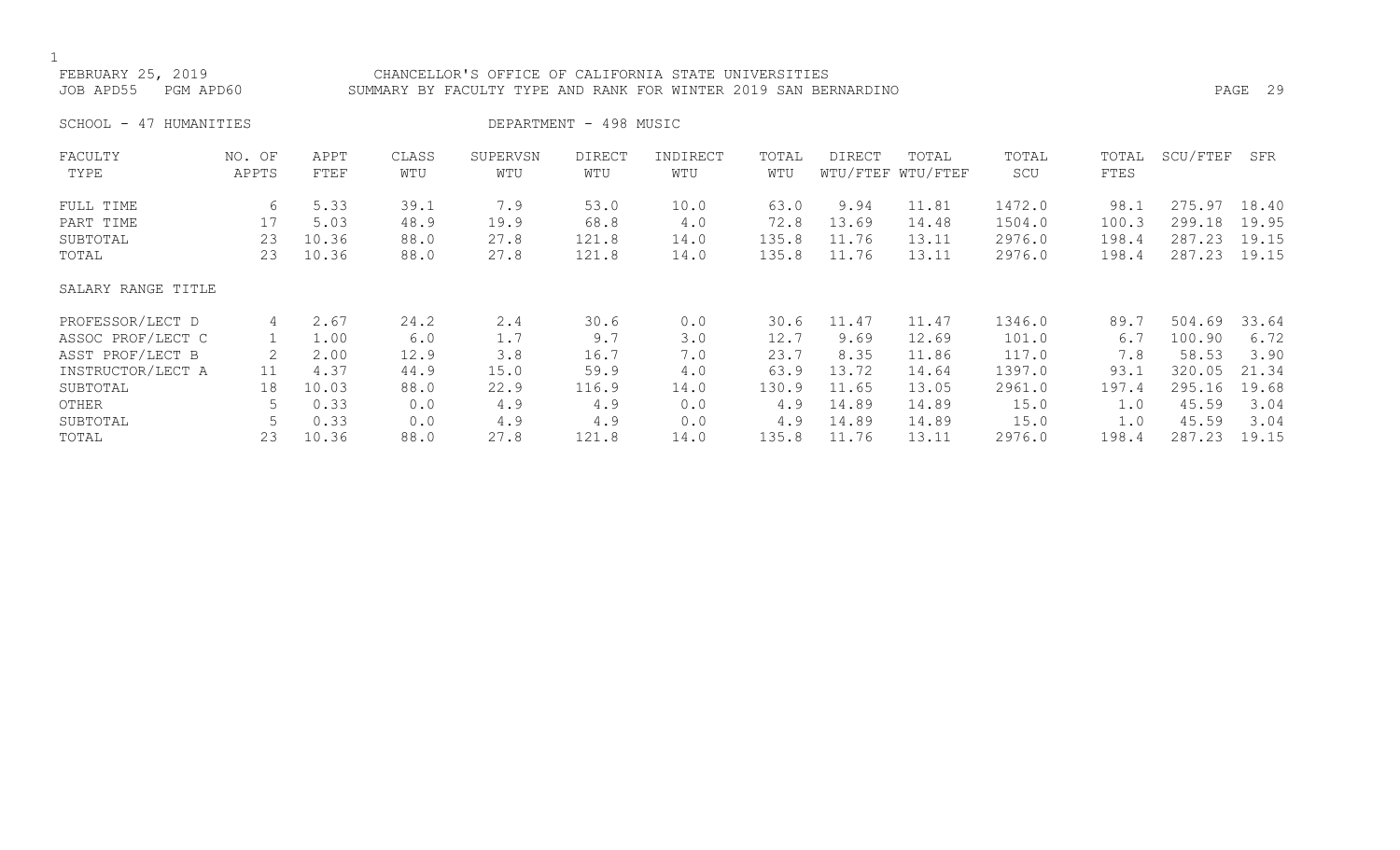### FEBRUARY 25, 2019 CHANCELLOR'S OFFICE OF CALIFORNIA STATE UNIVERSITIES JOB APD55 PGM APD60 SUMMARY BY FACULTY TYPE AND RANK FOR WINTER 2019 SAN BERNARDINO PAGE 30

SCHOOL - 47 HUMANITIES DEPARTMENT - 560 PHILOSOPHY

| FACULTY            | NO. OF | APPT  | CLASS | SUPERVSN | <b>DIRECT</b> | INDIRECT | TOTAL | <b>DIRECT</b> | TOTAL             | TOTAL  | TOTAL | SCU/FTEF | SFR   |
|--------------------|--------|-------|-------|----------|---------------|----------|-------|---------------|-------------------|--------|-------|----------|-------|
| TYPE               | APPTS  | FTEF  | WTU   | WTU      | WTU           | WTU      | WTU   |               | WTU/FTEF WTU/FTEF | SCU    | FTES  |          |       |
| FULL TIME          | 5      | 2.08  | 48.0  | 0.0      | 48.0          | 16.0     | 64.0  | 23.05         | 30.74             | 808.0  | 53.9  | 388.09   | 25.87 |
| PART TIME          | 14     | 8.61  | 136.0 | 0.0      | 136.0         | 0.0      | 136.0 | 15.80         | 15.80             | 4218.0 | 281.2 | 489.95   | 32.66 |
| SUBTOTAL           | 19     | 10.69 | 184.0 | 0.0      | 184.0         | 16.0     | 200.0 | 17.21         | 18.71             | 5026.0 | 335.1 | 470.12   | 31.34 |
| OTHER              |        | 0.00  | 0.0   | 0.0      | 0.0           | 0.0      | 0.0   | 0.00          | 0.00              | 0.0    | 0.0   | 0.00     | 0.00  |
| TOTAL              | 20     | 10.69 | 184.0 | 0.0      | 184.0         | 16.0     | 200.0 | 17.21         | 18.71             | 5026.0 | 335.1 | 470.12   | 31.34 |
| SALARY RANGE TITLE |        |       |       |          |               |          |       |               |                   |        |       |          |       |
| PROFESSOR/LECT D   | 5      | 2.17  | 40.0  | 0.0      | 40.0          | 4.0      | 44.0  | 18.47         | 20.31             | 636.0  | 42.4  | 293.63   | 19.58 |
| ASSOC PROF/LECT C  |        | 0.00  | 0.0   | 0.0      | 0.0           | 12.0     | 12.0  | 0.00          | 0.00              | 0.0    | 0.0   | 0.00     | 0.00  |
| INSTRUCTOR/LECT A  | 14     | 8.53  | 144.0 | 0.0      | 144.0         | 0.0      | 144.0 | 16.89         | 16.89             | 4390.0 | 292.7 | 514.96   | 34.33 |
| SUBTOTAL           | 20     | 10.69 | 184.0 | 0.0      | 184.0         | 16.0     | 200.0 | 17.21         | 18.71             | 5026.0 | 335.1 | 470.12   | 31.34 |
| TOTAL              | 20     | 10.69 | 184.0 | 0.0      | 184.0         | 16.0     | 200.0 | 17.21         | 18.71             | 5026.0 | 335.1 | 470.12   | 31.34 |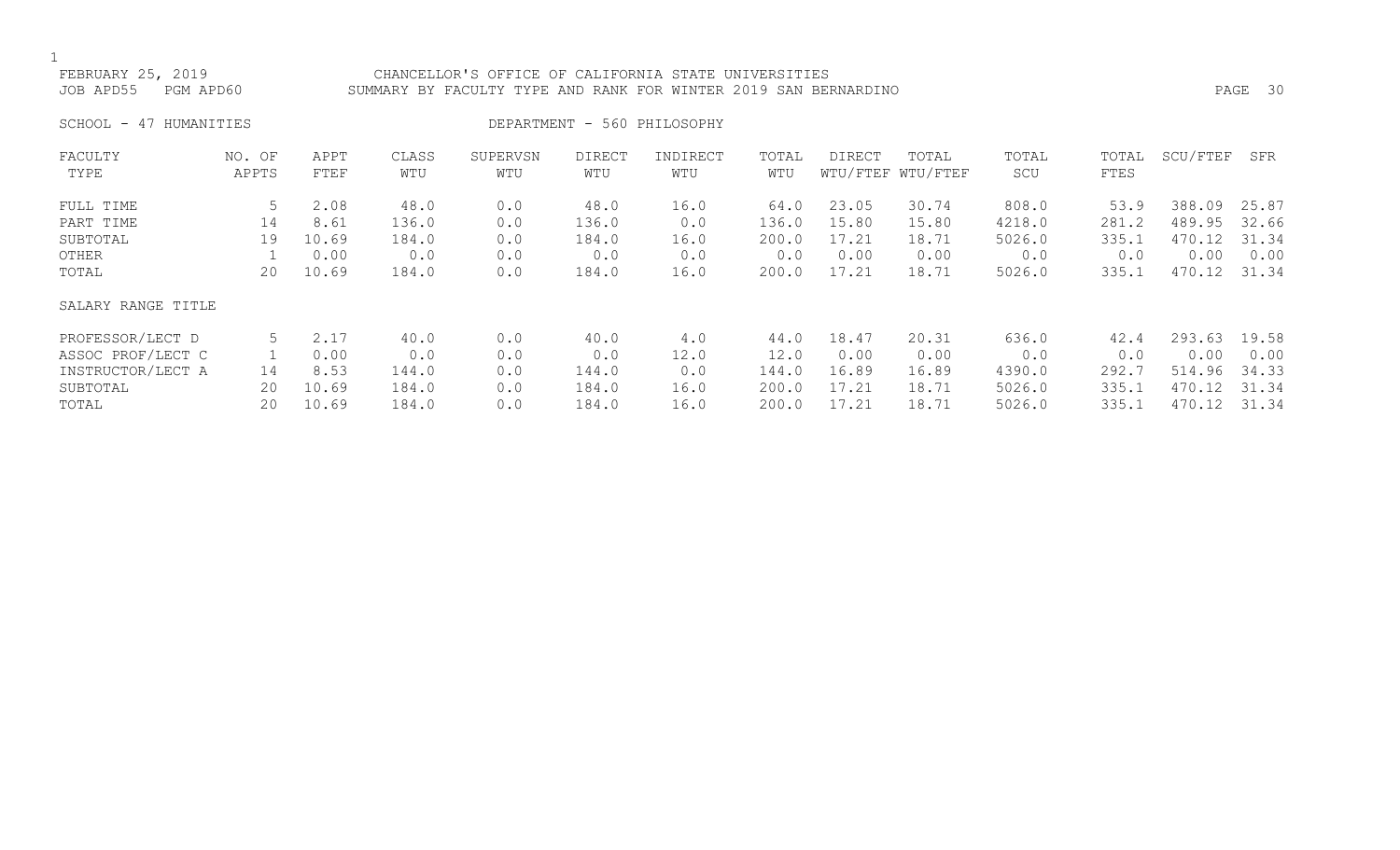FEBRUARY 25, 2019 CHANCELLOR'S OFFICE OF CALIFORNIA STATE UNIVERSITIES

JOB APD55 PGM APD60 SUMMARY BY FACULTY TYPE AND RANK FOR WINTER 2019 SAN BERNARDINO PAGE 31

SCHOOL - 47 HUMANITIES SERVICES DEPARTMENT - 711 THEATRE AND DANCE

| FACULTY            | NO. OF | APPT  | CLASS | SUPERVSN | <b>DIRECT</b> | INDIRECT | TOTAL | DIRECT | TOTAL             | TOTAL  | TOTAL | SCU/FTEF | SFR   |
|--------------------|--------|-------|-------|----------|---------------|----------|-------|--------|-------------------|--------|-------|----------|-------|
| TYPE               | APPTS  | FTEF  | WTU   | WTU      | WTU           | WTU      | WTU   |        | WTU/FTEF WTU/FTEF | SCU    | FTES  |          |       |
|                    |        |       |       |          |               |          |       |        |                   |        |       |          |       |
| FULL TIME          |        | 5.50  | 57.5  | 7.2      | 65.4          | 10.0     | 75.4  | 11.88  | 13.70             | 1876.0 | 125.5 | 340.90   | 22.80 |
| PART TIME          | 10     | 5.37  | 69.5  | 0.0      | 70.4          | 0.0      | 70.4  | 13.11  | 13.85             | 1972.0 | 131.6 | 367.16   | 24.50 |
| SUBTOTAL           | 17     | 10.87 | 127.0 | 7.2      | 135.8         | 10.0     | 145.8 | 12.49  | 13.78             | 3848.0 | 257.0 | 353.87   | 23.64 |
| TOTAL              | 17     | 10.87 | 127.0 | 7.2      | 135.8         | 10.0     | 145.8 | 12.49  | 13.78             | 3848.0 | 257.0 | 353.87   | 23.64 |
| SALARY RANGE TITLE |        |       |       |          |               |          |       |        |                   |        |       |          |       |
| PROFESSOR/LECT D   | 6      | 4.30  | 37.9  | 3.9      | 43.4          | 6.0      | 49.4  | 10.09  | 11.48             | 1121.0 | 75.0  | 260.52   | 17.42 |
| ASST PROF/LECT B   |        | 1.00  | 16.8  | 0.0      | 16.8          | 0.0      | 16.8  | 16.80  | 16.80             | 127.0  | 8.5   | 127.00   | 8.47  |
| INSTRUCTOR/LECT A  | 10     | 5.57  | 72.3  | 3.3      | 75.6          | 4.0      | 79.6  | 13.57  | 15.01             | 2600.0 | 173.6 | 466.70   | 31.16 |
| SUBTOTAL           |        | 10.87 | 127.0 | 7.2      | 135.8         | 10.0     | 145.8 | 12.49  | 13.78             | 3848.0 | 257.0 | 353.87   | 23.64 |
| TOTAL              |        | 10.87 | 127.0 | 7.2      | 135.8         | 10.0     | 145.8 | 12.49  | 13.78             | 3848.0 | 257.0 | 353.87   | 23.64 |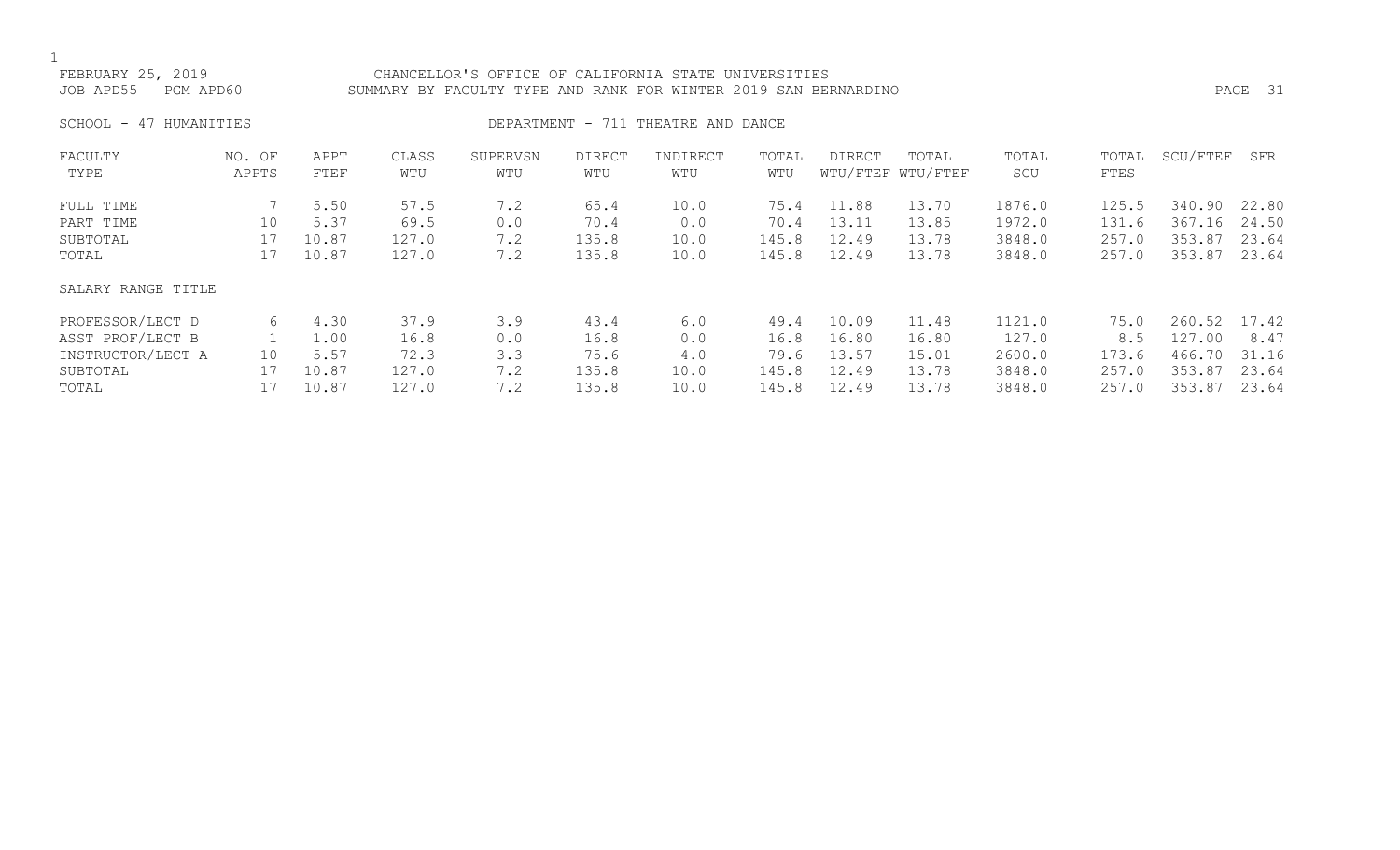### FEBRUARY 25, 2019 CHANCELLOR'S OFFICE OF CALIFORNIA STATE UNIVERSITIES JOB APD55 PGM APD60 SUMMARY BY FACULTY TYPE AND RANK FOR WINTER 2019 SAN BERNARDINO PAGE 32

SCHOOL - 47 HUMANITIES

| FACULTY            | NO. OF | APPT   | CLASS  | SUPERVSN | <b>DIRECT</b> | INDIRECT | TOTAL  | DIRECT | TOTAL             | TOTAL   | TOTAL  | SCU/FTEF | SFR   |
|--------------------|--------|--------|--------|----------|---------------|----------|--------|--------|-------------------|---------|--------|----------|-------|
| TYPE               | APPTS  | FTEF   | WTU    | WTU      | WTU           | WTU      | WTU    |        | WTU/FTEF WTU/FTEF | SCU     | FTES   |          |       |
| FULL TIME          | 106    | 87.70  | 1047.0 | 73.7     | 1173.4        | 218.9    | 1392.3 | 13.38  | 15.88             | 26571.0 | 1784.2 | 302.99   | 20.34 |
| PART TIME          | 163    | 70.98  | 971.0  | 44.1     | 1028.0        | 31.0     | 1059.0 | 14.48  | 14.92             | 28878.0 | 1926.9 | 406.83   | 27.15 |
| SUBTOTAL           | 269    | 158.68 | 2018.0 | 117.8    | 2201.4        | 249.9    | 2451.3 | 13.87  | 15.45             | 55449.0 | 3711.0 | 349.44   | 23.39 |
| OTHER              | 5      | 0.00   | 10.4   | 6.5      | 16.9          | 0.0      | 16.9   | 0.00   | 0.00              | 91.0    | 6.3    | 0.00     | 0.00  |
| TOTAL              | 274    | 158.68 | 2028.4 | 124.3    | 2218.3        | 249.9    | 2468.2 | 13.98  | 15.55             | 55540.0 | 3717.3 | 350.01   | 23.43 |
| SALARY RANGE TITLE |        |        |        |          |               |          |        |        |                   |         |        |          |       |
| PROFESSOR/LECT D   | 56     | 33.54  | 342.6  | 25.5     | 417.7         | 123.0    | 540.7  | 12.45  | 16.12             | 8849.0  | 596.9  | 263.83   | 17.80 |
| ASSOC PROF/LECT C  | 13     | 11.71  | 121.6  | 21.8     | 153.4         | 23.0     | 176.4  | 13.10  | 15.06             | 3180.0  | 215.2  | 271.49   | 18.38 |
| ASST PROF/LECT B   | 16     | 15.00  | 130.8  | 19.0     | 155.8         | 55.9     | 211.7  | 10.39  | 14.11             | 2452.0  | 166.5  | 163.48   | 11.10 |
| INSTRUCTOR/LECT A  | 159    | 90.16  | 1317.5 | 51.8     | 1369.3        | 44.0     | 1413.3 | 15.19  | 15.68             | 38180.0 | 2546.6 | 423.49   | 28.25 |
| TCHNG ASSOCIATE    | 23     | 6.94   | 104.0  | 0.0      | 104.0         | 0.0      | 104.0  | 14.98  | 14.98             | 2616.0  | 174.5  | 376.84   | 25.14 |
| SUBTOTAL           | 267    | 157.35 | 2016.5 | 118.1    | 2200.2        | 245.9    | 2446.1 | 13.98  | 15.55             | 55277.0 | 3699.8 | 351.30   | 23.51 |
| ADMINISTRATOR      |        | 0.00   | 0.0    | 1.3      | 1.3           | 0.0      | 1.3    | 0.00   | 0.00              | 15.0    | 1.0    | 0.00     | 0.00  |
| OTHER              | 6      | 1.33   | 11.9   | 4.9      | 16.8          | 4.0      | 20.8   | 12.64  | 15.65             | 248.0   | 16.5   | 186.61   | 12.44 |
| SUBTOTAL           |        | 1.33   | 11.9   | 6.2      | 18.1          | 4.0      | 22.1   | 13.62  | 16.63             | 263.0   | 17.5   | 197.89   | 13.19 |
| TOTAL              | 274    | 158.68 | 2028.4 | 124.3    | 2218.3        | 249.9    | 2468.2 | 13.98  | 15.55             | 55540.0 | 3717.3 | 350.01   | 23.43 |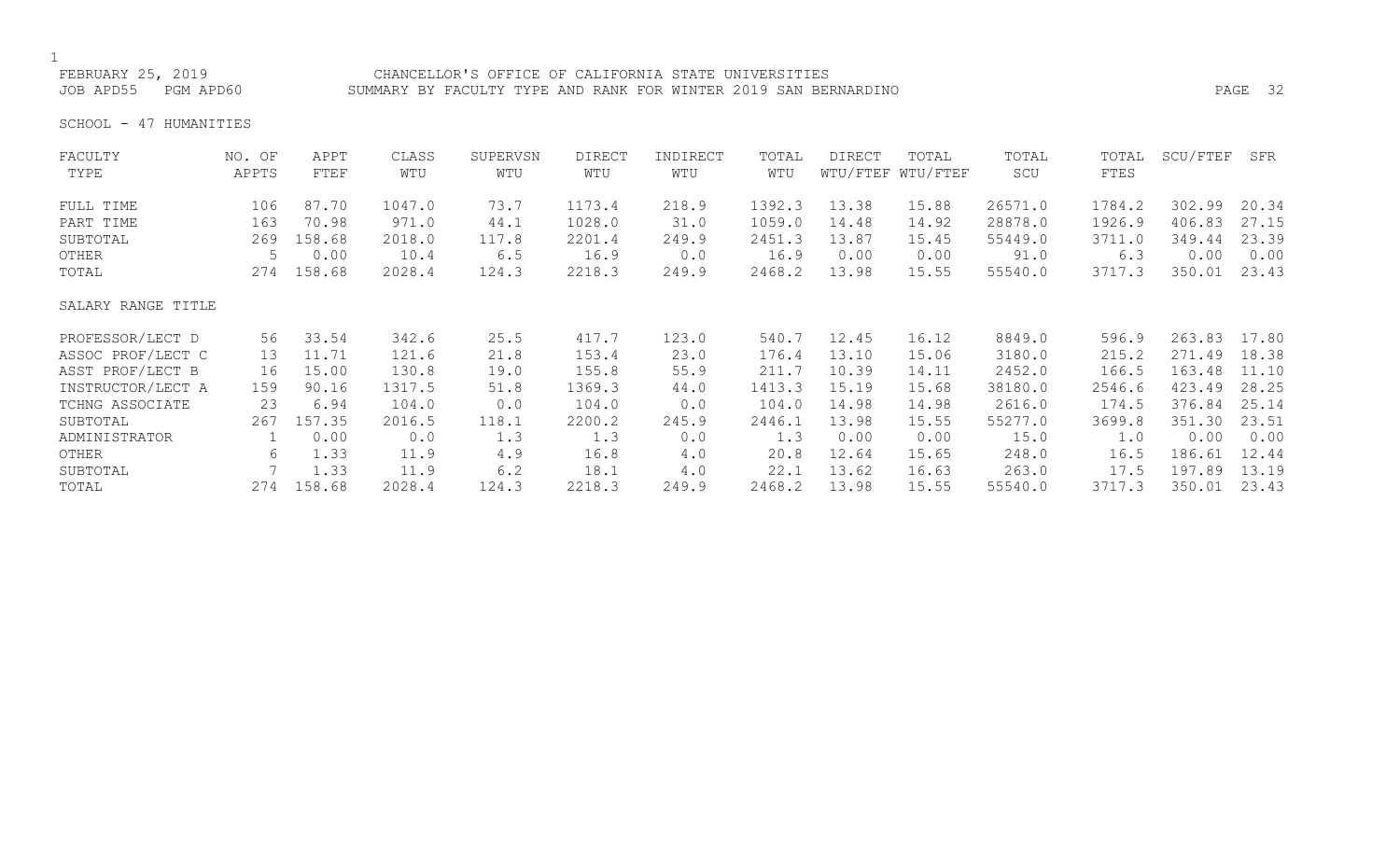### FEBRUARY 25, 2019 CHANCELLOR'S OFFICE OF CALIFORNIA STATE UNIVERSITIES JOB APD55 PGM APD60 SUMMARY BY FACULTY TYPE AND RANK FOR WINTER 2019 SAN BERNARDINO PAGE 33

# SCHOOL - 50 EDUCATION **DEPARTMENT - 242 EDUCATIONAL PSYCHOLOGY**

| FACULTY            | NO. OF | APPT  | CLASS | SUPERVSN | <b>DIRECT</b> | INDIRECT | TOTAL | DIRECT | TOTAL             | TOTAL  | TOTAL | SCU/FTEF   | SFR   |
|--------------------|--------|-------|-------|----------|---------------|----------|-------|--------|-------------------|--------|-------|------------|-------|
| TYPE               | APPTS  | FTEF  | WTU   | WTU      | WTU           | WTU      | WTU   |        | WTU/FTEF WTU/FTEF | SCU    | FTES  |            |       |
| FULL TIME          | 18     | 13.02 | 126.0 | 13.0     | 139.0         | 52.0     | 191.0 | 10.68  | 14.67             | 2238.0 | 171.5 | 171<br>.89 | 13.18 |
| PART TIME          | 36     | 12.14 | 101.0 | 72.2     | 173.2         | 0.0      | 173.2 | 14.27  | 14.27             | 2574.0 | 201.5 | 212.08     | 16.61 |
| SUBTOTAL           | 54     | 25.16 | 227.0 | 85.2     | 312.2         | 52.0     | 364.2 | 12.41  | 14.48             | 4812.0 | 373.1 | 191.28     | 14.83 |
| OTHER              | 3      | 0.00  | 8.0   | 1.5      | 9.5           | 4.0      | 13.5  | 0.00   | 0.00              | 148.0  | 11.9  | 0.00       | 0.00  |
| TOTAL              | 57     | 25.16 | 235.0 | 86.7     | 321.7         | 56.0     | 377.7 | 12.79  | 15.01             | 4960.0 | 385.0 | 197.16     | 15.30 |
| SALARY RANGE TITLE |        |       |       |          |               |          |       |        |                   |        |       |            |       |
| PROFESSOR/LECT D   | 11     | 5.54  | 62.0  | 6.5      | 68.5          | 24.0     | 92.5  | 12.36  | 16.69             | 1218.0 | 91.6  | 219.74     | 16.53 |
| ASSOC PROF/LECT C  |        | 0.00  | 8.0   | 0.0      | 8.0           | 4.0      | 12.0  | 0.00   | 0.00              | 124.0  | 10.3  | 0.00       | 0.00  |
| ASST PROF/LECT B   | 8      | 7.44  | 60.0  | 10.0     | 70.0          | 20.0     | 90.0  | 9.40   | 12.09             | 982.0  | 76.7  | 131.92     | 10.30 |
| INSTRUCTOR/LECT A  | 37     | 12.17 | 105.0 | 70.2     | 175.2         | 8.0      | 183.2 | 14.40  | 15.05             | 2636.0 | 206.4 | 216.60     | 16.96 |
| SUBTOTAL           | 57     | 25.16 | 235.0 | 86.7     | 321.7         | 56.0     | 377.7 | 12.79  | 15.01             | 4960.0 | 385.0 | 197.16     | 15.30 |
| TOTAL              | 57     | 25.16 | 235.0 | 86.7     | 321.7         | 56.0     | 377.7 | 12.79  | 15.01             | 4960.0 | 385.0 | 197.16     | 15.30 |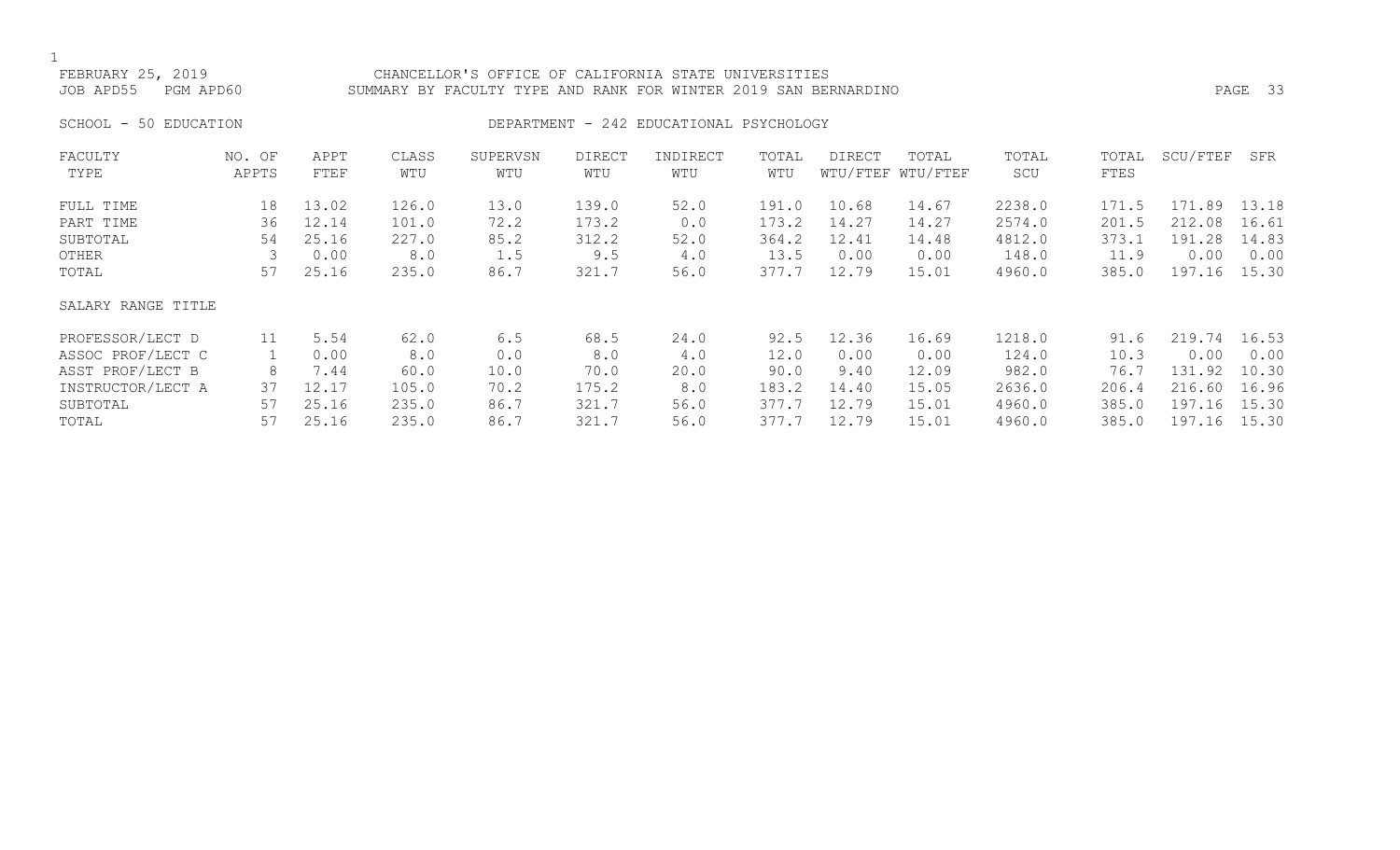### FEBRUARY 25, 2019 CHANCELLOR'S OFFICE OF CALIFORNIA STATE UNIVERSITIES JOB APD55 PGM APD60 SUMMARY BY FACULTY TYPE AND RANK FOR WINTER 2019 SAN BERNARDINO PAGE 34

# SCHOOL - 50 EDUCATION **DEPARTMENT - 245 TEACHER PREPARATION**

| FACULTY<br>TYPE    | NO. OF<br>APPTS | APPT<br>FTEF | CLASS<br>WTU | SUPERVSN<br>WTU | <b>DIRECT</b><br>WTU | INDIRECT<br>WTU | TOTAL<br>WTU | DIRECT | TOTAL<br>WTU/FTEF WTU/FTEF | TOTAL<br>SCU | TOTAL<br>FTES | SCU/FTEF | SFR   |
|--------------------|-----------------|--------------|--------------|-----------------|----------------------|-----------------|--------------|--------|----------------------------|--------------|---------------|----------|-------|
|                    |                 |              |              |                 |                      |                 |              |        |                            |              |               |          |       |
| FULL TIME          | 15              | 10.67        | 82.8         | 14.6            | 97.4                 | 63.8            | 161.2        | 9.13   | 15.11                      | 1055.0       | 84.1          | 98.88    | 7.88  |
| PART TIME          | 10              | 2.16         | 39.0         | 3.0             | 42.0                 | 10.5            | 52.5         | 19.41  | 24.26                      | 591.0        | 45.1          | 273.11   | 20.82 |
| SUBTOTAL           | 25              | 12.83        | 121.8        | 17.6            | 139.4                | 74.3            | 213.7        | 10.86  | 16.65                      | 1646.0       | 129.2         | 128.25   | 10.07 |
| TOTAL              | 25              | 12.83        | 121.8        | 17.6            | 139.4                | 74.3            | 213.7        | 10.86  | 16.65                      | 1646.0       | 129.2         | 128.25   | 10.07 |
| SALARY RANGE TITLE |                 |              |              |                 |                      |                 |              |        |                            |              |               |          |       |
| PROFESSOR/LECT D   | 10              | 3.50         | 33.0         | 4.9             | 37.9                 | 37.0            | 74.9         | 10.82  | 21.38                      | 404.0        | 32.7          | 115.33   | 9.33  |
| ASSOC PROF/LECT C  |                 | 1.00         | 4.0          | 0.0             | 4.0                  | 8.0             | 12.0         | 4.00   | 12.00                      | 80.0         | 6.7           | 80.00    | 6.67  |
| ASST PROF/LECT B   | 4               | 4.00         | 22.8         | 3.0             | 25.8                 | 20.3            | 46.1         | 6.45   | 11.53                      | 240.0        | 19.4          | 60.00    | 4.86  |
| INSTRUCTOR/LECT A  | 10              | 4.33         | 62.0         | 9.7             | 71.7                 | 9.0             | 80.7         | 16.56  | 18.63                      | 922.0        | 70.4          | 212.88   | 16.25 |
| SUBTOTAL           | 25              | 12.83        | 121.8        | 17.6            | 139.4                | 74.3            | 213.7        | 10.86  | 16.65                      | 1646.0       | 129.2         | 128.25   | 10.07 |
| TOTAL              | 25              | 12.83        | 121.8        | 17.6            | 139.4                | 74.3            | 213.7        | 10.86  | 16.65                      | 1646.0       | 129.2         | 128.25   | 10.07 |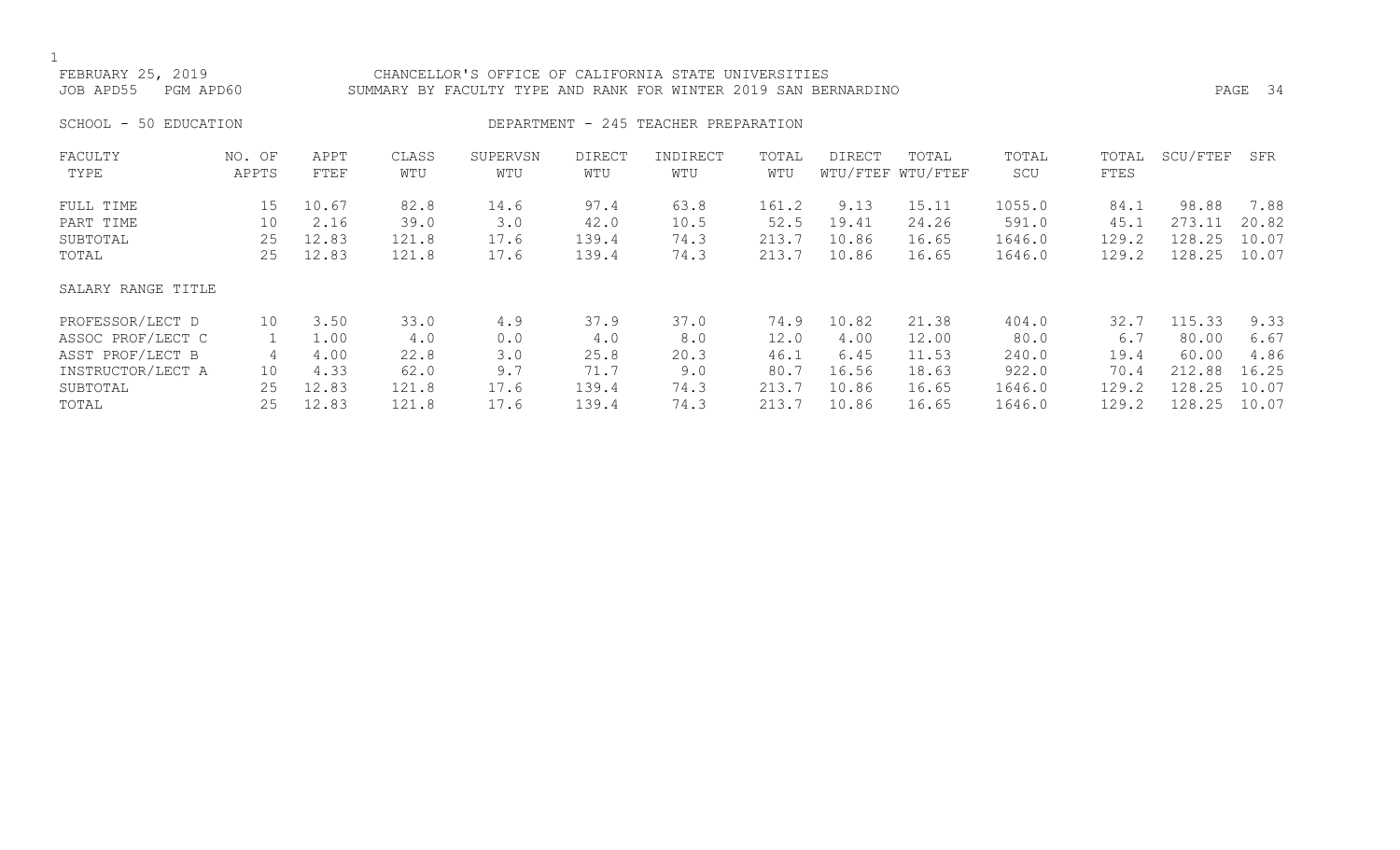### FEBRUARY 25, 2019 CHANCELLOR'S OFFICE OF CALIFORNIA STATE UNIVERSITIES JOB APD55 PGM APD60 SUMMARY BY FACULTY TYPE AND RANK FOR WINTER 2019 SAN BERNARDINO PAGE 35

SCHOOL - 50 EDUCATION **DEPARTMENT** - 701 TEACHER EDUCATION

| FACULTY            | NO. OF | APPT  | CLASS | SUPERVSN | <b>DIRECT</b> | INDIRECT | TOTAL | DIRECT | TOTAL             | TOTAL  | TOTAL | SCU/FTEF | SFR   |
|--------------------|--------|-------|-------|----------|---------------|----------|-------|--------|-------------------|--------|-------|----------|-------|
| TYPE               | APPTS  | FTEF  | WTU   | WTU      | WTU           | WTU      | WTU   |        | WTU/FTEF WTU/FTEF | SCU    | FTES  |          |       |
| FULL TIME          | 15     | 10.23 | 95.0  | 18.0     | 113.0         | 59.0     | 172.0 | 11.05  | 16.82             | 1819.0 | 128.4 | 177.85   | 12.55 |
| PART TIME          | 67     | 20.14 | 191.5 | 101.0    | 292.5         | 0.0      | 292.5 | 14.52  | 14.52             | 4245.0 | 293.4 | 210.75   | 14.57 |
| SUBTOTAL           | 82     | 30.37 | 286.5 | 119.0    | 405.5         | 59.0     | 464.5 | 13.35  | 15.29             | 6064.0 | 421.8 | 199.67   | 13.89 |
| TOTAL              | 82     | 30.37 | 286.5 | 119.0    | 405.5         | 59.0     | 464.5 | 13.35  | 15.29             | 6064.0 | 421.8 | 199.67   | 13.89 |
| SALARY RANGE TITLE |        |       |       |          |               |          |       |        |                   |        |       |          |       |
| PROFESSOR/LECT D   | 13     | 8.67  | 83.0  | 16.9     | 99.9          | 47.0     | 146.9 | 11.52  | 16.94             | 1625.0 | 117.6 | 187.34   | 13.56 |
| ASSOC PROF/LECT C  | 2      | 0.56  | 4.0   | 1.1      | 5.1           | 8.0      | 13.1  | 9.17   | 23.56             | 70.0   | 4.8   | 125.90   | 8.69  |
| ASST PROF/LECT B   | 2      | 2.00  | 20.0  | 0.0      | 20.0          | 4.0      | 24.0  | 10.01  | 12.01             | 380.0  | 25.4  | 190.10   | 12.71 |
| INSTRUCTOR/LECT A  | 65     | 19.14 | 179.5 | 101.0    | 280.5         | 0.0      | 280.5 | 14.65  | 14.65             | 3989.0 | 274.0 | 208.40   | 14.31 |
| SUBTOTAL           | 82     | 30.37 | 286.5 | 119.0    | 405.5         | 59.0     | 464.5 | 13.35  | 15.29             | 6064.0 | 421.8 | 199.67   | 13.89 |
| TOTAL              | 82     | 30.37 | 286.5 | 119.0    | 405.5         | 59.0     | 464.5 | 13.35  | 15.29             | 6064.0 | 421.8 | 199.67   | 13.89 |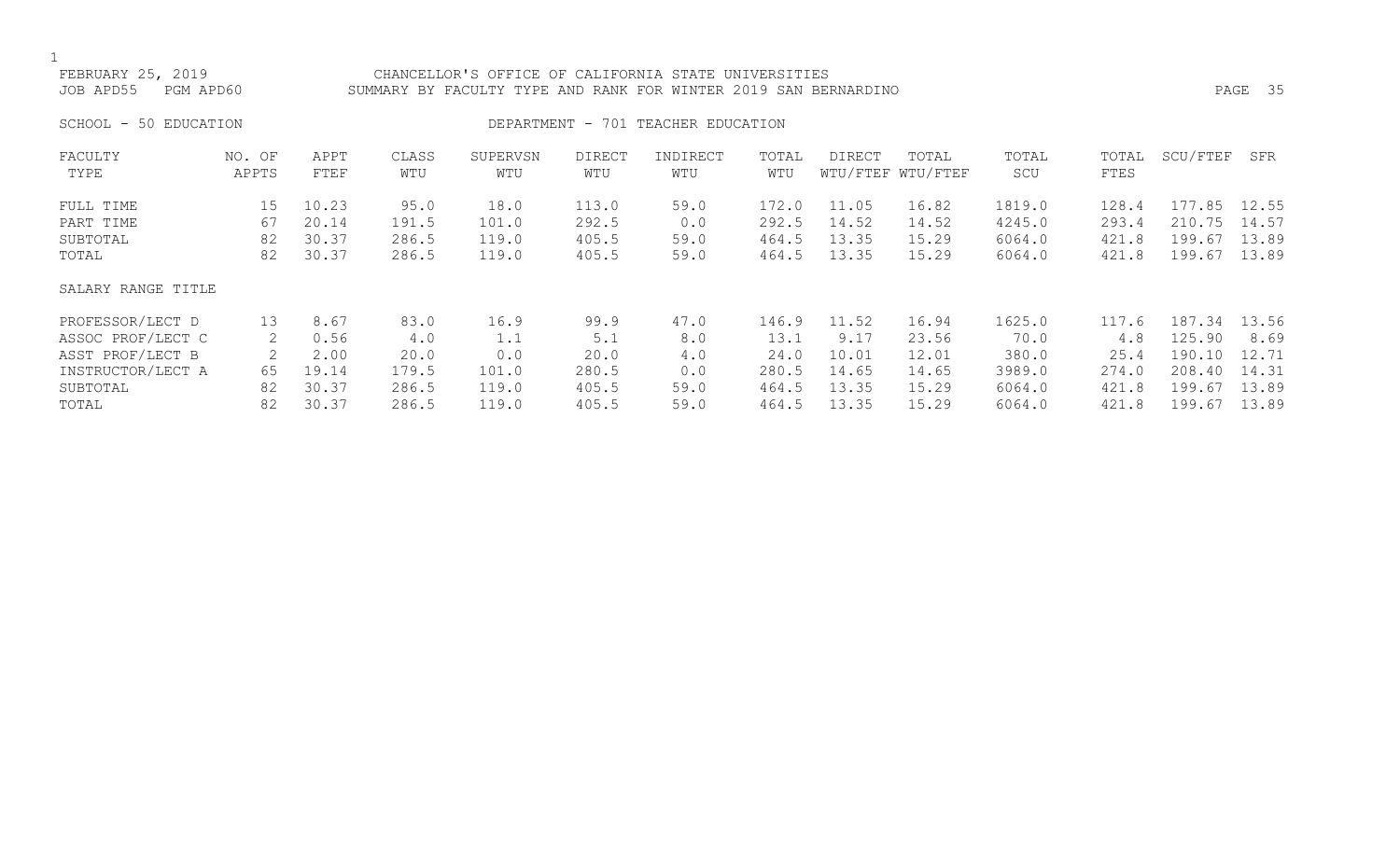FEBRUARY 25, 2019 CHANCELLOR'S OFFICE OF CALIFORNIA STATE UNIVERSITIES JOB APD55 PGM APD60 SUMMARY BY FACULTY TYPE AND RANK FOR WINTER 2019 SAN BERNARDINO PAGE 36

SCHOOL - 50 EDUCATION

| FACULTY            | NO. OF | APPT  | CLASS | SUPERVSN | <b>DIRECT</b> | INDIRECT | TOTAL  | <b>DIRECT</b> | TOTAL             | TOTAL   | TOTAL | SCU/FTEF     | SFR   |
|--------------------|--------|-------|-------|----------|---------------|----------|--------|---------------|-------------------|---------|-------|--------------|-------|
| TYPE               | APPTS  | FTEF  | WTU   | WTU      | WTU           | WTU      | WTU    |               | WTU/FTEF WTU/FTEF | SCU     | FTES  |              |       |
| FULL TIME          | 48     | 33.92 | 303.8 | 45.6     | 349.4         | 174.8    | 524.2  | 10.30         | 15.45             | 5112.0  | 384.1 | 150.72 11.32 |       |
| PART TIME          | 113    | 34.44 | 331.5 | 176.2    | 507.7         | 10.5     | 518.2  | 14.74         | 15.05             | 7410.0  | 540.0 | 215.14       | 15.68 |
| SUBTOTAL           | 161    | 68.36 | 635.3 | 221.8    | 857.1         | 185.3    | 1042.4 | 12.54         | 15.25             | 12522.0 | 924.1 | 183.17       | 13.52 |
| OTHER              |        | 0.00  | 8.0   | 1.5      | 9.5           | 4.0      | 13.5   | 0.00          | 0.00              | 148.0   | 11.9  | 0.00         | 0.00  |
| TOTAL              | 164    | 68.36 | 643.3 | 223.3    | 866.6         | 189.3    | 1055.9 | 12.68         | 15.45             | 12670.0 | 936.0 | 185.34       | 13.69 |
| SALARY RANGE TITLE |        |       |       |          |               |          |        |               |                   |         |       |              |       |
| PROFESSOR/LECT D   | 34     | 17.72 | 178.0 | 28.3     | 206.3         | 108.0    | 314.3  | 11.64         | 17.74             | 3247.0  | 241.9 | 183.24       | 13.65 |
| ASSOC PROF/LECT C  | 4      | 1.56  | 16.0  | 1.1      | 17.1          | 20.0     | 37.1   | 10.99         | 23.84             | 274.0   | 21.8  | 176.09       | 14.03 |
| ASST PROF/LECT B   | 14     | 13.44 | 102.8 | 13.0     | 115.8         | 44.3     | 160.1  | 8.61          | 11.91             | 1602.0  | 121.5 | 119.17       | 9.04  |
| INSTRUCTOR/LECT A  | 112    | 35.64 | 346.5 | 180.9    | 527.4         | 17.0     | 544.4  | 14.80         | 15.27             | 7547.0  | 550.7 | 211.74       | 15.45 |
| SUBTOTAL           | 164    | 68.36 | 643.3 | 223.3    | 866.6         | 189.3    | 1055.9 | 12.68         | 15.45             | 12670.0 | 936.0 | 185.34       | 13.69 |
| TOTAL              | 164    | 68.36 | 643.3 | 223.3    | 866.6         | 189.3    | 1055.9 | 12.68         | 15.45             | 12670.0 | 936.0 | 185.34       | 13.69 |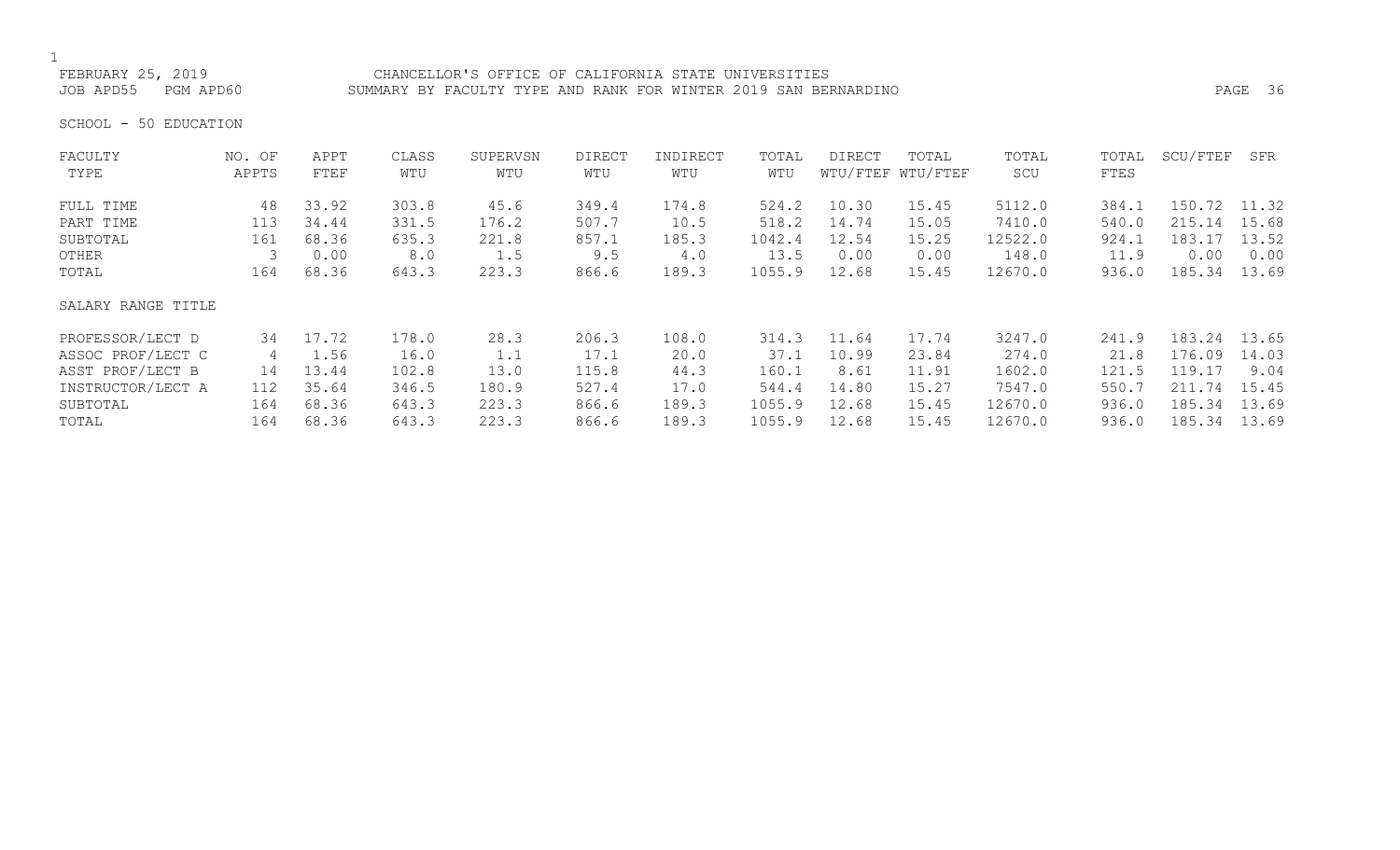### FEBRUARY 25, 2019 CHANCELLOR'S OFFICE OF CALIFORNIA STATE UNIVERSITIES JOB APD55 PGM APD60 SUMMARY BY FACULTY TYPE AND RANK FOR WINTER 2019 SAN BERNARDINO PAGE 37

SCHOOL - 66 NATURAL SCI AND MATH DEPARTMENT - 145 BIOLOGY

| FACULTY            | NO. OF | APPT  | CLASS | SUPERVSN | DIRECT | INDIRECT | TOTAL | DIRECT | TOTAL             | TOTAL  | TOTAL | SCU/FTEF | SFR   |
|--------------------|--------|-------|-------|----------|--------|----------|-------|--------|-------------------|--------|-------|----------|-------|
| TYPE               | APPTS  | FTEF  | WTU   | WTU      | WTU    | WTU      | WTU   |        | WTU/FTEF WTU/FTEF | SCU    | FTES  |          |       |
| FULL TIME          | 18     | 16.95 | 135.7 | 17.9     | 194.5  | 35.0     | 229.5 | 11.47  | 13.54             | 7042.0 | 471.7 | 415.36   | 27.82 |
| PART TIME          | 26     | 9.60  | 137.0 | 1.4      | 140.4  | 1.6      | 142.0 | 14.63  | 14.79             | 2925.0 | 195.2 | 304.69   | 20.33 |
| SUBTOTAL           | 44     | 26.55 | 272.7 | 19.3     | 334.9  | 36.6     | 371.5 | 12.61  | 13.99             | 9967.0 | 666.9 | 375.35   | 25.11 |
| TOTAL              | 44     | 26.55 | 272.7 | 19.3     | 334.9  | 36.6     | 371.5 | 12.61  | 13.99             | 9967.0 | 666.9 | 375.35   | 25.11 |
| SALARY RANGE TITLE |        |       |       |          |        |          |       |        |                   |        |       |          |       |
| PROFESSOR/LECT D   | 11     | 9.46  | 74.1  | 13.8     | 112.9  | 15.0     | 127.9 | 11.94  | 13.53             | 3261.0 | 219.0 | 344.90   | 23.17 |
| ASSOC PROF/LECT C  | 2      | 2.00  | 9.0   | 0.0      | 13.0   | 11.0     | 24.0  | 6.50   | 12.00             | 246.0  | 16.8  | 123.00   | 8.38  |
| ASST PROF/LECT B   |        | 3.00  | 22.6  | 5.5      | 36.0   | 0.0      | 36.0  | 12.00  | 12.00             | 532.0  | 35.8  | 177.39   | 11.92 |
| INSTRUCTOR/LECT A  | 12     | 5.27  | 69.0  | 0.0      | 71.0   | 9.0      | 80.0  | 13.48  | 15.19             | 2123.0 | 141.6 | 403.15   | 26.90 |
| TCHNG ASSOCIATE    | 16     | 6.83  | 98.0  | 0.0      | 102.0  | 1.6      | 103.6 | 14.93  | 15.16             | 3805.0 | 253.7 | 556.77   | 37.12 |
| SUBTOTAL           | 44     | 26.55 | 272.7 | 19.3     | 334.9  | 36.6     | 371.5 | 12.61  | 13.99             | 9967.0 | 666.9 | 375.35   | 25.11 |
| TOTAL              | 44     | 26.55 | 272.7 | 19.3     | 334.9  | 36.6     | 371.5 | 12.61  | 13.99             | 9967.0 | 666.9 | 375.35   | 25.11 |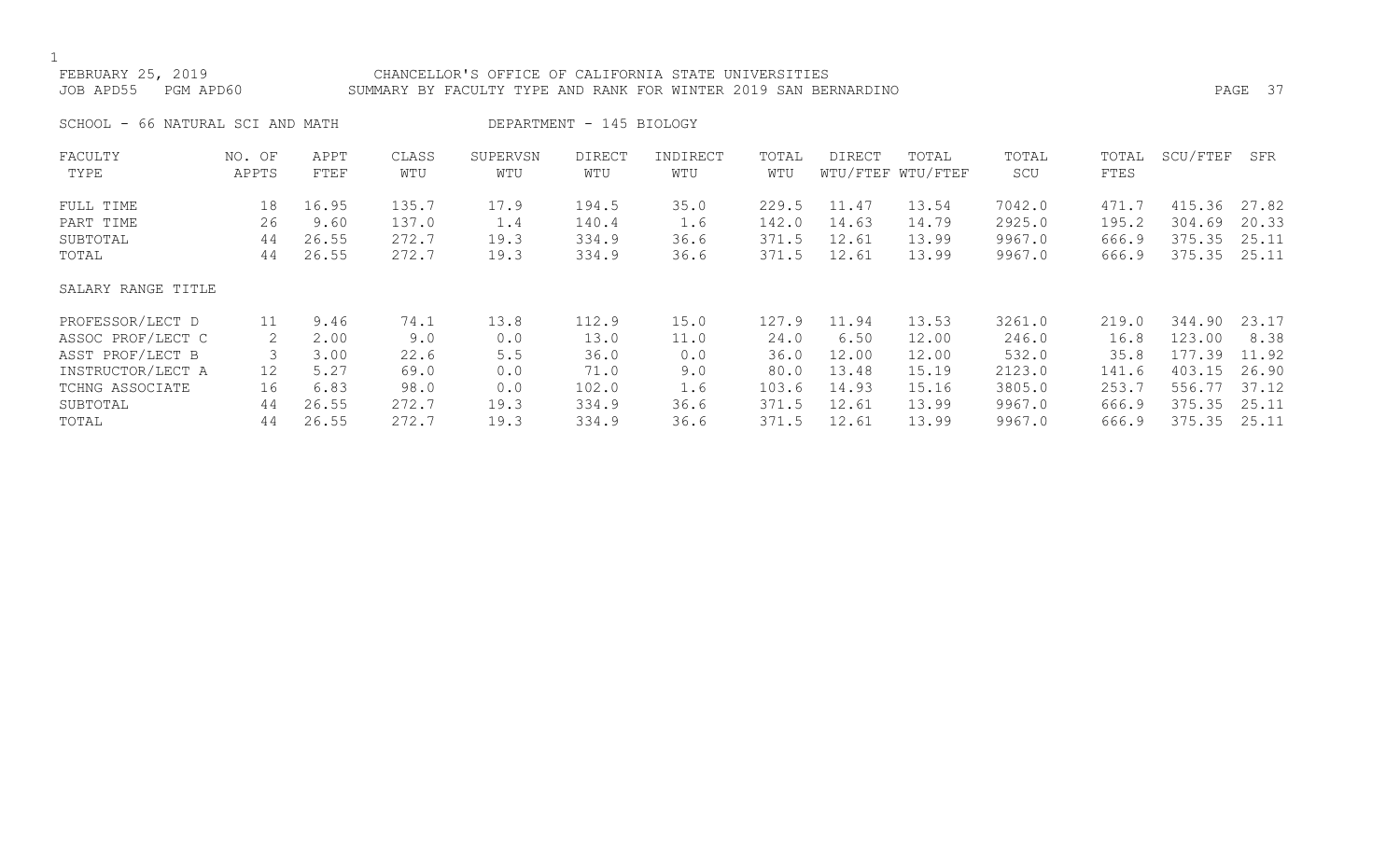FEBRUARY 25, 2019 CHANCELLOR'S OFFICE OF CALIFORNIA STATE UNIVERSITIES

JOB APD55 PGM APD60 SUMMARY BY FACULTY TYPE AND RANK FOR WINTER 2019 SAN BERNARDINO PAGE 38

SCHOOL - 66 NATURAL SCI AND MATH DEPARTMENT - 168 CHEMISTRY AND BIOCHEMISTRY

| FACULTY            | NO. OF | APPT  | CLASS | SUPERVSN | <b>DIRECT</b> | INDIRECT | TOTAL | <b>DIRECT</b> | TOTAL             | TOTAL  | TOTAL | SCU/FTEF | SFR   |
|--------------------|--------|-------|-------|----------|---------------|----------|-------|---------------|-------------------|--------|-------|----------|-------|
| TYPE               | APPTS  | FTEF  | WTU   | WTU      | WTU           | WTU      | WTU   |               | WTU/FTEF WTU/FTEF | SCU    | FTES  |          |       |
| FULL TIME          | 13     | 10.42 | 80.0  | 8.4      | 92.4          | 55.0     | 147.4 | 8.87          | 14.15             | 3965.0 | 264.4 | 380.59   | 25.38 |
| PART TIME          | 17     | 10.27 | 153.0 | 0.0      | 154.0         | 0.0      | 154.0 | 15.00         | 15.00             | 2874.0 | 191.6 | 279.95   | 18.66 |
| SUBTOTAL           | 30     | 20.68 | 233.0 | 8.4      | 246.4         | 55.0     | 301.4 | 11.91         | 14.57             | 6839.0 | 456.0 | 330.64   | 22.05 |
| TOTAL              | 30     | 20.68 | 233.0 | 8.4      | 246.4         | 55.0     | 301.4 | 11.91         | 14.57             | 6839.0 | 456.0 | 330.64   | 22.05 |
| SALARY RANGE TITLE |        |       |       |          |               |          |       |               |                   |        |       |          |       |
| PROFESSOR/LECT D   |        | 4.67  | 30.0  | 2.4      | 34.4          | 42.0     | 76.4  | 7.37          | 16.37             | 1438.0 | 96.0  | 308.12   | 20.56 |
| ASSOC PROF/LECT C  | 3      | 3.00  | 31.0  | 0.7      | 33.7          | 3.0      | 36.7  | 11.23         | 12.23             | 1233.0 | 82.2  | 410.86   | 27.39 |
| ASST PROF/LECT B   |        | 2.75  | 19.0  | 5.3      | 24.3          | 10.0     | 34.3  | 8.84          | 12.47             | 1294.0 | 86.3  | 470.55   | 31.37 |
| INSTRUCTOR/LECT A  | 13     | 8.40  | 126.0 | 0.0      | 126.0         | 0.0      | 126.0 | 15.00         | 15.00             | 2331.0 | 155.4 | 277.53   | 18.50 |
| TCHNG ASSOCIATE    |        | 1.33  | 19.0  | 0.0      | 20.0          | 0.0      | 20.0  | 15.00         | 15.00             | 453.0  | 30.2  | 339.83   | 22.66 |
| SUBTOTAL           | 29     | 20.15 | 225.0 | 8.4      | 238.4         | 55.0     | 293.4 | 11.83         | 14.56             | 6749.0 | 450.0 | 334.94   | 22.33 |
| OTHER              |        | 0.53  | 8.0   | 0.0      | 8.0           | 0.0      | 8.0   | 14.98         | 14.98             | 90.0   | 6.0   | 168.54   | 11.24 |
| SUBTOTAL           |        | 0.53  | 8.0   | 0.0      | 8.0           | 0.0      | 8.0   | 14.98         | 14.98             | 90.0   | 6.0   | 168.54   | 11.24 |
| TOTAL              | 30     | 20.68 | 233.0 | 8.4      | 246.4         | 55.0     | 301.4 | 11.91         | 14.57             | 6839.0 | 456.0 | 330.64   | 22.05 |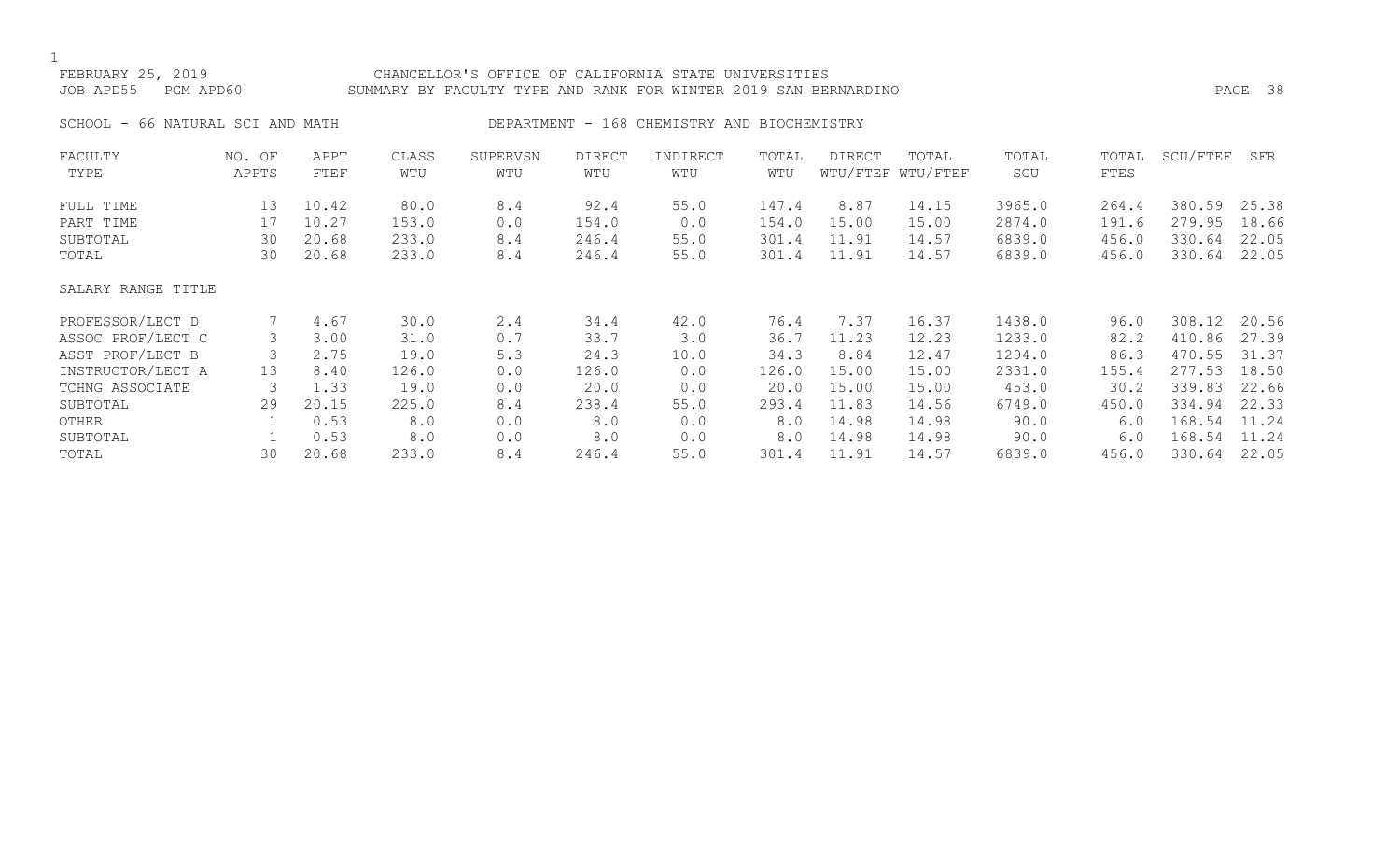# FEBRUARY 25, 2019 CHANCELLOR'S OFFICE OF CALIFORNIA STATE UNIVERSITIES JOB APD55 PGM APD60 SUMMARY BY FACULTY TYPE AND RANK FOR WINTER 2019 SAN BERNARDINO PAGE 39

SCHOOL - 66 NATURAL SCI AND MATH DEPARTMENT - 189 COMPUTER SCIENCE

| FACULTY            | NO. OF | APPT  | CLASS | SUPERVSN | DIRECT | INDIRECT | TOTAL | DIRECT | TOTAL             | TOTAL  | TOTAL | SCU/FTEF | SFR   |
|--------------------|--------|-------|-------|----------|--------|----------|-------|--------|-------------------|--------|-------|----------|-------|
| TYPE               | APPTS  | FTEF  | WTU   | WTU      | WTU    | WTU      | WTU   |        | WTU/FTEF WTU/FTEF | SCU    | FTES  |          |       |
| FULL TIME          | 11     | 8.93  | 84.8  | 12.8     | 106.6  | 33.2     | 139.8 | 11.93  | 15.65             | 4914.0 | 329.5 | 550.16   | 36.89 |
| PART TIME          | 8      | 2.72  | 39.8  | 0.0      | 39.8   | 7.0      | 46.8  | 14.62  | 17.19             | 1187.0 | 79.2  | 435.92   | 29.09 |
| SUBTOTAL           | 19     | 11.66 | 124.6 | 12.8     | 146.4  | 40.2     | 186.6 | 12.56  | 16.01             | 6101.0 | 408.7 | 523.47   | 35.07 |
| TOTAL              | 19     | 11.66 | 124.6 | 12.8     | 146.4  | 40.2     | 186.6 | 12.56  | 16.01             | 6101.0 | 408.7 | 523.47   | 35.07 |
| SALARY RANGE TITLE |        |       |       |          |        |          |       |        |                   |        |       |          |       |
| PROFESSOR/LECT D   | 9      | 6.33  | 55.9  | 11.5     | 71.4   | 29.8     | 101.2 | 11.27  | 15.98             | 2278.0 | 153.6 | 359.70   | 24.26 |
| ASST PROF/LECT B   |        | 2.00  | 18.9  | 1.3      | 20.2   | 9.4      | 29.6  | 10.11  | 14.81             | 756.0  | 50.5  | 378.19   | 25.28 |
| INSTRUCTOR/LECT A  | 8      | 3.32  | 49.8  | 0.0      | 54.8   | 1.0      | 55.8  | 16.49  | 16.79             | 3067.0 | 204.5 | 922.96   | 61.55 |
| SUBTOTAL           | 19     | 11.66 | 124.6 | 12.8     | 146.4  | 40.2     | 186.6 | 12.56  | 16.01             | 6101.0 | 408.7 | 523.47   | 35.07 |
| TOTAL              | 19     | 11.66 | 124.6 | 12.8     | 146.4  | 40.2     | 186.6 | 12.56  | 16.01             | 6101.0 | 408.7 | 523.47   | 35.07 |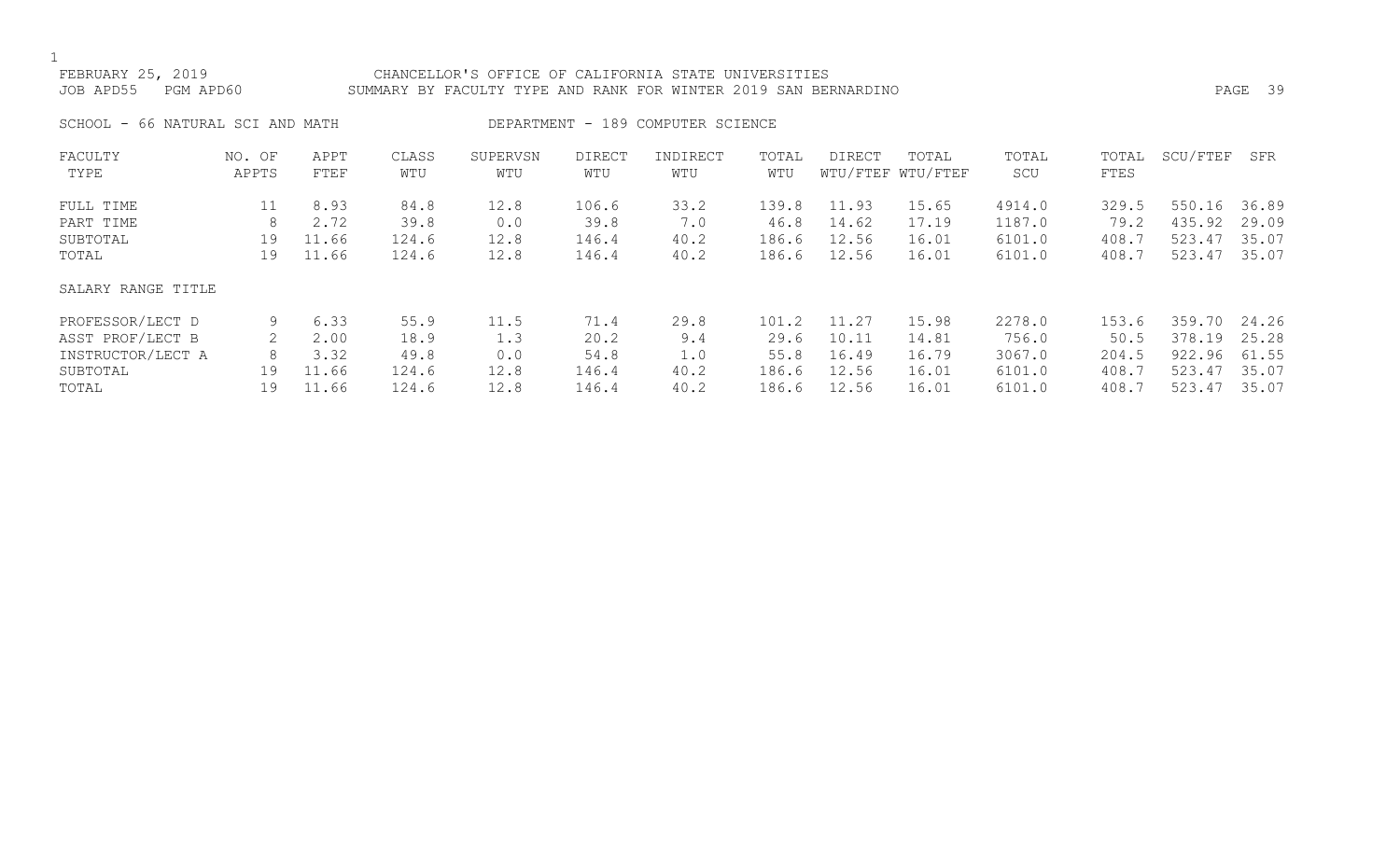# FEBRUARY 25, 2019 CHANCELLOR'S OFFICE OF CALIFORNIA STATE UNIVERSITIES JOB APD55 PGM APD60 SUMMARY BY FACULTY TYPE AND RANK FOR WINTER 2019 SAN BERNARDINO PAGE 40 SCHOOL - 66 NATURAL SCI AND MATH DEPARTMENT - 308 GEOLOGICAL SCIENCES FACULTY NO. OF APPT CLASS SUPERVSN DIRECT INDIRECT TOTAL DIRECT TOTAL TOTAL TOTAL SCU/FTEF SFR TYPE APPTS FTEF WTU WTU WTU WTU WTU WTU/FTEF WTU/FTEF SCU FTES FULL TIME 7 5.64 54.0 1.6 68.6 7.0 75.6 12.17 13.41 1687.0 113.5 299.22 20.12 PART TIME 10 3.79 52.0 0.3 54.3 2.0 56.3 14.32 14.84 2451.0 163.5 646.19 43.10 SUBTOTAL 17 9.43 106.0 1.9 122.9 9.0 131.9 13.03 13.99 4138.0 276.9 438.77 29.36 TOTAL 17 9.43 106.0 1.9 122.9 9.0 131.9 13.03 13.99 4138.0 276.9 438.77 29.36

### SALARY RANGE TITLE

| PROFESSOR/LECT D  |    | 2.00 | 15.0  | 0.3 | 18.3  | 6.0 | 24.3  | 9.15  | 12.15 | 122.0  | 8.3   | 61.00  | 4.14  |
|-------------------|----|------|-------|-----|-------|-----|-------|-------|-------|--------|-------|--------|-------|
| ASSOC PROF/LECT C |    | 0.64 | 10.0  | 1.0 | 12.0  | 0.0 | 12.0  | 18.84 | 18.84 | 741.0  | 49.4  | 163.27 | 77.55 |
| ASST PROF/LECT B  |    | 1.00 | 9.0   | 0.3 | 12.3  | 0.0 | 12.3  | 12.30 | 12.30 | 63.0   | 4.5   | 63.00  | 4.46  |
| INSTRUCTOR/LECT A |    | 3.53 | 42.0  | 0.0 | 49.0  | 1.0 | 50.0  | 13.87 | 14.15 | 2057.0 | 137.7 | 582.06 | 38.97 |
| TCHNG ASSOCIATE   |    | 1.94 | 26.0  | 0.0 | 27.0  | 2.0 | 29.0  | 13.94 | 14.97 | 943.0  | 62.9  | 486.84 | 32.46 |
| SUBTOTAL          | 15 | 9.11 | 102.0 | 1.6 | 118.6 | 9.0 | 127.6 | 13.02 | 14.01 | 3926.0 | 262.7 | 431.05 | 28.84 |
| ADMINISTRATOR     |    | 0.06 | 0.0   | 0.3 | 0.3   | 0.0 | 0.3   | 5.45  | 5.45  | 4.0    | 0.3   | 72.73  | 6.00  |
| OTHER             |    | 0.27 | 4.0   | 0.0 | 4.0   | 0.0 | 4.0   | 14.93 | 14.93 | 208.0  | 13.9  | 776.12 | 51.75 |
| SUBTOTAL          |    | 0.32 | 4.0   | 0.3 | 4.3   | 0.0 | 4.3   | 13.31 | 13.31 | 212.0  | 14.2  | 656.35 | 43.96 |
| TOTAL             |    | 9.43 | 106.0 | 1.9 | 122.9 | 9.0 | 131.9 | 13.03 | 13.99 | 4138.0 | 276.9 | 438.77 | 29.36 |
|                   |    |      |       |     |       |     |       |       |       |        |       |        |       |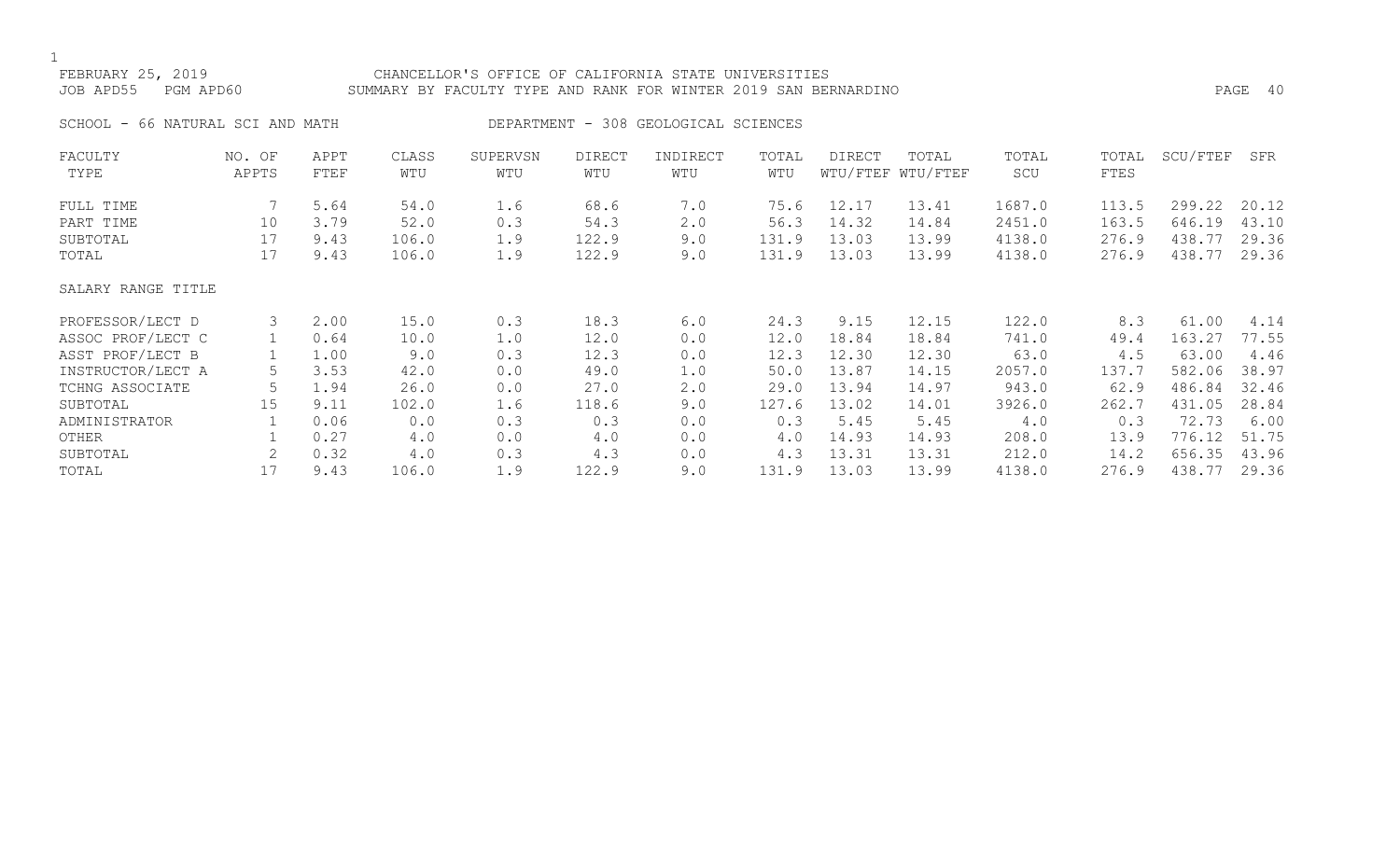### FEBRUARY 25, 2019 CHANCELLOR'S OFFICE OF CALIFORNIA STATE UNIVERSITIES JOB APD55 PGM APD60 SUMMARY BY FACULTY TYPE AND RANK FOR WINTER 2019 SAN BERNARDINO PAGE 41

SCHOOL - 66 NATURAL SCI AND MATH DEPARTMENT - 337 HEALTH SCIENCE

| FACULTY            | NO. OF | APPT  | CLASS | SUPERVSN | <b>DIRECT</b> | INDIRECT | TOTAL | DIRECT | TOTAL             | TOTAL  | TOTAL | SCU/FTEF | SFR   |
|--------------------|--------|-------|-------|----------|---------------|----------|-------|--------|-------------------|--------|-------|----------|-------|
| TYPE               | APPTS  | FTEF  | WTU   | WTU      | WTU           | WTU      | WTU   |        | WTU/FTEF WTU/FTEF | SCU    | FTES  |          |       |
| FULL TIME          | 10     | 9.33  | 85.0  | 1.6      | 88.6          | 22.0     | 110.6 | 9.50   | 11.85             | 3917.0 | 269.8 | 419.78   | 28.91 |
|                    |        |       |       |          |               |          |       |        |                   |        |       |          |       |
| PART TIME          | 33     | 12.17 | 173.8 | 0.5      | 174.3         | 15.0     | 189.3 | 14.32  | 15.88             | 4888.0 | 331.9 | 401.54   | 27.26 |
| SUBTOTAL           | 43     | 21.50 | 258.8 | 2.1      | 262.9         | 37.0     | 299.9 | 12.23  | 14.13             | 8805.0 | 601.7 | 409.46   | 27.98 |
| TOTAL              | 43     | 21.50 | 258.8 | 2.1      | 262.9         | 37.0     | 299.9 | 12.23  | 14.13             | 8805.0 | 601.7 | 409.46   | 27.98 |
| SALARY RANGE TITLE |        |       |       |          |               |          |       |        |                   |        |       |          |       |
|                    |        |       |       |          |               |          |       |        |                   |        |       |          |       |
| PROFESSOR/LECT D   | 2      | 1.50  | 18.0  | 0.0      | 18.0          | 0.0      | 18.0  | 12.01  | 12.01             | 440.0  | 29.3  | 293.53   | 19.57 |
| ASSOC PROF/LECT C  | 4      | 3.33  | 23.0  | 1.3      | 24.3          | 12.0     | 36.3  | 7.29   | 10.89             | 720.0  | 52.3  | 216.02   | 15.70 |
| ASST PROF/LECT B   | 4      | 3.00  | 32.0  | 0.3      | 32.3          | 13.0     | 45.3  | 10.77  | 15.11             | 1107.0 | 76.6  | 369.12   | 25.54 |
| INSTRUCTOR/LECT A  | 21     | 11.08 | 151.8 | 0.5      | 152.3         | 10.0     | 162.3 | 13.75  | 15.02             | 4756.0 | 324.6 | 429.44   | 29.31 |
| TCHNG ASSOCIATE    | 12     | 2.60  | 34.0  | 0.0      | 36.0          | 2.0      | 38.0  | 13.86  | 14.63             | 1782.0 | 118.8 | 685.91   | 45.73 |
| SUBTOTAL           | 43     | 21.50 | 258.8 | 2.1      | 262.9         | 37.0     | 299.9 | 12.23  | 14.13             | 8805.0 | 601.7 | 409.46   | 27.98 |
| TOTAL              | 43     | 21.50 | 258.8 | 2.1      | 262.9         | 37.0     | 299.9 | 12.23  | 14.13             | 8805.0 | 601.7 | 409.46   | 27.98 |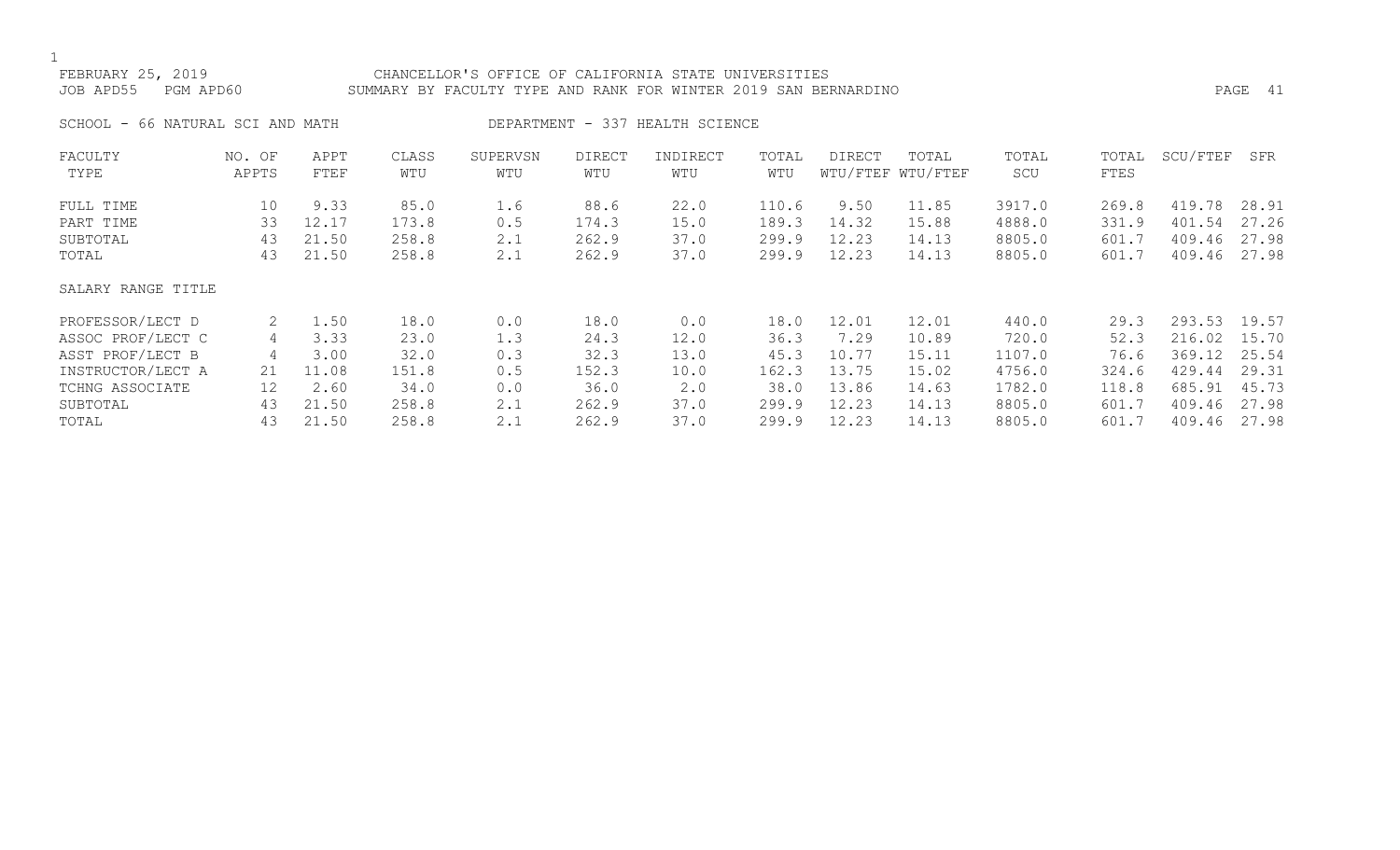### FEBRUARY 25, 2019 CHANCELLOR'S OFFICE OF CALIFORNIA STATE UNIVERSITIES JOB APD55 PGM APD60 SUMMARY BY FACULTY TYPE AND RANK FOR WINTER 2019 SAN BERNARDINO PAGE 42

SCHOOL - 66 NATURAL SCI AND MATH DEPARTMENT - 421 KINESIOLOGY

| FACULTY            | NO. OF | APPT  | CLASS | SUPERVSN | <b>DIRECT</b> | INDIRECT | TOTAL | DIRECT | TOTAL             | TOTAL   | TOTAL | SCU/FTEF | SFR   |
|--------------------|--------|-------|-------|----------|---------------|----------|-------|--------|-------------------|---------|-------|----------|-------|
| TYPE               | APPTS  | FTEF  | WTU   | WTU      | WTU           | WTU      | WTU   |        | WTU/FTEF WTU/FTEF | SCU     | FTES  |          |       |
| FULL TIME          | 12     | 11.00 | 103.9 | 6.3      | 122.2         | 23.0     | 145.2 | 11.11  | 13.20             | 3418.0  | 227.9 | 310.70   | 20.71 |
| PART TIME          | 28     | 14.85 | 217.5 | 0.0      | 221.5         | 0.0      | 221.5 | 14.92  | 14.92             | 7096.0  | 473.2 | 477.91   | 31.87 |
| SUBTOTAL           | 40     | 25.85 | 321.4 | 6.3      | 343.7         | 23.0     | 366.7 | 13.30  | 14.19             | 10514.0 | 701.1 | 406.75   | 27.12 |
| OTHER              |        | 0.00  | 0.0   | 0.0      | 0.0           | 0.0      | 0.0   | 0.00   | 0.00              | 0.0     | 0.0   | 0.00     | 0.00  |
| TOTAL              | 41     | 25.85 | 321.4 | 6.3      | 343.7         | 23.0     | 366.7 | 13.30  | 14.19             | 10514.0 | 701.1 | 406.75   | 27.12 |
| SALARY RANGE TITLE |        |       |       |          |               |          |       |        |                   |         |       |          |       |
| PROFESSOR/LECT D   | 3      | 2.00  | 15.5  | 6.0      | 33.5          | 3.0      | 36.5  | 16.74  | 18.24             | 382.0   | 25.5  | 190.90   | 12.73 |
| ASSOC PROF/LECT C  | 2.     | 2.00  | 20.0  | 0.3      | 20.3          | 4.0      | 24.3  | 10.16  | 12.16             | 810.0   | 54.0  | 405.20   | 27.01 |
| ASST PROF/LECT B   |        | 5.00  | 45.8  | 0.0      | 45.8          | 12.0     | 57.8  | 9.16   | 11.56             | 1476.0  | 98.4  | 295.14   | 19.68 |
| INSTRUCTOR/LECT A  | 31     | 16.85 | 240.1 | 0.0      | 244.1         | 4.0      | 248.1 | 14.49  | 14.73             | 7846.0  | 523.2 | 465.69   | 31.06 |
| SUBTOTAL           | 41     | 25.85 | 321.4 | 6.3      | 343.7         | 23.0     | 366.7 | 13.30  | 14.19             | 10514.0 | 701.1 | 406.75   | 27.12 |
| TOTAL              | 41     | 25.85 | 321.4 | 6.3      | 343.7         | 23.0     | 366.7 | 13.30  | 14.19             | 10514.0 | 701.1 | 406.75   | 27.12 |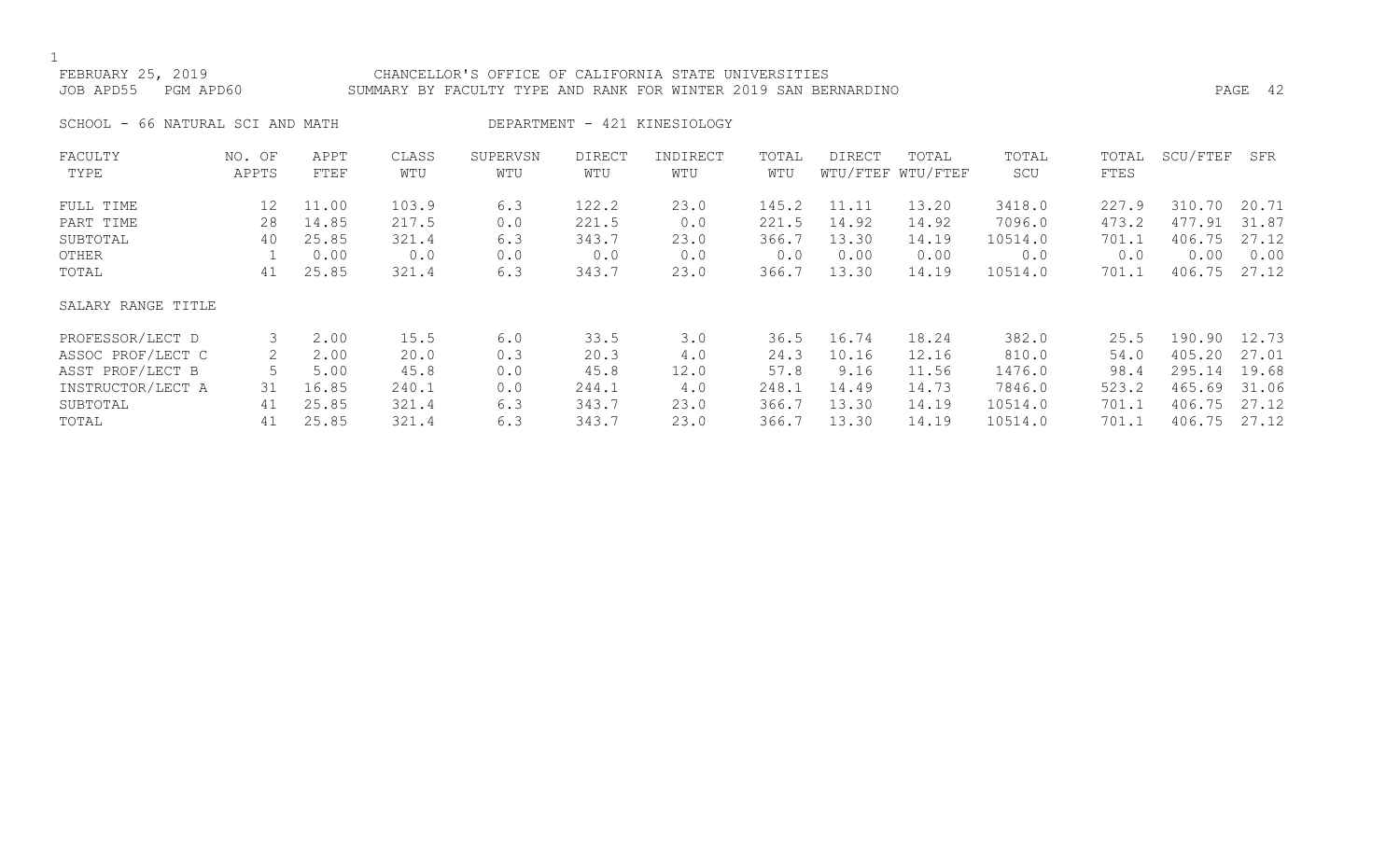### FEBRUARY 25, 2019 CHANCELLOR'S OFFICE OF CALIFORNIA STATE UNIVERSITIES JOB APD55 PGM APD60 SUMMARY BY FACULTY TYPE AND RANK FOR WINTER 2019 SAN BERNARDINO PAGE 43

SCHOOL - 66 NATURAL SCI AND MATH DEPARTMENT - 487 MATHEMATICS

| FACULTY            | NO. OF | APPT  | CLASS | SUPERVSN | <b>DIRECT</b> | INDIRECT | TOTAL | <b>DIRECT</b> | TOTAL             | TOTAL   | TOTAL | SCU/FTEF | SFR   |
|--------------------|--------|-------|-------|----------|---------------|----------|-------|---------------|-------------------|---------|-------|----------|-------|
| TYPE               | APPTS  | FTEF  | WTU   | WTU      | WTU           | WTU      | WTU   |               | WTU/FTEF WTU/FTEF | SCU     | FTES  |          |       |
| FULL TIME          | 24     | 20.83 | 217.5 | 9.7      | 227.2         | 72.0     | 299.2 | 10.91         | 14.36             | 6386.0  | 430.0 | 306.58   | 20.64 |
| PART TIME          | 32     | 14.83 | 215.0 | 2.0      | 217.0         | 6.0      | 223.0 | 14.63         | 15.04             | 7037.0  | 469.3 | 474.48   | 31.65 |
| SUBTOTAL           | 56     | 35.66 | 432.5 | 11.7     | 444.2         | 78.0     | 522.2 | 12.46         | 14.64             | 13423.0 | 899.3 | 376.41   | 25.22 |
| OTHER              |        | 0.00  | 0.0   | 0.0      | 0.0           | 0.0      | 0.0   | 0.00          | 0.00              | 0.0     | 0.0   | 0.00     | 0.00  |
| TOTAL              | 57     | 35.66 | 432.5 | 11.7     | 444.2         | 78.0     | 522.2 | 12.46         | 14.64             | 13423.0 | 899.3 | 376.41   | 25.22 |
| SALARY RANGE TITLE |        |       |       |          |               |          |       |               |                   |         |       |          |       |
| PROFESSOR/LECT D   | 19     | 13.58 | 127.5 | 10.1     | 137.6         | 60.0     | 197.6 | 10.13         | 14.55             | 3593.0  | 242.0 | 264.54   | 17.82 |
| ASST PROF/LECT B   |        | 3.00  | 32.0  | 0.3      | 32.3          | 4.0      | 36.3  | 10.77         | 12.11             | 784.0   | 52.3  | 261.51   | 17.45 |
| INSTRUCTOR/LECT A  | 25     | 13.28 | 202.0 | 1.0      | 203.0         | 0.0      | 203.0 | 15.29         | 15.29             | 6442.0  | 429.7 | 485.16   | 32.36 |
| TCHNG ASSOCIATE    | 9      | 4.80  | 67.0  | 0.0      | 67.0          | 6.0      | 73.0  | 13.95         | 15.20             | 2500.0  | 166.7 | 520.51   | 34.70 |
| SUBTOTAL           | 56     | 34.66 | 428.5 | 11.4     | 439.9         | 70.0     | 509.9 | 12.69         | 14.71             | 13319.0 | 890.7 | 384.26   | 25.70 |
| OTHER              |        | 1.00  | 4.0   | 0.3      | 4.3           | 8.0      | 12.3  | 4.30          | 12.30             | 104.0   | 8.7   | 104.00   | 8.67  |
| SUBTOTAL           |        | 1.00  | 4.0   | 0.3      | 4.3           | 8.0      | 12.3  | 4.30          | 12.30             | 104.0   | 8.7   | 104.00   | 8.67  |
| TOTAL              | 57     | 35.66 | 432.5 | 11.7     | 444.2         | 78.0     | 522.2 | 12.46         | 14.64             | 13423.0 | 899.3 | 376.41   | 25.22 |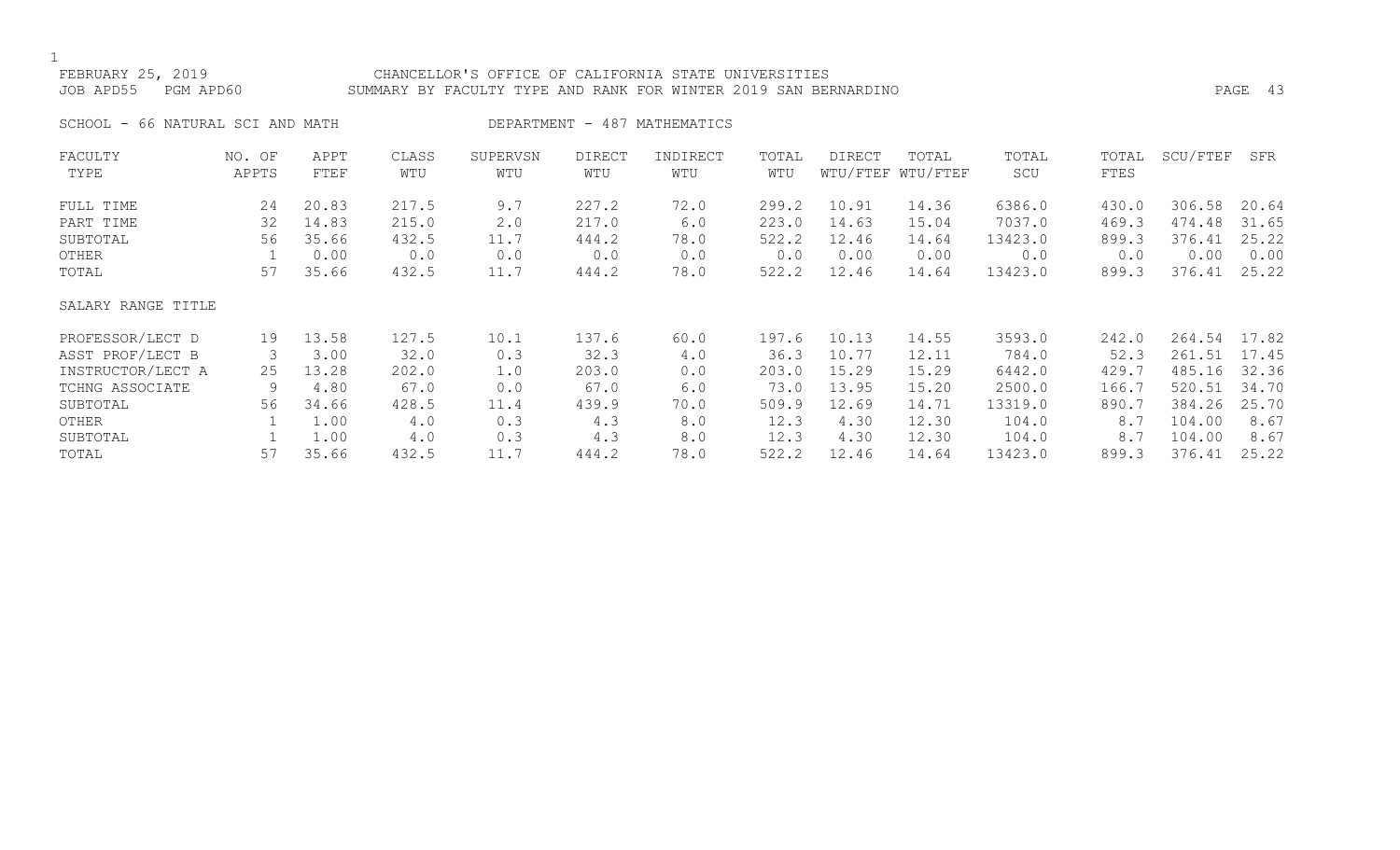### FEBRUARY 25, 2019 CHANCELLOR'S OFFICE OF CALIFORNIA STATE UNIVERSITIES JOB APD55 PGM APD60 SUMMARY BY FACULTY TYPE AND RANK FOR WINTER 2019 SAN BERNARDINO PAGE 44

SCHOOL - 66 NATURAL SCI AND MATH DEPARTMENT - 510 NATURAL SCIENCE

| FACULTY<br>TYPE                        | NO. OF<br>APPTS | APPT<br>FTEF         | CLASS<br>WTU         | SUPERVSN<br>WTU   | DIRECT<br>WTU        | INDIRECT<br>WTU   | TOTAL<br>WTU         | <b>DIRECT</b>           | TOTAL<br>WTU/FTEF WTU/FTEF | TOTAL<br>SCU               | TOTAL<br>FTES           | SCU/FTEF                   | SFR                     |
|----------------------------------------|-----------------|----------------------|----------------------|-------------------|----------------------|-------------------|----------------------|-------------------------|----------------------------|----------------------------|-------------------------|----------------------------|-------------------------|
| FULL TIME                              |                 | 0.40                 | 0.0                  | 0.0               | 0.0                  | 0.0               | 0.0                  | 0.00                    | 0.00                       | 0.0                        | 0.0                     | 0.00                       | 0.00                    |
| PART TIME                              |                 | 2.29                 | 24.0                 | 0.0               | 31.0                 | 7.3               | 38.3                 | 13.54                   | 14.98                      | 3152.0                     | 210.1                   | 376.42                     | 91.76                   |
| SUBTOTAL                               | რ.              | 2.69                 | 24.0                 | 0.0               | 31.0                 | 7.3               | 38.3                 | 11.52                   | 12.75                      | 3152.0                     | 210.1                   | 171.75                     | 78.12                   |
| OTHER                                  |                 | 0.00                 | 12.0                 | 0.0               | 12.0                 | 0.0               | 12.0                 | 0.00                    | 0.00                       | 268.0                      | 17.9                    | 0.00                       | 0.00                    |
| TOTAL                                  |                 | 2.69                 | 36.0                 | 0.0               | 43.0                 | 7.3               | 50.3                 | 15.99                   | 17.21                      | 3420.0                     | 228.0                   | 271.38                     | 84.76                   |
| SALARY RANGE TITLE                     |                 |                      |                      |                   |                      |                   |                      |                         |                            |                            |                         |                            |                         |
| INSTRUCTOR/LECT A<br>SUBTOTAL<br>TOTAL |                 | 2.69<br>2.69<br>2.69 | 36.0<br>36.0<br>36.0 | 0.0<br>0.0<br>0.0 | 43.0<br>43.0<br>43.0 | 7.3<br>7.3<br>7.3 | 50.3<br>50.3<br>50.3 | 15.99<br>15.99<br>15.99 | 17.21<br>17.21<br>17.21    | 3420.0<br>3420.0<br>3420.0 | 228.0<br>228.0<br>228.0 | 271.38<br>271.38<br>271.38 | 84.76<br>84.76<br>84.76 |
|                                        |                 |                      |                      |                   |                      |                   |                      |                         |                            |                            |                         |                            |                         |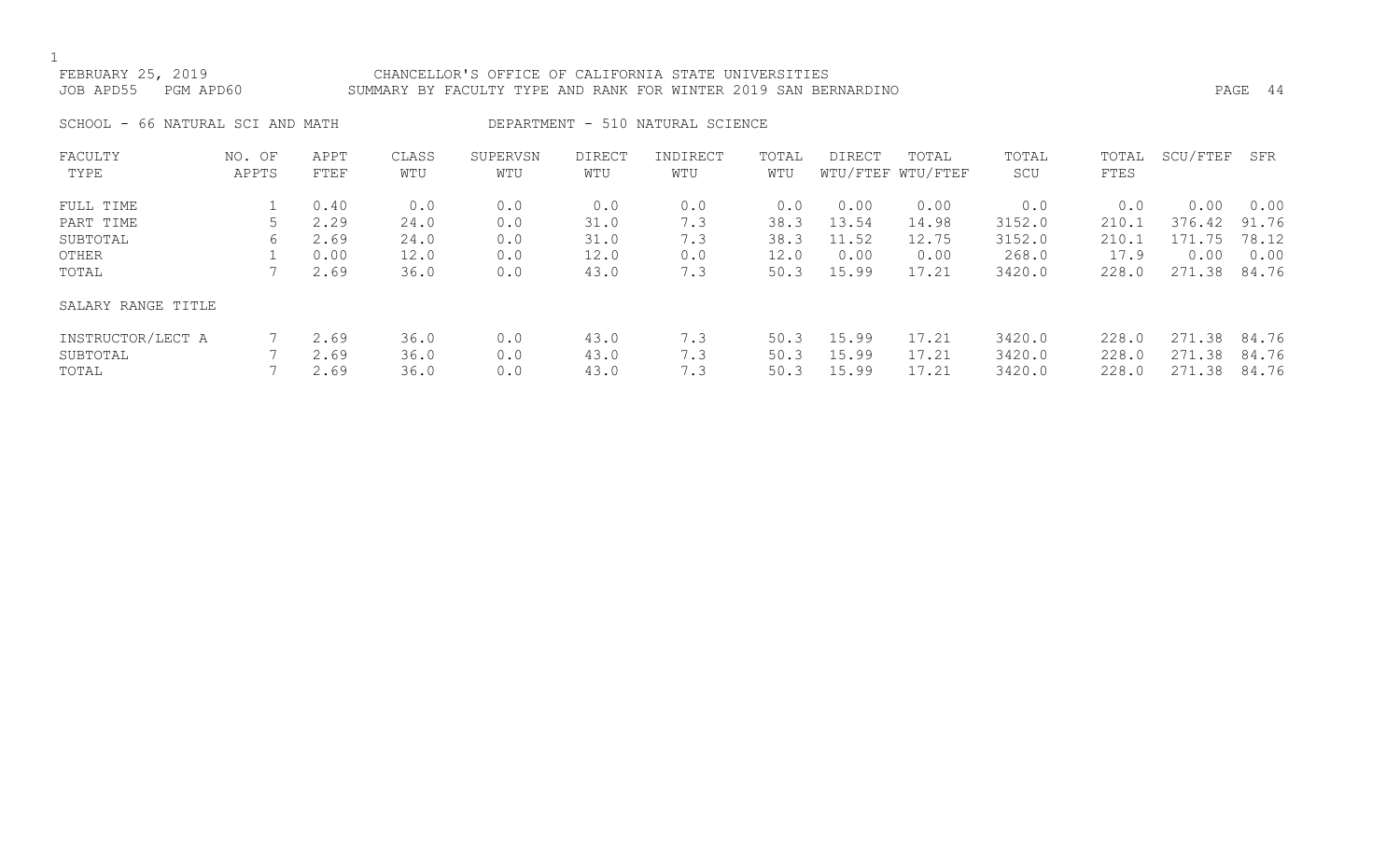# FEBRUARY 25, 2019 CHANCELLOR'S OFFICE OF CALIFORNIA STATE UNIVERSITIES JOB APD55 PGM APD60 SUMMARY BY FACULTY TYPE AND RANK FOR WINTER 2019 SAN BERNARDINO PAGE 45

SCHOOL - 66 NATURAL SCI AND MATH DEPARTMENT - 515 NURSING

| FACULTY            | NO. OF | APPT  | CLASS | SUPERVSN | <b>DIRECT</b> | INDIRECT | TOTAL | <b>DIRECT</b> | TOTAL             | TOTAL  | TOTAL | SCU/FTEF | SFR   |
|--------------------|--------|-------|-------|----------|---------------|----------|-------|---------------|-------------------|--------|-------|----------|-------|
| TYPE               | APPTS  | FTEF  | WTU   | WTU      | WTU           | WTU      | WTU   |               | WTU/FTEF WTU/FTEF | SCU    | FTES  |          |       |
| FULL TIME          | 15     | 14.00 | 153.6 | 4.1      | 157.7         | 55.4     | 213.1 | 11.27         | 15.22             | 2407.0 | 162.6 | 171.97   | 11.61 |
| PART TIME          | 20     | 8.81  | 128.6 | 0.0      | 129.6         | 5.0      | 134.6 | 14.71         | 15.28             | 925.0  | 63.4  | 105.02   | 7.19  |
| SUBTOTAL           | 35     | 22.81 | 282.2 | 4.1      | 287.3         | 60.4     | 347.7 | 12.60         | 15.25             | 3332.0 | 225.9 | 146.11   | 9.91  |
| OTHER              |        | 0.00  | 0.0   | 0.0      | 0.0           | 0.0      | 0.0   | 0.00          | 0.00              | 0.0    | 0.0   | 0.00     | 0.00  |
| TOTAL              | 36     | 22.81 | 282.2 | 4.1      | 287.3         | 60.4     | 347.7 | 12.60         | 15.25             | 3332.0 | 225.9 | 146.11   | 9.91  |
| SALARY RANGE TITLE |        |       |       |          |               |          |       |               |                   |        |       |          |       |
| PROFESSOR/LECT D   | 2      | 0.50  | 4.0   | 0.0      | 5.0           | 0.0      | 5.0   | 9.98          | 9.98              | 30.0   | 2.5   | 59.88    | 4.99  |
| ASSOC PROF/LECT C  |        | 3.00  | 30.6  | 0.0      | 30.6          | 5.0      | 35.6  | 10.20         | 11.87             | 1024.0 | 68.3  | 341.45   | 22.76 |
| ASST PROF/LECT B   |        | 3.00  | 28.5  | 0.0      | 28.5          | 10.0     | 38.5  | 9.50          | 12.84             | 550.0  | 37.4  | 183.39   | 12.47 |
| INSTRUCTOR/LECT A  | 28     | 16.31 | 219.1 | 4.1      | 223.2         | 45.4     | 268.6 | 13.69         | 16.47             | 1728.0 | 117.8 | 105.97   | 7.22  |
| SUBTOTAL           | 36     | 22.81 | 282.2 | 4.1      | 287.3         | 60.4     | 347.7 | 12.60         | 15.25             | 3332.0 | 225.9 | 146.11   | 9.91  |
| TOTAL              | 36     | 22.81 | 282.2 | 4.1      | 287.3         | 60.4     | 347.7 | 12.60         | 15.25             | 3332.0 | 225.9 | 146.11   | 9.91  |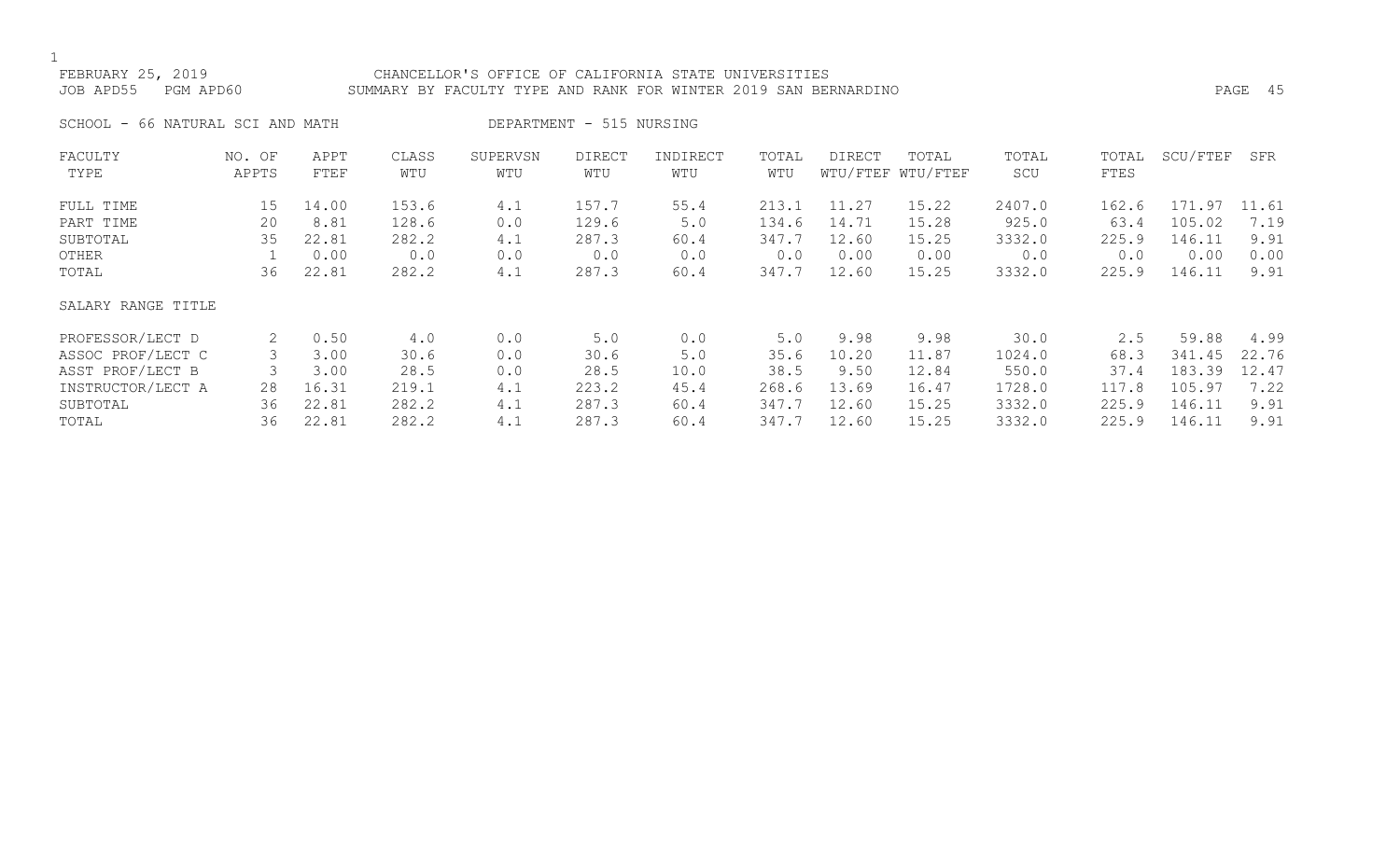### FEBRUARY 25, 2019 CHANCELLOR'S OFFICE OF CALIFORNIA STATE UNIVERSITIES JOB APD55 PGM APD60 SUMMARY BY FACULTY TYPE AND RANK FOR WINTER 2019 SAN BERNARDINO PAGE 46

| SCHOOL - 66 NATURAL SCI AND MATI |  |  |  |  |
|----------------------------------|--|--|--|--|
|----------------------------------|--|--|--|--|

ATH DEPARTMENT - 571 PHYSICS

| FACULTY            | NO. OF | APPT | CLASS | SUPERVSN | <b>DIRECT</b> | INDIRECT | TOTAL | DIRECT | TOTAL             | TOTAL  | TOTAL | SCU/FTEF | SFR   |
|--------------------|--------|------|-------|----------|---------------|----------|-------|--------|-------------------|--------|-------|----------|-------|
| TYPE               | APPTS  | FTEF | WTU   | WTU      | WTU           | WTU      | WTU   |        | WTU/FTEF WTU/FTEF | SCU    | FTES  |          |       |
| FULL TIME          | 6      | 2.67 | 18.0  | 0.6      | 18.6          | 38.0     | 56.6  | 6.97   | 21.22             | 226.0  | 15.1  | 84.74    | 5.65  |
| PART TIME          | 12     | 6.33 | 91.0  | 0.0      | 93.0          | 0.0      | 93.0  | 14.69  | 14.69             | 2926.0 | 195.1 | 462.17   | 30.81 |
| SUBTOTAL           | 18     | 9.00 | 109.0 | 0.6      | 111.6         | 38.0     | 149.6 | 12.40  | 16.63             | 3152.0 | 210.1 | 350.30   | 23.35 |
| TOTAL              | 18     | 9.00 | 109.0 | 0.6      | 111.6         | 38.0     | 149.6 | 12.40  | 16.63             | 3152.0 | 210.1 | 350.30   | 23.35 |
| SALARY RANGE TITLE |        |      |       |          |               |          |       |        |                   |        |       |          |       |
| PROFESSOR/LECT D   | 4      | 2.17 | 17.0  | 0.3      | 17.3          | 21.0     | 38.3  | 7.98   | 17.67             | 185.0  | 12.3  | 85.33    | 5.69  |
| ASSOC PROF/LECT C  |        | 0.67 | 3.0   | 0.3      | 3.3           | 5.0      | 8.3   | 4.95   | 12.44             | 73.0   | 4.9   | 109.45   | 7.30  |
| ASST PROF/LECT B   |        | 0.50 | 6.0   | 0.0      | 6.0           | 0.0      | 6.0   | 12.00  | 12.00             | 44.0   | 2.9   | 88.00    | 5.86  |
| INSTRUCTOR/LECT A  | 11     | 5.66 | 83.0  | 0.0      | 85.0          | 0.0      | 85.0  | 15.01  | 15.01             | 2850.0 | 190.0 | 503.27   | 33.55 |
| SUBTOTAL           | 17     | 9.00 | 109.0 | 0.6      | 111.6         | 26.0     | 137.6 | 12.40  | 15.29             | 3152.0 | 210.1 | 350.30   | 23.35 |
| OTHER              |        | 0.00 | 0.0   | 0.0      | 0.0           | 12.0     | 12.0  | 0.00   | 0.00              | 0.0    | 0.0   | 0.00     | 0.00  |
| SUBTOTAL           |        | 0.00 | 0.0   | 0.0      | 0.0           | 12.0     | 12.0  | 0.00   | 0.00              | 0.0    | 0.0   | 0.00     | 0.00  |
| TOTAL              | 18     | 9.00 | 109.0 | 0.6      | 111.6         | 38.0     | 149.6 | 12.40  | 16.63             | 3152.0 | 210.1 | 350.30   | 23.35 |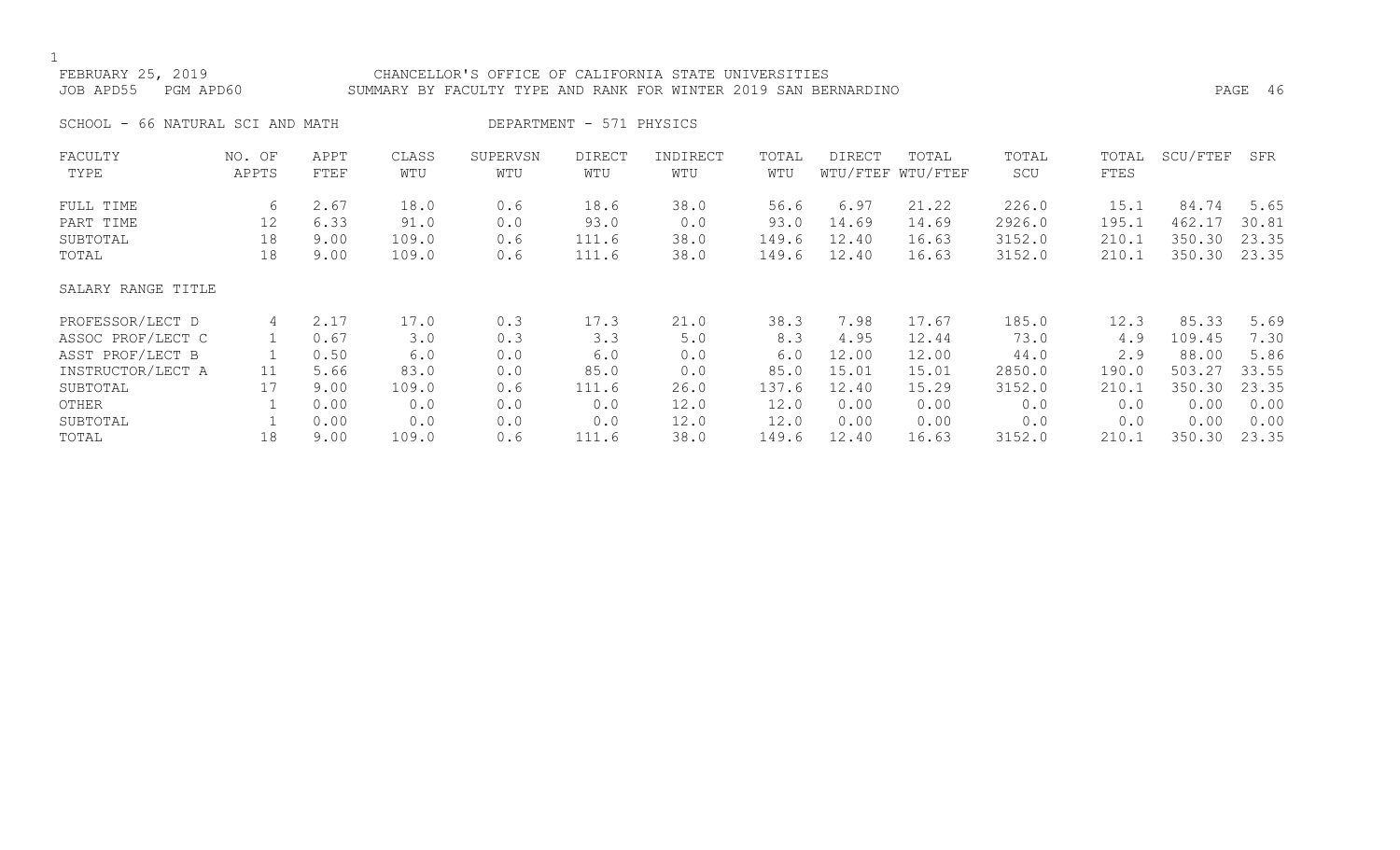### FEBRUARY 25, 2019 CHANCELLOR'S OFFICE OF CALIFORNIA STATE UNIVERSITIES JOB APD55 PGM APD60 SUMMARY BY FACULTY TYPE AND RANK FOR WINTER 2019 SAN BERNARDINO PAGE 47

SCHOOL - 66 NATURAL SCI AND MATH

| FACULTY            | NO. OF | APPT   | CLASS  | SUPERVSN | <b>DIRECT</b> | INDIRECT | TOTAL  | DIRECT | TOTAL             | TOTAL   | TOTAL  | SCU/FTEF | SFR   |
|--------------------|--------|--------|--------|----------|---------------|----------|--------|--------|-------------------|---------|--------|----------|-------|
| TYPE               | APPTS  | FTEF   | WTU    | WTU      | WTU           | WTU      | WTU    |        | WTU/FTEF WTU/FTEF | SCU     | FTES   |          |       |
| FULL TIME          | 117    | 100.17 | 932.5  | 63.0     | 1076.4        | 340.6    | 1417.0 | 10.75  | 14.15             | 33962.0 | 2284.3 | 339.05   | 22.80 |
| PART TIME          | 191    | 85.66  | 1231.7 | 4.2      | 1254.9        | 43.9     | 1298.8 | 14.65  | 15.16             | 35461.0 | 2372.4 | 413.96   | 27.69 |
| SUBTOTAL           | 308    | 185.83 | 2164.2 | 67.2     | 2331.3        | 384.5    | 2715.8 | 12.55  | 14.61             | 69423.0 | 4656.8 | 373.58   | 25.06 |
| OTHER              | 4      | 0.00   | 12.0   | 0.0      | 12.0          | 0.0      | 12.0   | 0.00   | 0.00              | 268.0   | 17.9   | 0.00     | 0.00  |
| TOTAL              | 312    | 185.83 | 2176.2 | 67.2     | 2343.3        | 384.5    | 2727.8 | 12.61  | 14.68             | 69691.0 | 4674.6 | 375.02   | 25.16 |
| SALARY RANGE TITLE |        |        |        |          |               |          |        |        |                   |         |        |          |       |
| PROFESSOR/LECT D   | 60     | 42.21  | 357.0  | 44.4     | 448.4         | 176.8    | 625.2  | 10.62  | 14.81             | 11729.0 | 788.5  | 277.90   | 18.68 |
| ASSOC PROF/LECT C  | 16     | 14.64  | 126.6  | 3.6      | 137.2         | 40.0     | 177.2  | 9.37   | 12.11             | 4847.0  | 327.8  | 331.17   | 22.40 |
| ASST PROF/LECT B   | 25     | 23.25  | 213.8  | 13.0     | 237.7         | 58.4     | 296.1  | 10.23  | 12.74             | 6606.0  | 444.7  | 284.19   | 19.13 |
| INSTRUCTOR/LECT A  | 161    | 86.38  | 1218.8 | 5.6      | 1251.4        | 77.7     | 1329.1 | 14.49  | 15.39             | 36620.0 | 2452.5 | 423.93   | 28.39 |
| TCHNG ASSOCIATE    | 45     | 17.51  | 244.0  | 0.0      | 252.0         | 11.6     | 263.6  | 14.40  | 15.06             | 9483.0  | 632.2  | 541.73   | 36.12 |
| SUBTOTAL           | 307    | 183.97 | 2160.2 | 66.6     | 2326.7        | 364.5    | 2691.2 | 12.65  | 14.63             | 69285.0 | 4645.8 | 376.60   | 25.25 |
| ADMINISTRATOR      |        | 0.06   | 0.0    | 0.3      | 0.3           | 0.0      | 0.3    | 5.45   | 5.45              | $4.0$   | 0.3    | 72.73    | 6.00  |
| OTHER              | 4      | 1.80   | 16.0   | 0.3      | 16.3          | 20.0     | 36.3   | 9.05   | 20.14             | 402.0   | 28.5   | 223.09   | 15.84 |
| SUBTOTAL           |        | 1.86   | 16.0   | 0.6      | 16.6          | 20.0     | 36.6   | 8.94   | 19.71             | 406.0   | 28.9   | 218.63   | 15.55 |
| TOTAL              | 312    | 185.83 | 2176.2 | 67.2     | 2343.3        | 384.5    | 2727.8 | 12.61  | 14.68             | 69691.0 | 4674.6 | 375.02   | 25.16 |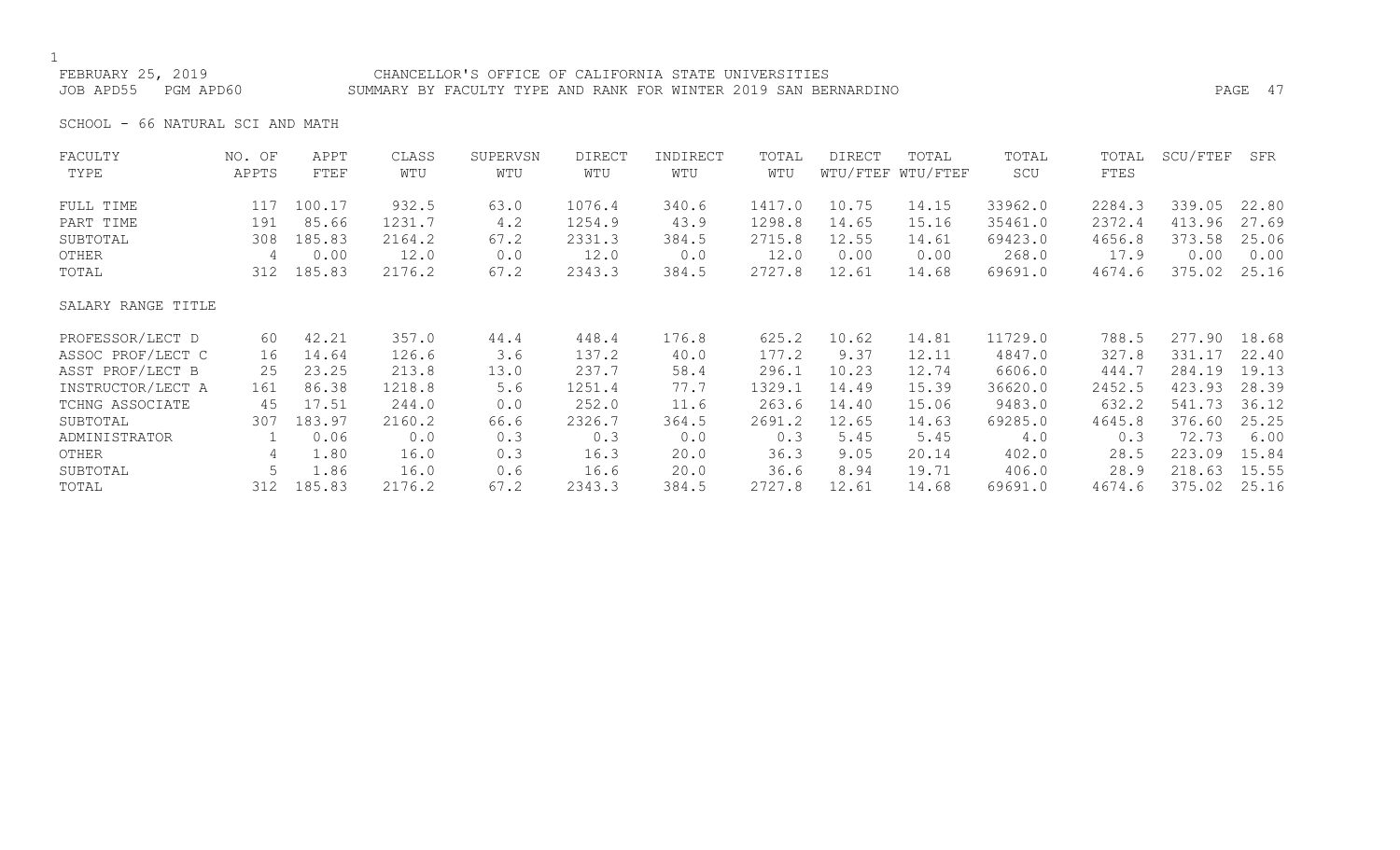### FEBRUARY 25, 2019 CHANCELLOR'S OFFICE OF CALIFORNIA STATE UNIVERSITIES JOB APD55 PGM APD60 SUMMARY BY FACULTY TYPE AND RANK FOR WINTER 2019 SAN BERNARDINO PAGE 48

### SCHOOL - 99 ALL COLLEGE CONSERVERS ON DEPARTMENT - 373 INTERDISCIPLINARY STUDIES IN EDUCATION

| FACULTY            | NO. OF<br>APPTS | APPT | CLASS<br>WTU | SUPERVSN<br>WTU | DIRECT | INDIRECT | TOTAL<br>WTU | DIRECT | TOTAL<br>WTU/FTEF WTU/FTEF | TOTAL<br>SCU | TOTAL<br>FTES | SCU/FTEF | SFR  |
|--------------------|-----------------|------|--------------|-----------------|--------|----------|--------------|--------|----------------------------|--------------|---------------|----------|------|
| TYPE               |                 | FTEF |              |                 | WTU    | WTU      |              |        |                            |              |               |          |      |
| PART TIME          |                 | 0.00 | 0.0          | 0.0             | 0.0    | 0.0      | 0.0          | 0.00   | 0.00                       | 6.0          | 0.4           | 0.00     | 0.00 |
| SUBTOTAL           |                 | 0.00 | 0.0          | 0.0             | 0.0    | 0.0      | 0.0          | 0.00   | 0.00                       | 6.0          | 0.4           | 0.00     | 0.00 |
| OTHER              |                 | 0.00 | 4.6          | 0.0             | 4.6    | 0.0      | 4.6          | 0.00   | 0.00                       | 234.0        | 15.6          | 0.00     | 0.00 |
| TOTAL              | 6               | 0.00 | 4.6          | 0.0             | 4.6    | 0.0      | 4.6          | 0.00   | 0.00                       | 240.0        | 16.0          | 0.00     | 0.00 |
| SALARY RANGE TITLE |                 |      |              |                 |        |          |              |        |                            |              |               |          |      |
| INSTRUCTOR/LECT A  |                 | 0.00 | 2.0          | 0.0             | 2.0    | 0.0      | 2.0          | 0.00   | 0.00                       | 22.0         | 1.5           | 0.00     | 0.00 |
| TCHNG ASST/LECT L  |                 | 0.00 | 0.0          | 0.0             | 0.0    | 0.0      | 0.0          | 0.00   | 0.00                       | 6.0          | 0.4           | 0.00     | 0.00 |
| TCHNG ASSOCIATE    | 2               | 0.00 | 2.6          | 0.0             | 2.6    | 0.0      | 2.6          | 0.00   | 0.00                       | 12.0         | 0.8           | 0.00     | 0.00 |
| SUBTOTAL           | 4               | 0.00 | 4.6          | 0.0             | 4.6    | 0.0      | 4.6          | 0.00   | 0.00                       | 40.0         | 2.7           | 0.00     | 0.00 |
| ADMINISTRATOR      |                 | 0.00 | 0.0          | 0.0             | 0.0    | 0.0      | 0.0          | 0.00   | 0.00                       | 8.0          | 0.5           | 0.00     | 0.00 |
| OTHER              |                 | 0.00 | 0.0          | 0.0             | 0.0    | 0.0      | 0.0          | 0.00   | 0.00                       | 192.0        | 12.8          | 0.00     | 0.00 |
| SUBTOTAL           |                 | 0.00 | 0.0          | 0.0             | 0.0    | 0.0      | 0.0          | 0.00   | 0.00                       | 200.0        | 13.3          | 0.00     | 0.00 |
| TOTAL              | 6               | 0.00 | 4.6          | 0.0             | 4.6    | 0.0      | 4.6          | 0.00   | 0.00                       | 240.0        | 16.0          | 0.00     | 0.00 |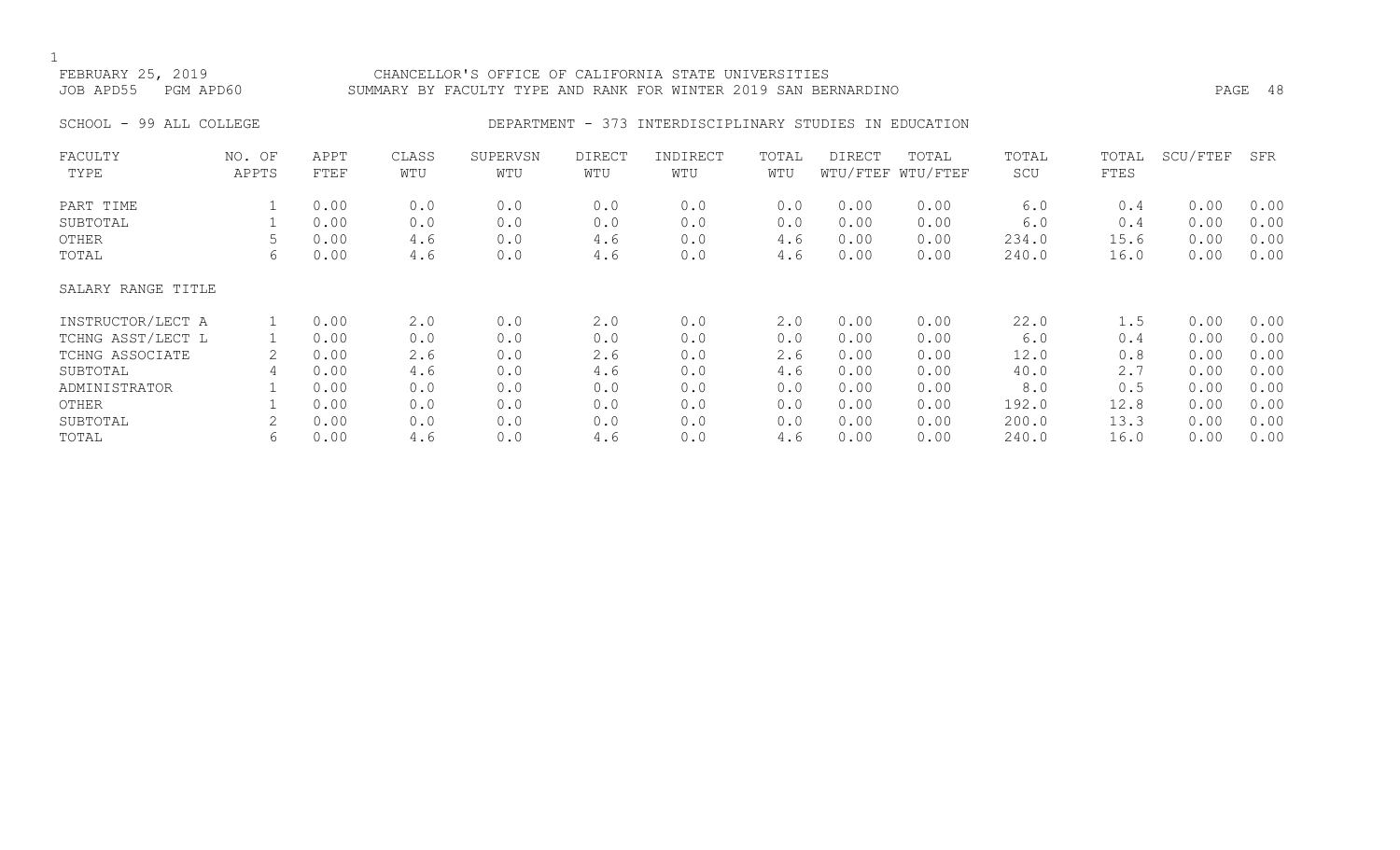### FEBRUARY 25, 2019 CHANCELLOR'S OFFICE OF CALIFORNIA STATE UNIVERSITIES JOB APD55 PGM APD60 SUMMARY BY FACULTY TYPE AND RANK FOR WINTER 2019 SAN BERNARDINO PAGE 49

SCHOOL - 99 ALL COLLEGE

| FACULTY            | NO. OF | APPT | CLASS | SUPERVSN | DIRECT | INDIRECT | TOTAL | <b>DIRECT</b> | TOTAL             | TOTAL | TOTAL | SCU/FTEF | SFR  |
|--------------------|--------|------|-------|----------|--------|----------|-------|---------------|-------------------|-------|-------|----------|------|
| TYPE               | APPTS  | FTEF | WTU   | WTU      | WTU    | WTU      | WTU   |               | WTU/FTEF WTU/FTEF | SCU   | FTES  |          |      |
| PART TIME          |        | 0.00 | 0.0   | 0.0      | 0.0    | 0.0      | 0.0   | 0.00          | 0.00              | 6.0   | 0.4   | 0.00     | 0.00 |
| SUBTOTAL           |        | 0.00 | 0.0   | 0.0      | 0.0    | 0.0      | 0.0   | 0.00          | 0.00              | 6.0   | 0.4   | 0.00     | 0.00 |
| OTHER              | 5      | 0.00 | 4.6   | 0.0      | 4.6    | 0.0      | 4.6   | 0.00          | 0.00              | 234.0 | 15.6  | 0.00     | 0.00 |
| TOTAL              | 6      | 0.00 | 4.6   | 0.0      | 4.6    | 0.0      | 4.6   | 0.00          | 0.00              | 240.0 | 16.0  | 0.00     | 0.00 |
| SALARY RANGE TITLE |        |      |       |          |        |          |       |               |                   |       |       |          |      |
| INSTRUCTOR/LECT A  |        | 0.00 | 2.0   | 0.0      | 2.0    | 0.0      | 2.0   | 0.00          | 0.00              | 22.0  | 1.5   | 0.00     | 0.00 |
| TCHNG ASST/LECT L  |        | 0.00 | 0.0   | 0.0      | 0.0    | 0.0      | 0.0   | 0.00          | 0.00              | 6.0   | 0.4   | 0.00     | 0.00 |
| TCHNG ASSOCIATE    | 2      | 0.00 | 2.6   | 0.0      | 2.6    | 0.0      | 2.6   | 0.00          | 0.00              | 12.0  | 0.8   | 0.00     | 0.00 |
| SUBTOTAL           | 4      | 0.00 | 4.6   | 0.0      | 4.6    | 0.0      | 4.6   | 0.00          | 0.00              | 40.0  | 2.7   | 0.00     | 0.00 |
| ADMINISTRATOR      |        | 0.00 | 0.0   | 0.0      | 0.0    | 0.0      | 0.0   | 0.00          | 0.00              | 8.0   | 0.5   | 0.00     | 0.00 |
| OTHER              |        | 0.00 | 0.0   | 0.0      | 0.0    | 0.0      | 0.0   | 0.00          | 0.00              | 192.0 | 12.8  | 0.00     | 0.00 |
| SUBTOTAL           |        | 0.00 | 0.0   | 0.0      | 0.0    | 0.0      | 0.0   | 0.00          | 0.00              | 200.0 | 13.3  | 0.00     | 0.00 |
| TOTAL              | 6      | 0.00 | 4.6   | 0.0      | 4.6    | 0.0      | 4.6   | 0.00          | 0.00              | 240.0 | 16.0  | 0.00     | 0.00 |